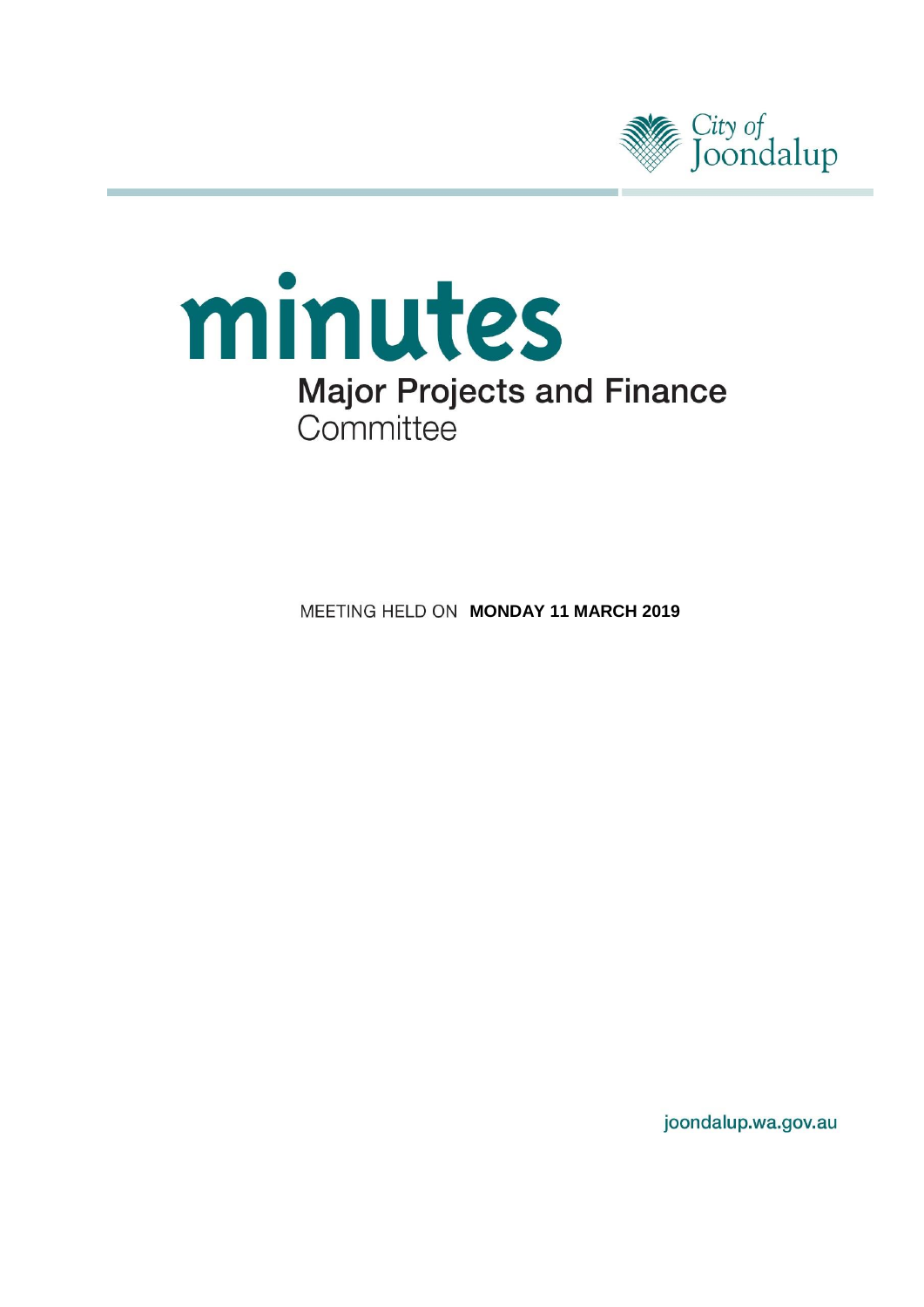Page 2

# **TABLE OF CONTENTS**

| Item No.       | <b>Title</b>                                                                                             | Page<br>No. |
|----------------|----------------------------------------------------------------------------------------------------------|-------------|
|                | <b>Declaration of Opening</b>                                                                            | 3           |
|                | <b>Declarations of Interest</b>                                                                          | 4           |
|                | Apologies / Leave of absence                                                                             | 4           |
|                | <b>Confirmation of Minutes</b>                                                                           | 5           |
|                | Announcements by the Presiding Member without discussion                                                 | 5           |
|                | Identification of matters for which the meeting may be closed to<br>the public                           | 5           |
|                | <b>Petitions and deputations</b>                                                                         | 5           |
|                | <b>Reports</b>                                                                                           | 6           |
| 1              | <b>Bi-Monthly Capital Works Projects Reports</b>                                                         | 6           |
| $\overline{2}$ | Update on the 2018-19 Capital Works Program                                                              | 10          |
| 3              | Impact on 20 Year Strategic Financial Plan of Reports to Council -<br>July to December 2018              | 13          |
| 4              | Ocean Reef Marina - Project Status                                                                       | 17          |
| 5              | City's Acquisition and Sale of Crown Land - Lot 12223 (12)<br><b>Blackwattle Parade, Padbury</b>         | 30          |
| 6              | Status Report on City Freehold Properties Proposed for Disposal and<br>a Proposed Crown Land Acquisition | 37          |
| 7              | Confidential - Burns Beach Café / Restaurant - Project Status                                            | 45          |
| 8              | Confidential - Pinnaroo Point Café - Project Status                                                      | 47          |
|                | <b>Urgent Business</b>                                                                                   | 48          |
|                | Motions of which previous notice has been given                                                          | 48          |
|                | <b>Requests for Reports for future consideration</b>                                                     | 48          |
|                | <b>Closure</b>                                                                                           | 48          |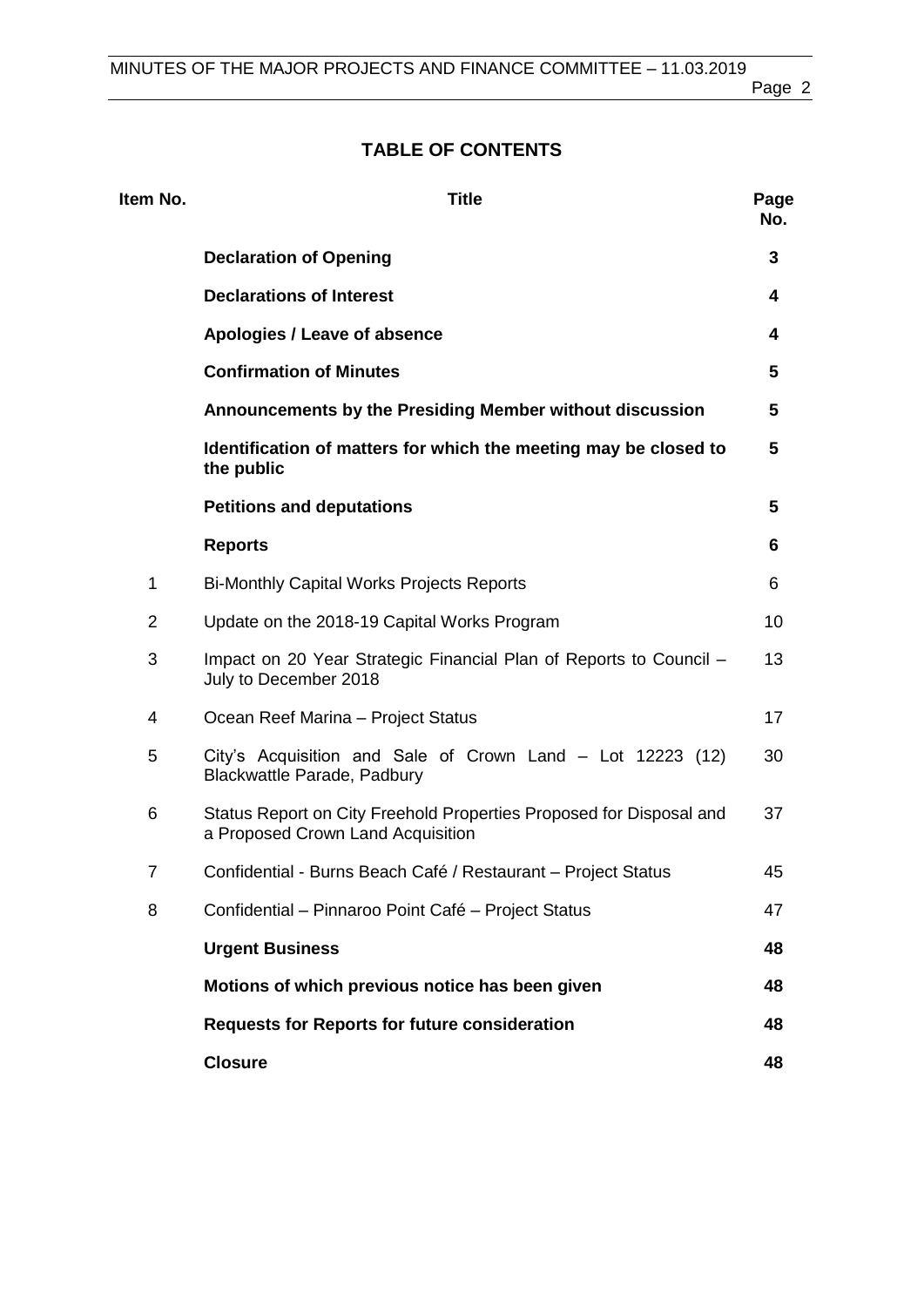Page 3

# **CITY OF JOONDALUP**

#### **MINUTES OF THE MAJOR PROJECTS AND FINANCE COMMITTEE MEETING HELD IN CONFERENCE ROOM 1, JOONDALUP CIVIC CENTRE, BOAS AVENUE, JOONDALUP ON MONDAY 11 MARCH 2019.**

## **ATTENDANCE**

## **Committee Members**

Mayor Hon. Albert Jacob, JP Cr Russ Fishwick, JP Cr John Logan<br>Cr Russell Poliwka Cr Philippa Taylor<br>Cr Tom McLean deputising for Cr Hollywood

from 5.53pm; Absent from 5.54pm to 5.56pm

## **Officers**

| Mr Garry Hunt        | <b>Chief Executive Officer</b>          |
|----------------------|-----------------------------------------|
| Mr Mike Tidy         | <b>Director Corporate Services</b>      |
| Mr Nico Claassen     | <b>Director Infrastructure Services</b> |
| Mr Brad Sillence     | <b>Manager Governance</b>               |
| Mr Blignault Olivier | <b>Manager City Projects</b>            |
| Mr Scott Collins     | Senior Projects Officer                 |
| Mrs Lesley Taylor    | <b>Acting Governance Coordinator</b>    |
|                      |                                         |

# <span id="page-2-0"></span>**DECLARATION OF OPENING**

The Presiding Member declared the meeting open at 5.48pm.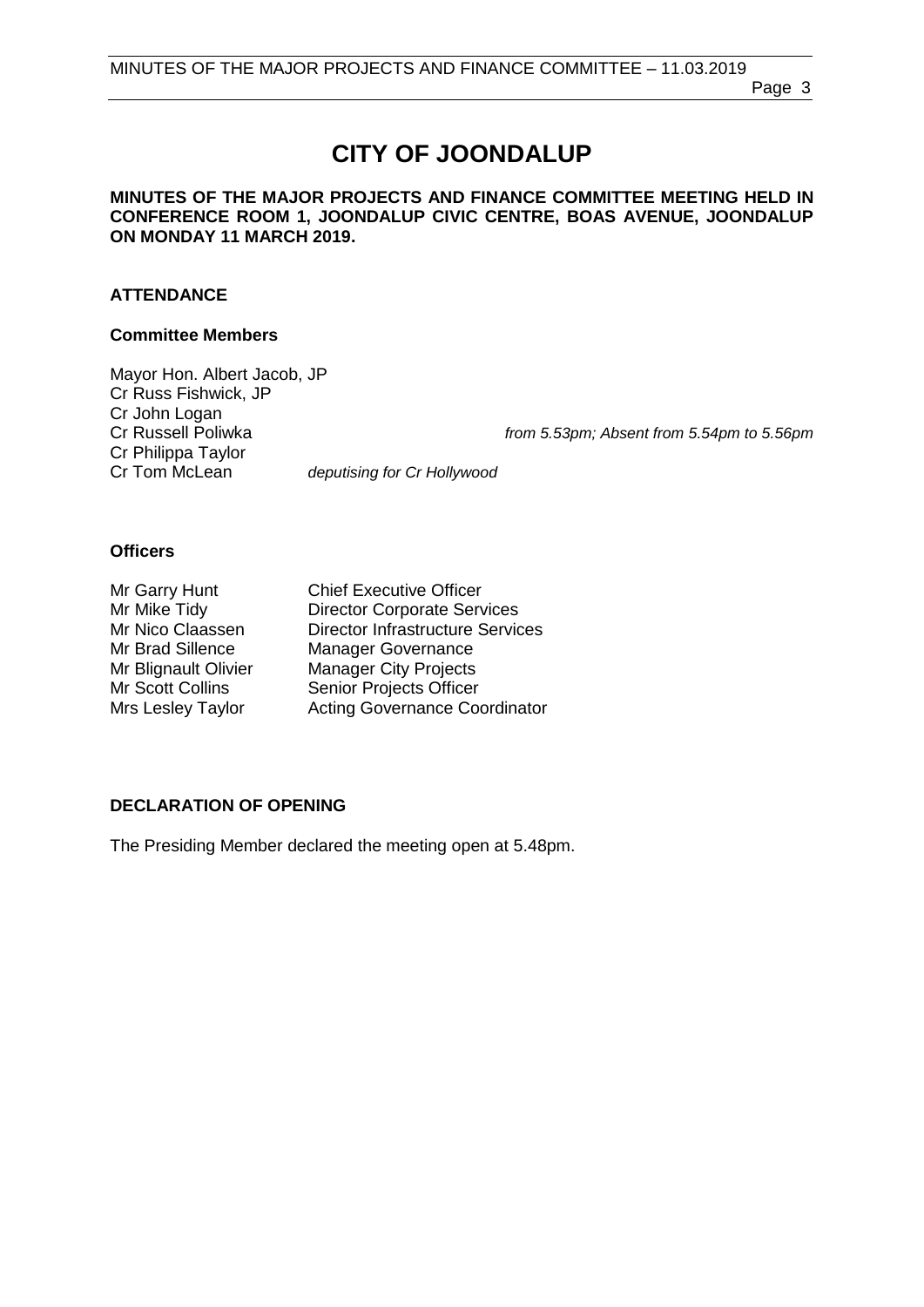## <span id="page-3-0"></span>**DECLARATIONS OF INTEREST**

## **Disclosures of Financial / Proximity Interest**

Nil.

## **Disclosures of interest affecting impartiality**

Elected Members (in accordance with Regulation 11 of the *Local Government [Rules of Conduct] Regulations 2007)* and employees (in accordance with the Code of Conduct) are required to declare any interest that may affect their impartiality in considering a matter. This declaration does not restrict any right to participate in or be present during the decision-making process. The Elected Member/employee is also encouraged to disclose the nature of the interest.

| <b>Name/Position</b>      | <b>Cr Russ Fishwick, JP.</b>                          |
|---------------------------|-------------------------------------------------------|
| <b>Item No./Subject</b>   | Item 1 - Bi-Monthly Capital Works Projects Reports.   |
| <b>Nature of interest</b> | Interest that may affect impartiality.                |
| <b>Extent of Interest</b> | Cr Fishwick is a member of the Sorrento Bowling Club. |

| <b>Name/Position</b>      | Cr John Logan.                                                  |
|---------------------------|-----------------------------------------------------------------|
| <b>Item No./Subject</b>   | Item 1 – Bi-Monthly Capital Works Projects Reports.             |
| <b>Nature of interest</b> | Interest that may affect impartiality.                          |
| <b>Extent of Interest</b> | Cr Logan is a committee member of the Kingsley Amateur Football |
|                           | Club.                                                           |

| <b>Name/Position</b>      | Cr Philippa Taylor.                                           |
|---------------------------|---------------------------------------------------------------|
| <b>Item No./Subject</b>   | Item 1 - Bi-Monthly Capital Works Projects Reports.           |
| <b>Nature of interest</b> | Interest that may affect impartiality.                        |
| <b>Extent of Interest</b> | Cr Taylor is a member of the Ocean Reef Sea Sports Club and a |
|                           | member of the Joondalup RSL.                                  |

| <b>Name/Position</b>      | <b>Cr Russ Fishwick, JP.</b>                                  |
|---------------------------|---------------------------------------------------------------|
| <b>Item No./Subject</b>   | Item 2 - Update on the 2018-19 Capital Works Program.         |
| <b>Nature of interest</b> | Interest that may affect impartiality.                        |
| <b>Extent of Interest</b> | Cr Fishwick is a member of the Sorrento Bowling Club and Vice |
|                           | Patron of the Sorrento Surf Life Saving Club.                 |

## <span id="page-3-1"></span>**APOLOGIES / LEAVE OF ABSENCE**

## **Apologies:**

Cr Christine Hamilton-Prime. Cr Kerry Hollywood.

## **Leave of Absence Previously Approved:**

| Cr Nige Jones  | 19 to 24 March 2019 inclusive;      |
|----------------|-------------------------------------|
| Cr Mike Norman | 29 March to 5 April 2019 inclusive; |
| Cr Nige Jones  | 5 to 10 May 2019 inclusive.         |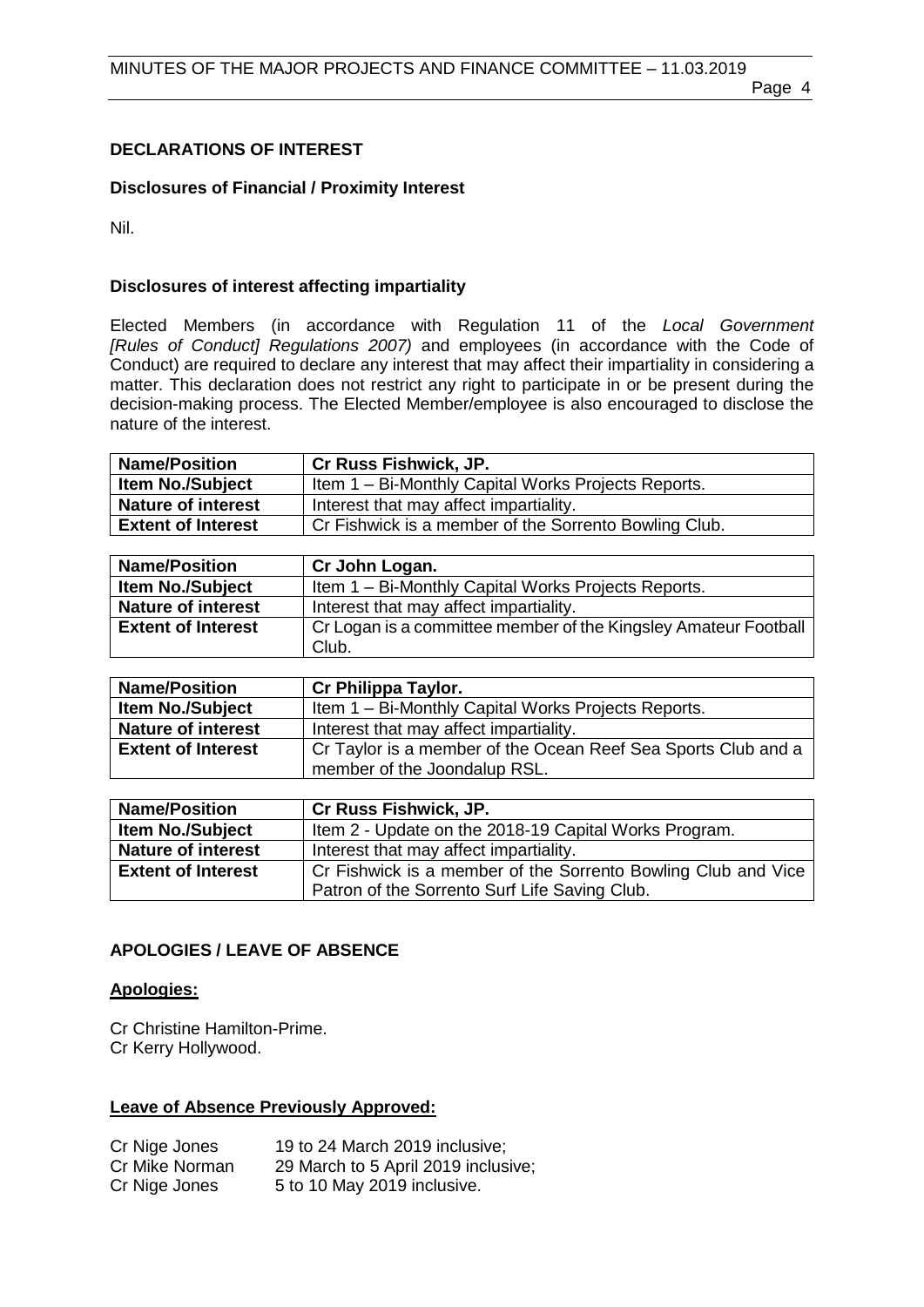# <span id="page-4-0"></span>**CONFIRMATION OF MINUTES**

MINUTES OF THE MAJOR PROJECTS AND FINANCE COMMITTEE HELD ON 12 NOVEMBER 2018

**MOVED Cr Fishwick, SECONDED Cr McLean that the minutes of the meeting of the Major Projects and Finance Committee held on 12 November 2018 be confirmed as a true and correct record.**

# **The Motion was Put and CARRIED (5/0)**

**In favour of the Motion:** Mayor Jacob, Crs Fishwick, Logan, McLean and Taylor.

# <span id="page-4-1"></span>**ANNOUNCEMENTS BY THE PRESIDING MEMBER WITHOUT DISCUSSION**

Nil.

# <span id="page-4-2"></span>**IDENTIFICATION OF MATTERS FOR WHICH THE MEETING MAY BE CLOSED TO THE PUBLIC**

In accordance with Clause 5.2 of the City's *Meeting Procedures Local Law 2013*, this meeting was not open to the public.

# <span id="page-4-3"></span>**PETITIONS AND DEPUTATIONS**

Nil.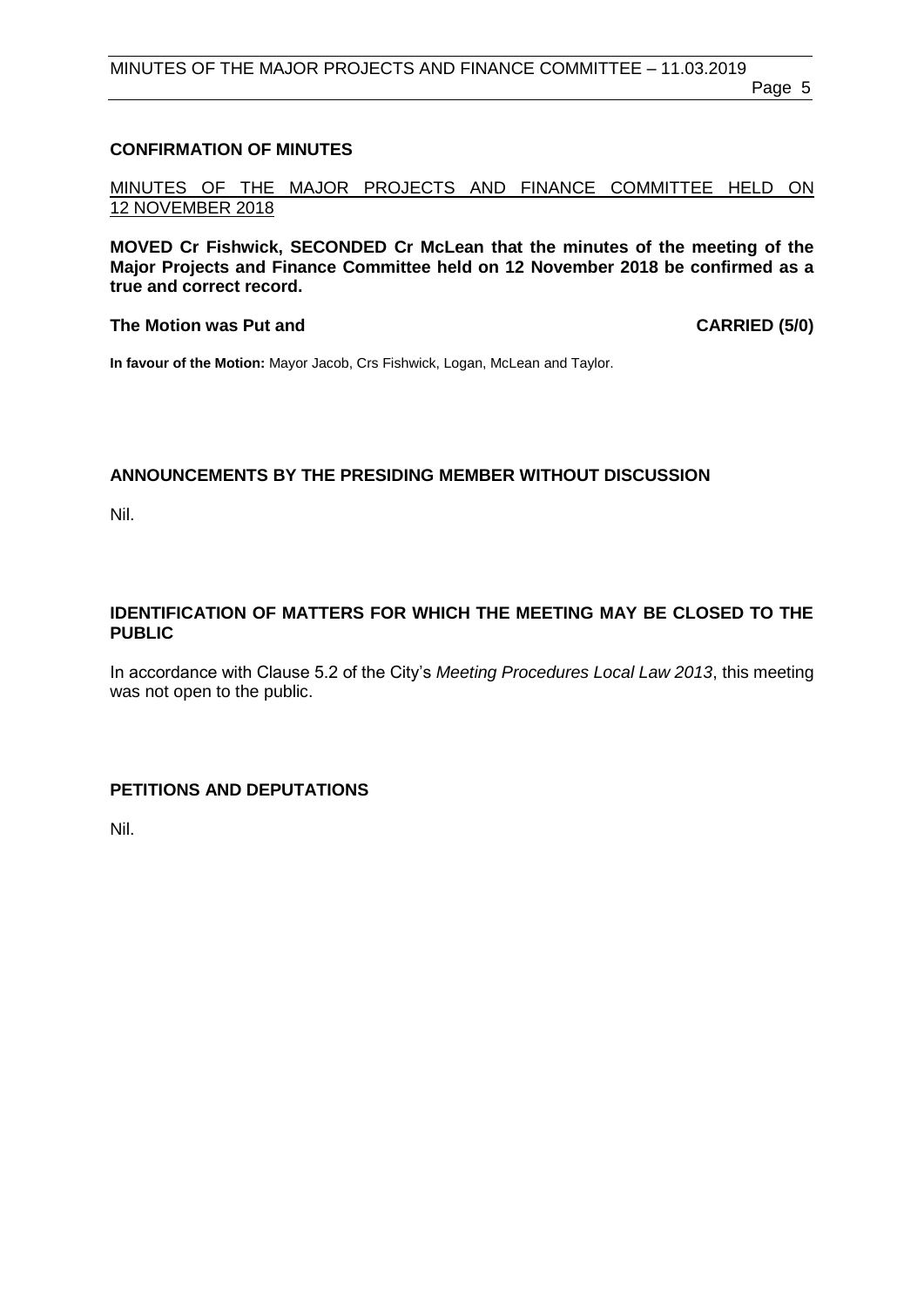## <span id="page-5-0"></span>**REPORTS**

## **Disclosures of interest affecting impartiality**

| <b>Name/Position</b>      | <b>Cr Russ Fishwick, JP.</b>                          |
|---------------------------|-------------------------------------------------------|
| <b>Item No./Subject</b>   | Item 1 - Bi-Monthly Capital Works Projects Reports.   |
| <b>Nature of interest</b> | Interest that may affect impartiality.                |
| <b>Extent of Interest</b> | Cr Fishwick is a member of the Sorrento Bowling Club. |

| <b>Name/Position</b>      | Cr John Logan.                                                  |
|---------------------------|-----------------------------------------------------------------|
| <b>Item No./Subject</b>   | Item 1 - Bi-Monthly Capital Works Projects Reports.             |
| <b>Nature of interest</b> | Interest that may affect impartiality.                          |
| <b>Extent of Interest</b> | Cr Logan is a committee member of the Kingsley Amateur Football |
|                           | Club.                                                           |

| <b>Name/Position</b>      | Cr Philippa Taylor.                                           |
|---------------------------|---------------------------------------------------------------|
| <b>Item No./Subject</b>   | Item 1 - Bi-Monthly Capital Works Projects Reports.           |
| <b>Nature of interest</b> | Interest that may affect impartiality.                        |
| <b>Extent of Interest</b> | Cr Taylor is a member of the Ocean Reef Sea Sports Club and a |
|                           | member of the Joondalup RSL.                                  |

# <span id="page-5-1"></span>**ITEM 1 BI-MONTHLY CAPITAL WORKS PROJECT REPORTS**

**WARD** All

| <b>RESPONSIBLE</b> | Mr Nico Claassen        |
|--------------------|-------------------------|
| <b>DIRECTOR</b>    | Infrastructure Services |
|                    |                         |

# **FILE NUMBER** 107023, 101515

| <b>ATTACHMENTS</b>            | Attachment 1                    | Whitfords Nodes Health and Wellbeing<br>Hub                                                                         |          |                  |
|-------------------------------|---------------------------------|---------------------------------------------------------------------------------------------------------------------|----------|------------------|
|                               | Attachment 2                    | <b>Burns</b><br>Beach to<br>Path                                                                                    | Mindarie | Dual<br>Use.     |
|                               | <b>Attachment 3</b>             | Percy<br>Doyle<br>Refurbishment                                                                                     | Tennis   | <b>Clubrooms</b> |
|                               | Attachment 4                    | Percy<br>Doyle<br><b>Clubrooms Refurbishment</b>                                                                    | Sorrento | <b>Bowling</b>   |
|                               | Attachment 5                    | Juniper Park Landscape Masterplan                                                                                   |          |                  |
|                               | Attachment 6                    | Parin Pioneer Park Development                                                                                      |          |                  |
|                               | Attachment 7                    | Leafy City Program                                                                                                  |          |                  |
|                               | Attachment 8                    | Joondalup City Centre Lighting                                                                                      |          |                  |
|                               | Attachment 9                    | Kingsley Park Flood Lighting Upgrade                                                                                |          |                  |
| <b>AUTHORITY / DISCRETION</b> | Council (that is for 'noting'). | Information - includes items provided to Council for<br>information purposes only that do not require a decision of |          |                  |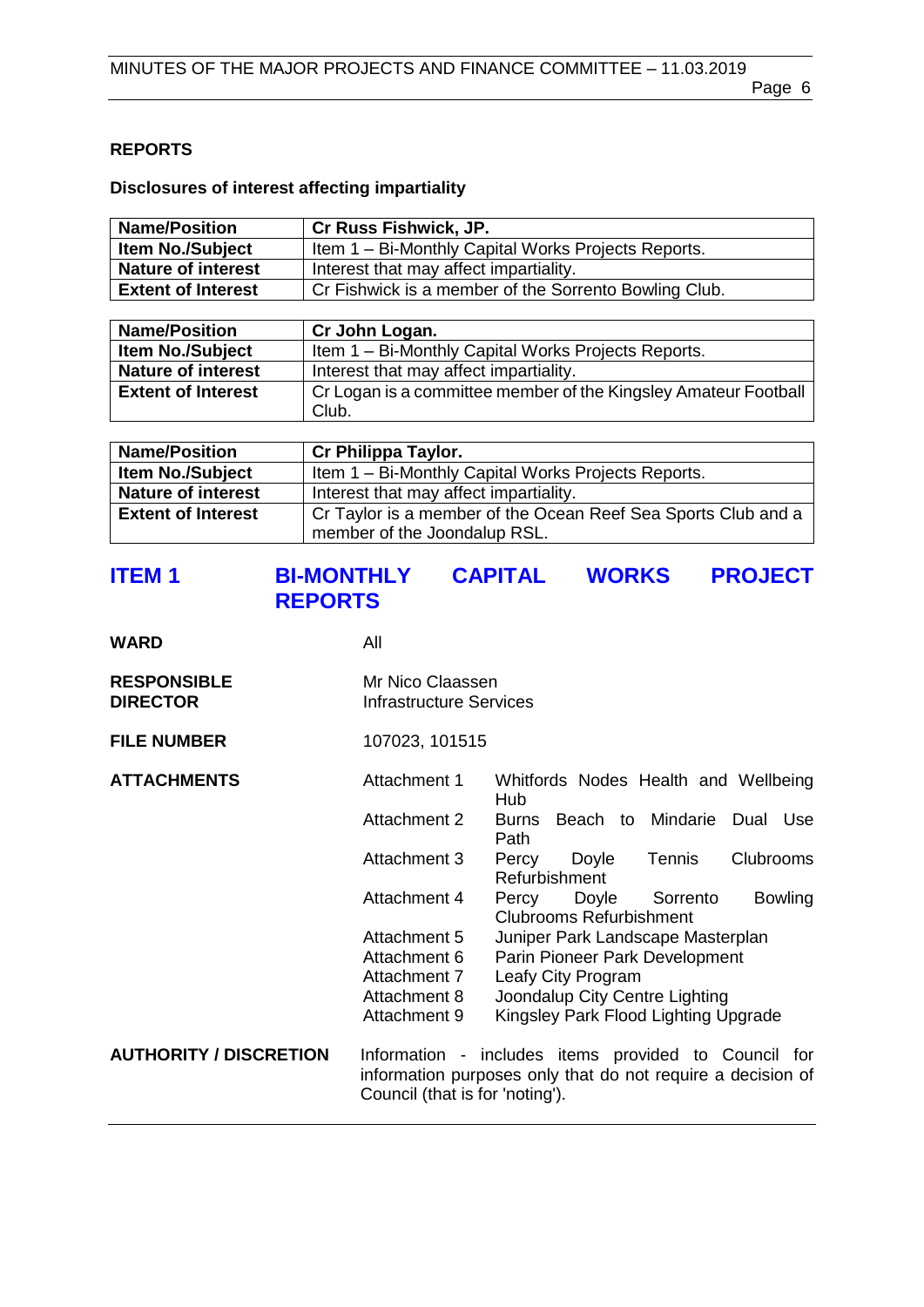## **PURPOSE**

For the Major Projects and Finance Committee to note the bi-monthly project status reports for capital works projects.

#### **EXECUTIVE SUMMARY**

At the Major Projects and Finance Committee meeting held on 12 November 2018 the committee determined which capital works project reports were required and the frequency of reporting. The bi-monthly project reports are attached (Attachments 1 to 9 refer).

*It is therefore recommended that the Major Projects and Finance Committee NOTES the bi-monthly capital works project reports forming Attachments 1 to 9 to this Report.*

#### **BACKGROUND**

At its meeting held on 12 November 2018 the Major Projects and Finance Committee requested that the following project reports from the *2018-19 Capital Works Program* be provided on a bi-monthly basis:

| <b>Project Code</b>              | <b>Project Description</b>                            |
|----------------------------------|-------------------------------------------------------|
| <b>FNM2054</b><br><b>PEP2707</b> | Whitfords Nodes Health and Wellbeing Hub.             |
| <b>FPN2240</b>                   | Burns Beach to Mindarie Dual Use Path.                |
| MPP2063                          | Percy Doyle Tennis Clubrooms Refurbishment.           |
| MPP2065                          | Percy Doyle Sorrento Bowling Clubrooms Refurbishment. |
| PDP2117                          | Juniper Park Landscape Master Plan.                   |
| PDP2272                          | Parin Pioneer Park Development.                       |
| <b>SSE2057</b>                   | Leafy City Program.                                   |
| STL2003                          | Joondalup City Centre Lighting.                       |
| <b>STL2055</b>                   | Kingsley Park Floodlighting Upgrade.                  |

#### **DETAILS**

A summary of the projects and their current status is detailed in the bi-monthly project reports forming Attachments 1 to 9 to this Report.

The following project which required a bi-monthly project report has now been completed and no further reports will be presented to the Major Projects and Finance Committee:

Percy Doyle Tennis Clubrooms Refurbishment.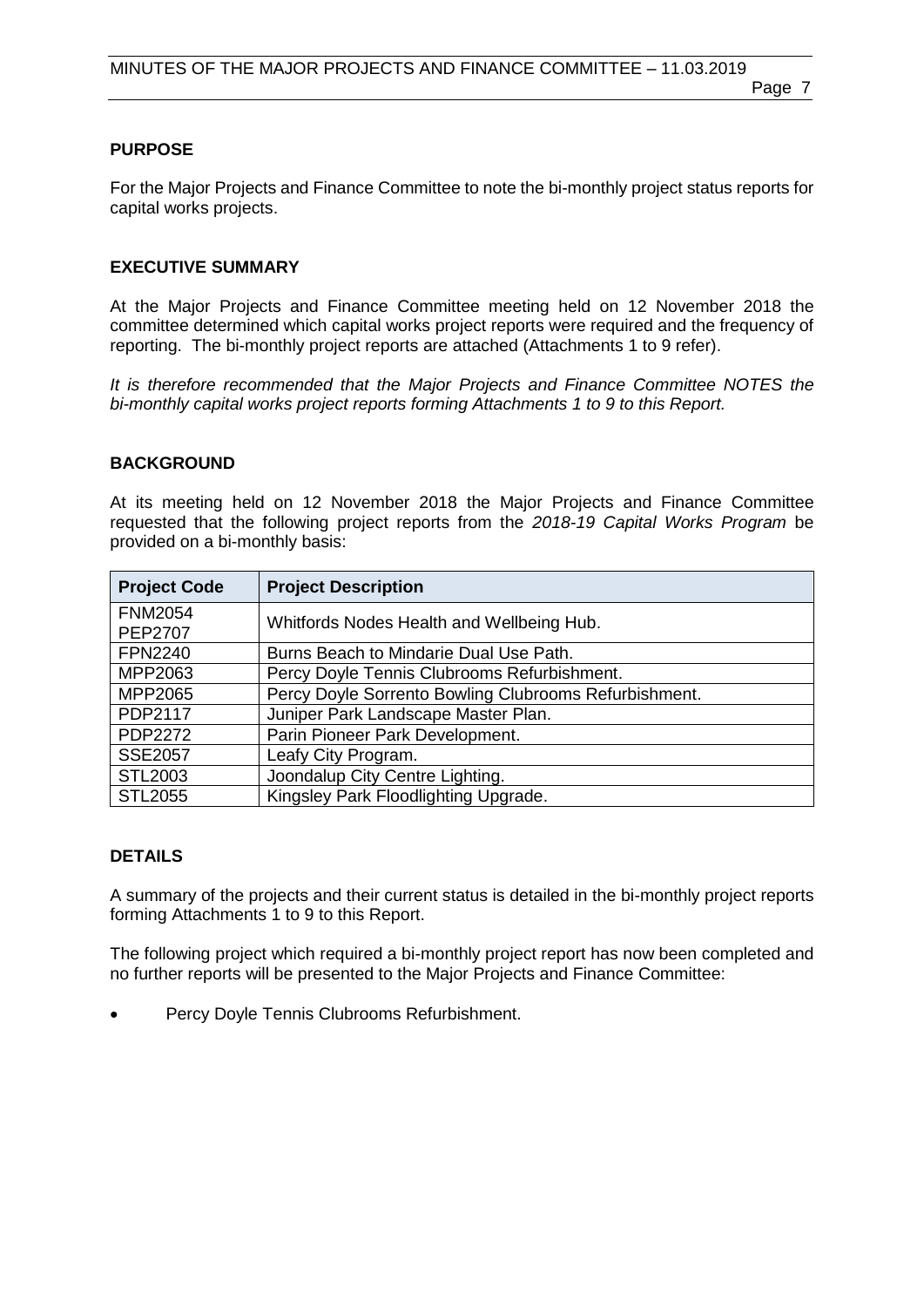# **Issues and options considered**

Not applicable.

# **Legislation / Strategic Community Plan / policy implications**

**Legislation** Sections 5.17 and 6.80 of the *Local Government Act 1995.*

A committee cannot make decisions, on behalf of the Council, that require an absolute majority decision (section 5.17 of the *Local Government Act 1995)*, in which case, and in accordance with Section 6.8 of the *Local Government Act 1995,* includes approving expenditure not included in the City's Annual Budget. The Major Projects and Finance Committee may only recommend to the Council to approve or modify capital works projects.

# **Strategic Community Plan**

| <b>Key theme</b> | <b>Financial Sustainability.</b> |
|------------------|----------------------------------|
|                  |                                  |

| <b>Objective</b> | Major project delivery. |
|------------------|-------------------------|
|------------------|-------------------------|

**Strategic initiative** Not applicable.

**Policy** Not applicable.

# **Risk management considerations**

Not applicable.

# **Financial / budget implications**

Not applicable.

# **Regional significance**

Not applicable.

**Sustainability implications**

Not applicable.

# **Consultation**

Not applicable.

# **COMMENT**

The attached capital works project reports provide an update on the activities undertaken.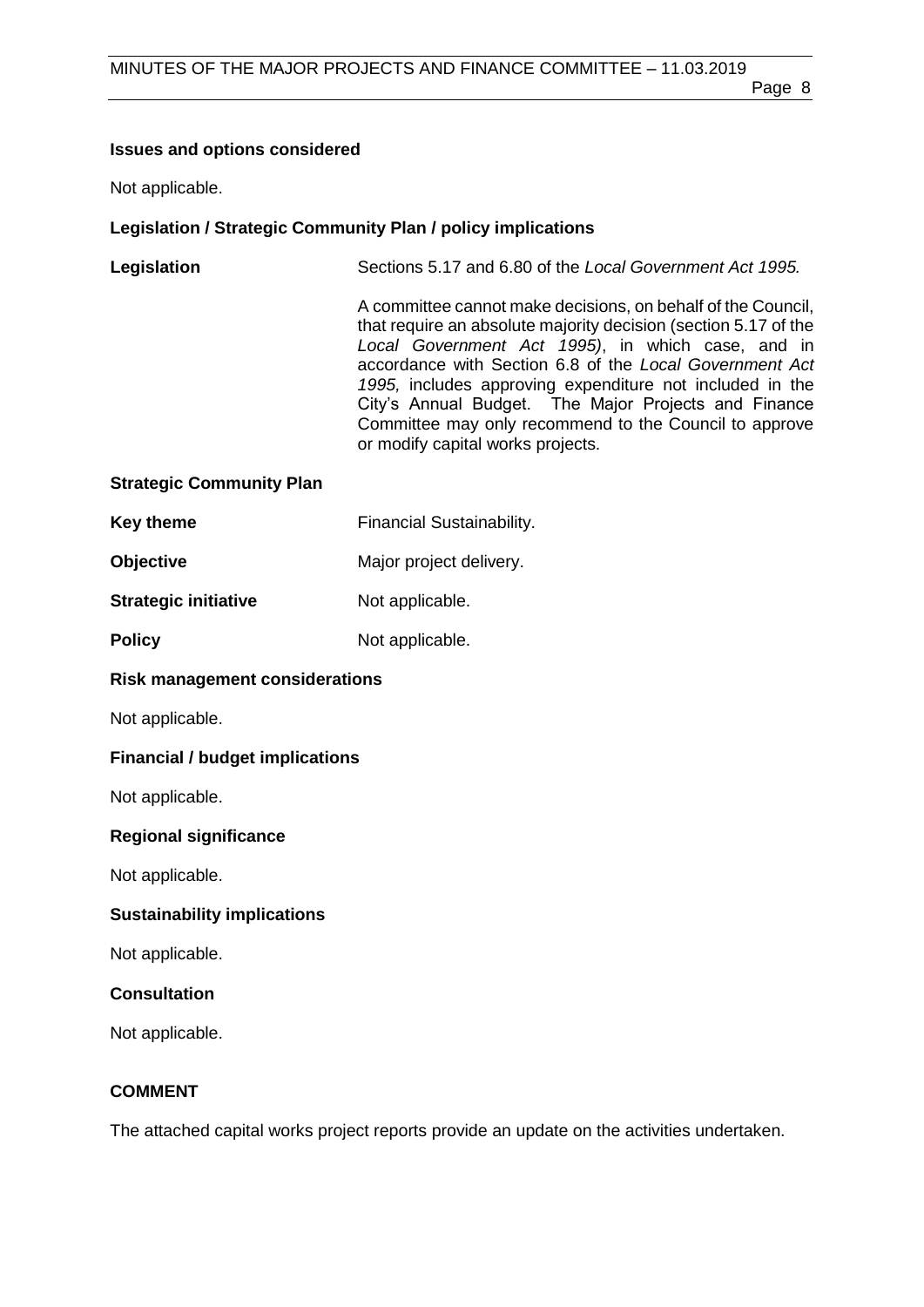*Cr Poliwka entered the room at 5.53pm.*

*Cr Poliwka left the room at 5.54pm and returned at 5.56pm.*

## **VOTING REQUIREMENTS**

Simple Majority.

#### **MOVED Cr Logan, SECONDED Cr Fishwick that the Major Projects and Finance Committee NOTES the bi-monthly capital works project reports forming Attachments 1 to 9 to this Report.**

#### **The Motion was Put and CARRIED (6/0)**

**In favour of the Motion:** Mayor Jacob, Crs Fishwick, Logan, McLean, Poliwka and Taylor.

*Appendix 1 refers*

*[To access this attachment on electronic document, click here: Attach1agnMPF190311.pdf](http://www.joondalup.wa.gov.au/files/committees/MPFI/2019/Attach1agnMPF190311.pdf)*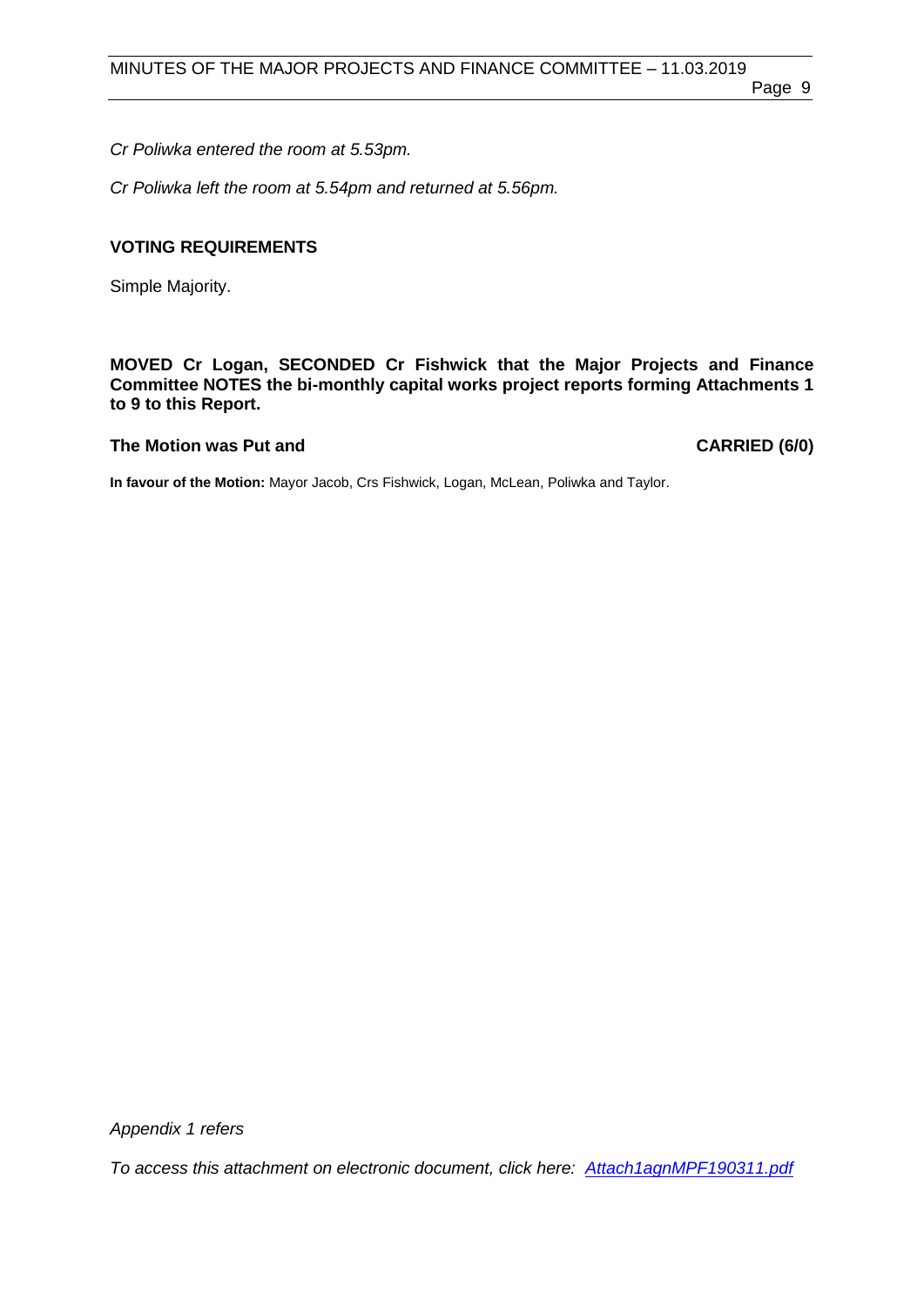# **Disclosure of interest affecting impartiality**

| <b>Name/Position</b>      | Cr Russ Fishwick, JP.                                         |
|---------------------------|---------------------------------------------------------------|
| <b>Item No./Subject</b>   | Item 2 - Update on the 2018-19 Capital Works Program.         |
| <b>Nature of interest</b> | Interest that may affect impartiality.                        |
| <b>Extent of Interest</b> | Cr Fishwick is a member of the Sorrento Bowling Club and Vice |
|                           | Patron of the Sorrento Surf Life Saving Club.                 |

# <span id="page-9-0"></span>**ITEM 2 UPDATE ON THE 2018-19 CAPITAL WORKS PROGRAM**

| <b>WARD</b>                           | All                                                                                                                                                    |  |
|---------------------------------------|--------------------------------------------------------------------------------------------------------------------------------------------------------|--|
| <b>RESPONSIBLE</b><br><b>DIRECTOR</b> | Mr Nico Claassen<br>Infrastructure Services                                                                                                            |  |
| <b>FILE NUMBER</b>                    | 107023, 101515                                                                                                                                         |  |
| <b>ATTACHMENTS</b>                    | Attachment 1<br>Capital Works Project Report 2018-19                                                                                                   |  |
| <b>AUTHORITY / DISCRETION</b>         | Information - includes items provided to Council for<br>information purposes only that do not require a decision of<br>Council (that is for 'noting'). |  |

## **PURPOSE**

For the Major Projects and Finance Committee to note the update on the *2018-19 Capital Works Program*.

#### **EXECUTIVE SUMMARY**

The Capital Works Project Report for the 2018-19 program as at 31 January 2019 is attached (Attachment 1 refers).

*It is therefore recommended that the Major Projects and Finance Committee NOTES the report on the Capital Works Projects for 2018-19 as at 31 January 2019 forming Attachment 1 to this Report.*

## **BACKGROUND**

At its meeting held on 6 November 2017 (JSC03-11/17 refers), Council resolved, in part as follows:

*"That Council:*

"*2 ESTABLISHES a new Major Projects and Finance Committee, with the role of the new committee being to:*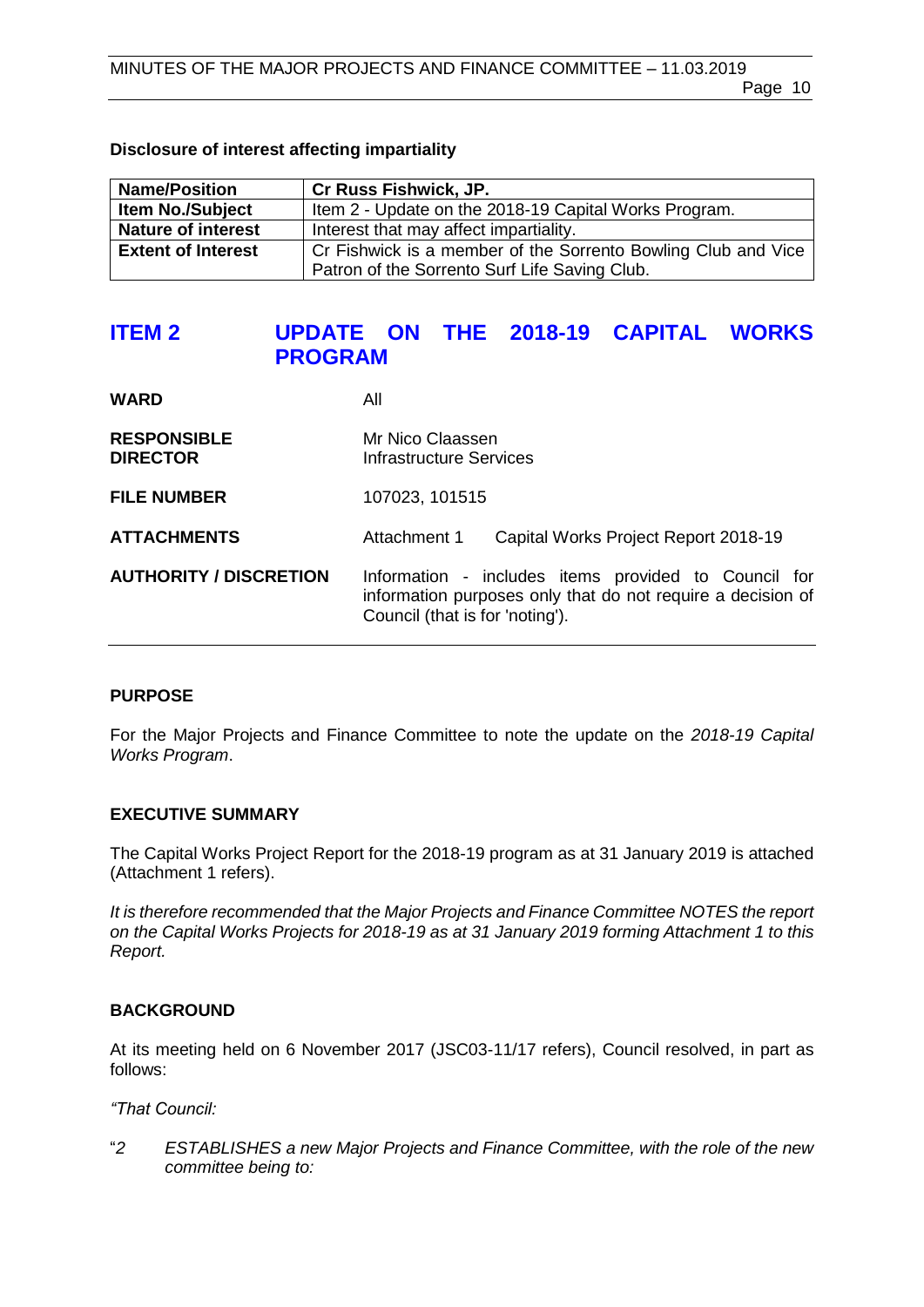- *2.1 oversee the progress of the City's annual capital works program and review of the City's Five Year Capital Works Program;*
- *2.2 make recommendations to Council on modifications of capital works projects and major strategic capital projects;"*

# **DETAILS**

The Capital Works Project Report for the 2018-19 program as at 31 January 2018 is provided at Attachment 1 to this Report.

Not applicable.

#### **Legislation / Strategic Community Plan / policy implications**

| Legislation                           | Sections 5.17 and 6.8 of the Local Government Act 1995.                                                                                                                                                                                                                                                                                                                                                                                                        |  |
|---------------------------------------|----------------------------------------------------------------------------------------------------------------------------------------------------------------------------------------------------------------------------------------------------------------------------------------------------------------------------------------------------------------------------------------------------------------------------------------------------------------|--|
|                                       | A committee cannot make decisions, on behalf of the<br>Council, that require an absolute majority decision (section<br>5.17 of the Local Government Act 1995), in which case, and<br>in accordance with Section 6.8 of the Local Government Act<br>1995, includes approving expenditure not included in the<br>City's Annual Budget. The Major Projects and Finance<br>Committee may only recommend to Council to approve or<br>modify capital works projects. |  |
| <b>Strategic Community Plan</b>       |                                                                                                                                                                                                                                                                                                                                                                                                                                                                |  |
| <b>Key theme</b>                      | Financial Sustainability.                                                                                                                                                                                                                                                                                                                                                                                                                                      |  |
| <b>Objective</b>                      | Major project delivery.                                                                                                                                                                                                                                                                                                                                                                                                                                        |  |
| <b>Strategic initiative</b>           | Not applicable.                                                                                                                                                                                                                                                                                                                                                                                                                                                |  |
| <b>Policy</b>                         | Not applicable.                                                                                                                                                                                                                                                                                                                                                                                                                                                |  |
| <b>Risk management considerations</b> |                                                                                                                                                                                                                                                                                                                                                                                                                                                                |  |
| Not applicable.                       |                                                                                                                                                                                                                                                                                                                                                                                                                                                                |  |

**Financial / budget implications**

Not applicable.

## **Regional significance**

Not applicable.

## **Sustainability implications**

Not applicable.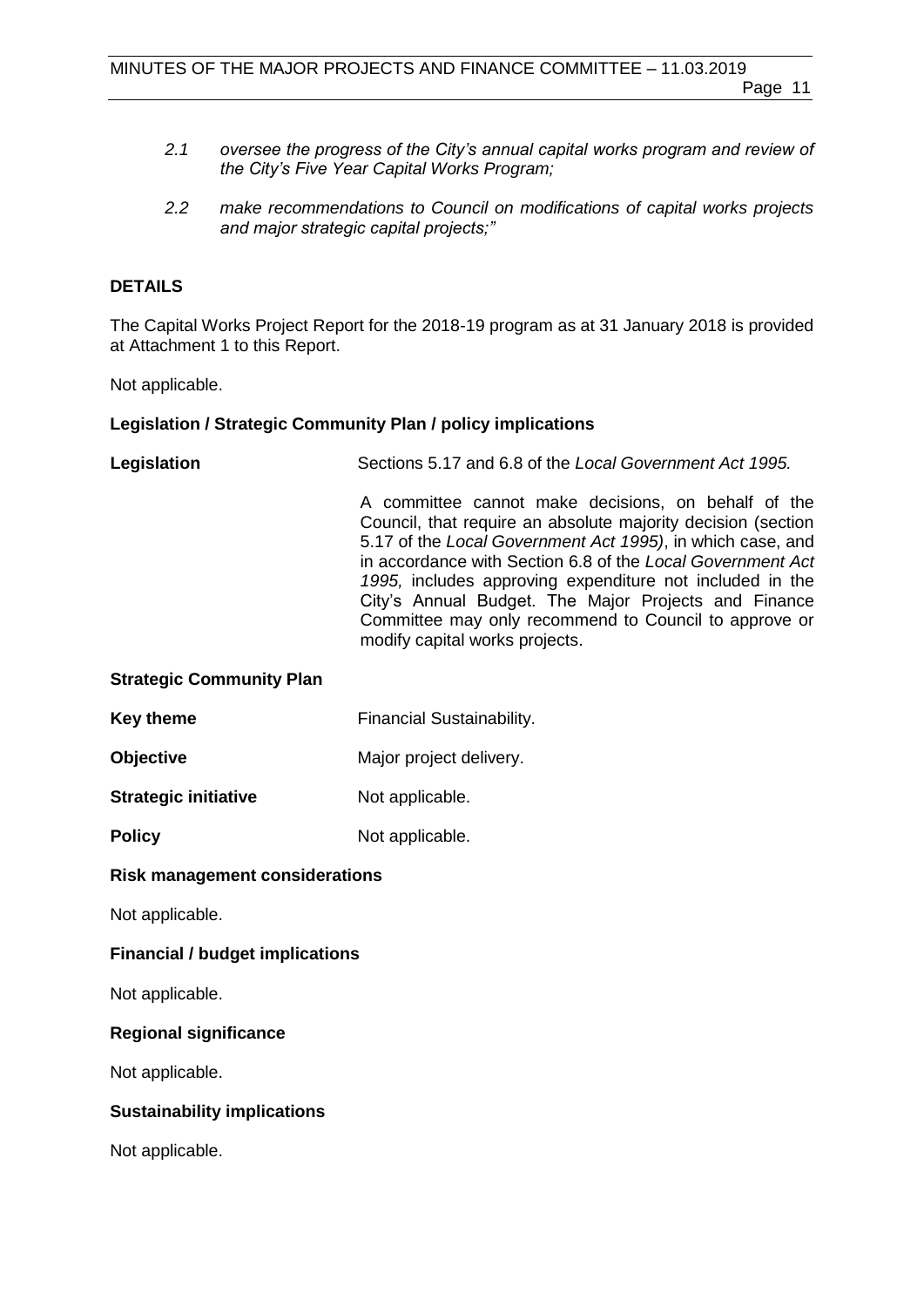## **Consultation**

Not applicable.

## **COMMENT**

The Capital Works Project Report for the 2018-19 program provides an update on the capital works activities undertaken as at 31 January 2019.

## **VOTING REQUIREMENTS**

Simple Majority.

**MOVED Cr McLean, SECONDED Cr Poliwka that the Major Projects and Finance Committee NOTES the report on the Capital Works Projects for 2018-19 as at 31 January 2019 forming Attachment 1 to this Report.**

#### **The Motion was Put and CARRIED (6/0)**

**In favour of the Motion:** Mayor Jacob, Crs Fishwick, Logan, McLean, Poliwka and Taylor.

*Appendix 2 refers*

*[To access this attachment on electronic document, click here: Attach2agnMPF190311.pdf](http://www.joondalup.wa.gov.au/files/committees/MPFI/2019/Attach2agnMPF190311.pdf)*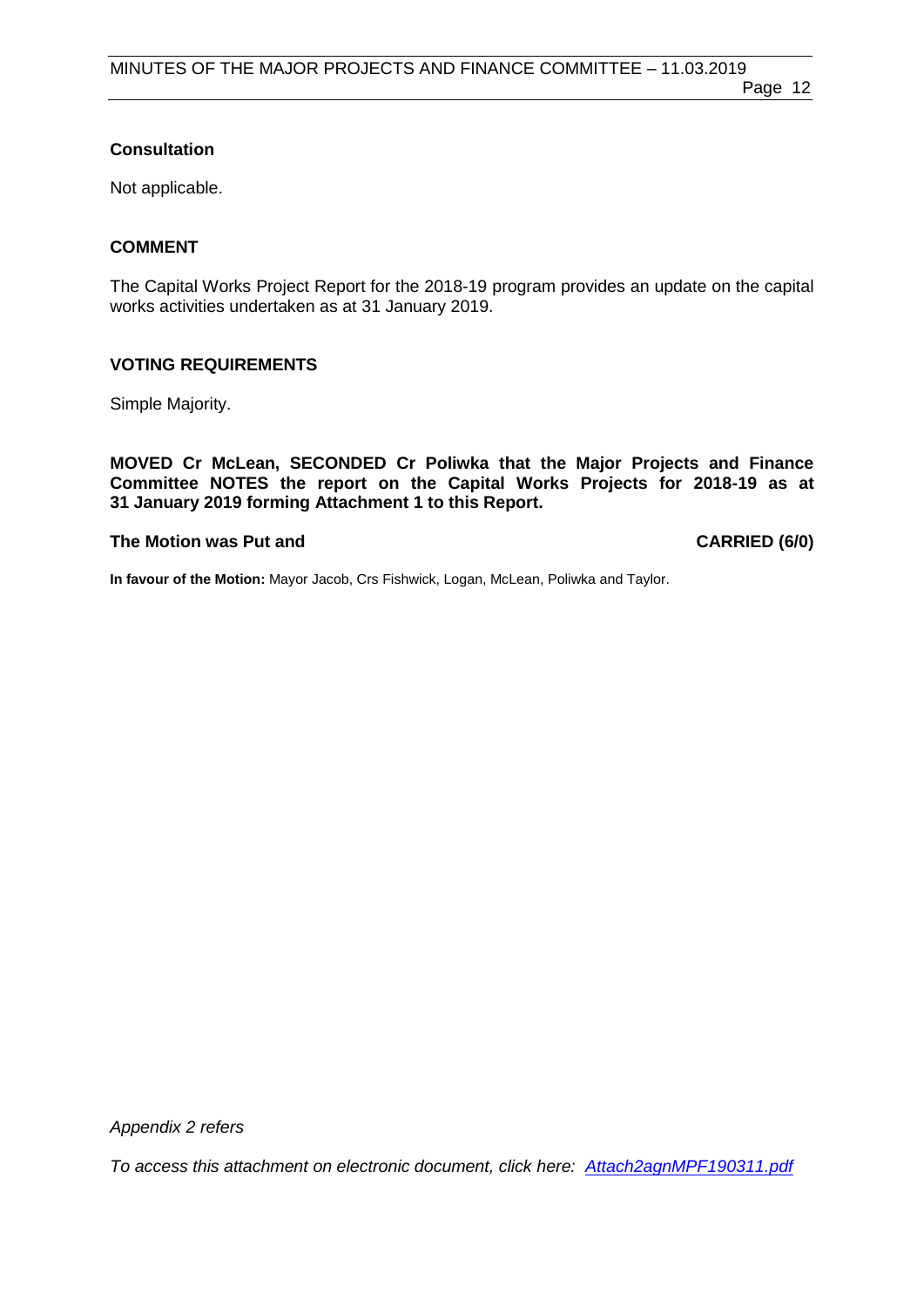# <span id="page-12-0"></span>**ITEM 3 IMPACT ON 20 YEAR STRATEGIC FINANCIAL PLAN OF REPORTS TO COUNCIL – JULY TO DECEMBER 2018**

| <b>WARD</b>                           | All                                                                                                                                                    |                                                                                                  |  |
|---------------------------------------|--------------------------------------------------------------------------------------------------------------------------------------------------------|--------------------------------------------------------------------------------------------------|--|
| <b>RESPONSIBLE</b><br><b>DIRECTOR</b> | Mr Mike Tidy<br><b>Corporate Services</b>                                                                                                              |                                                                                                  |  |
| <b>FILE NUMBER</b>                    | 107632, 101515                                                                                                                                         |                                                                                                  |  |
| <b>ATTACHMENTS</b>                    | Attachment 1                                                                                                                                           | Impact on 20 Year Strategic Financial<br>Plan of Reports to Council $-$ July to<br>December 2018 |  |
| <b>AUTHORITY / DISCRETION</b>         | Information - includes items provided to Council for<br>information purposes only that do not require a decision of<br>Council (that is for 'noting'). |                                                                                                  |  |

#### **PURPOSE**

For the Major Projects and Finance Committee to note the impacts to the *20 Year Strategic Financial Plan* (20 Year SFP) of reports approved by Council for the period July to December 2018.

## **EXECUTIVE SUMMARY**

A new quarterly report was introduced in July 2014, as part of the Chief Executive Officer's (CEO) Key Performance Indicators. The intention is to provide progressive updates between annual reviews of the 20 Year SFP by summarising the impacts on the 20 Year SFP of reports presented to Council.

This report covers Quarters 1 and 2 (July to December 2018). There are two reports, Chichester Park Redevelopment (CJ208-11/18 refers) and Joondalup Men's Shed (CJ228-12/18 refers) that overall have a cost in the 20 year SFP of \$3.1 million.

*It is therefore recommended that the Major Projects and Finance Committee NOTES the two reports considered by Council for the period July to December 2018 that had an estimated net cost over the life of the 20 Year Strategic Financial Plan of \$3.1 million.*

## **BACKGROUND**

A new quarterly report was introduced in July 2014, as part of the CEO's Key Performance Indicators. The intention is to provide progressive updates between annual reviews of the 20 Year SFP by summarising the impacts on the SFP of reports presented to Council. This report is for the second quarter of 2018-19, there were no impacts listed for the first quarter.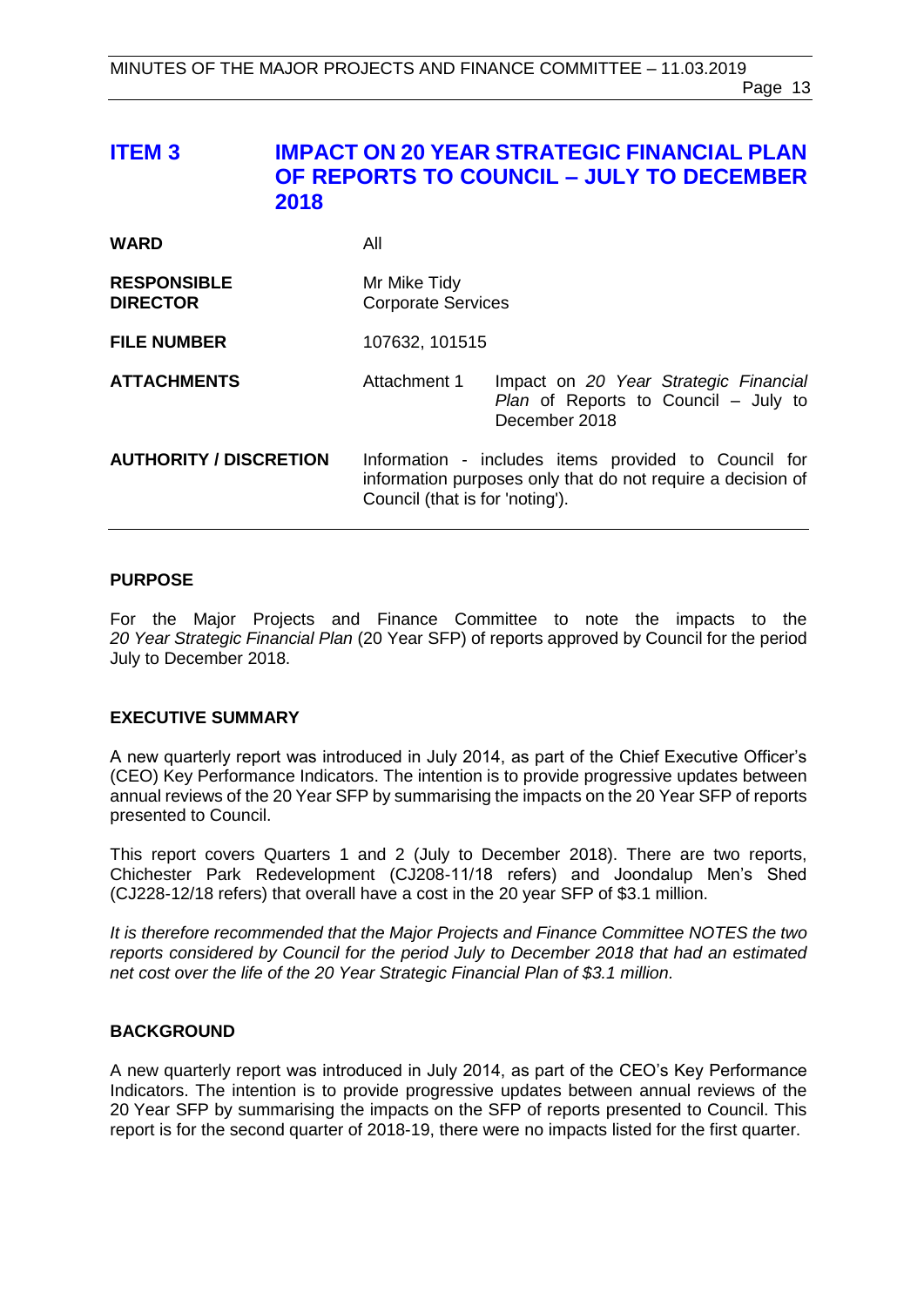The SFP is a long-term planning tool and evaluating impacts which are minor is of little relevance, therefore a minimum threshold has been applied where an impact of less than \$50,000 is not reported. The threshold of \$50,000 results in many of the reports being outside the scope of this analysis as they have a relatively small amount (for example planning fees) or have no financial impact at all. Consequently, most of the reports presented to Council have no impact on the 20 Year SFP.

## **DETAILS**

Attachment 1 provides details of two reports between July and December 2018 that have an overall cost of \$3.1 million as follows:

- Chichester Park Redevelopment (CJ208-11/18 refers) to proceed, an overall cost of \$2.4 million compared to previous 20 Year SFP.
- Joondalup Men's Shed to be located at 17 Winton Road, Joondalup and construction works at the City's Works Operations Centre (CJ228-12/18 refers) to proceed at a cost of \$0.7 million compared to previous 20 year SFP.

The table in Attachment 1 notes the impacts have been categorised as follows:

- \$3.1 million commitments made by Council.
- \$0.0 million other impacts including amounts that were informed by other bodies, or potential impacts for reports that have been noted, without a firm commitment having been made yet.
- The 20 Year SFP impact is based on the following:
	- o Total estimated cash flows up to 2036-37.
	- o Includes inflation.
	- o Includes all whole-of-life costs such as capital expenditure, operating expenses, operating income, reserves, borrowings, interest payments and earnings on cash held.

As a result of calculating the impacts up to 2036-37 for total cash, the impact for each report is higher than the initial impact.

#### **Issues and options considered**

When the 20 Year SFP is next updated the decisions by Council as listed in Attachment 1 will be used to update the plan.

#### **Legislation / Strategic Community Plan / policy implications**

| Legislation                     | Local Government Act 1995.                                          |  |
|---------------------------------|---------------------------------------------------------------------|--|
|                                 | Section 5.56 of the Local Government Act 1995 provides that:        |  |
|                                 | "(1) A local government is to plan for the future of the district." |  |
| <b>Strategic Community Plan</b> |                                                                     |  |
| <b>Key theme</b>                | Financial Sustainability.                                           |  |
| <b>Objective</b>                | Effective management.                                               |  |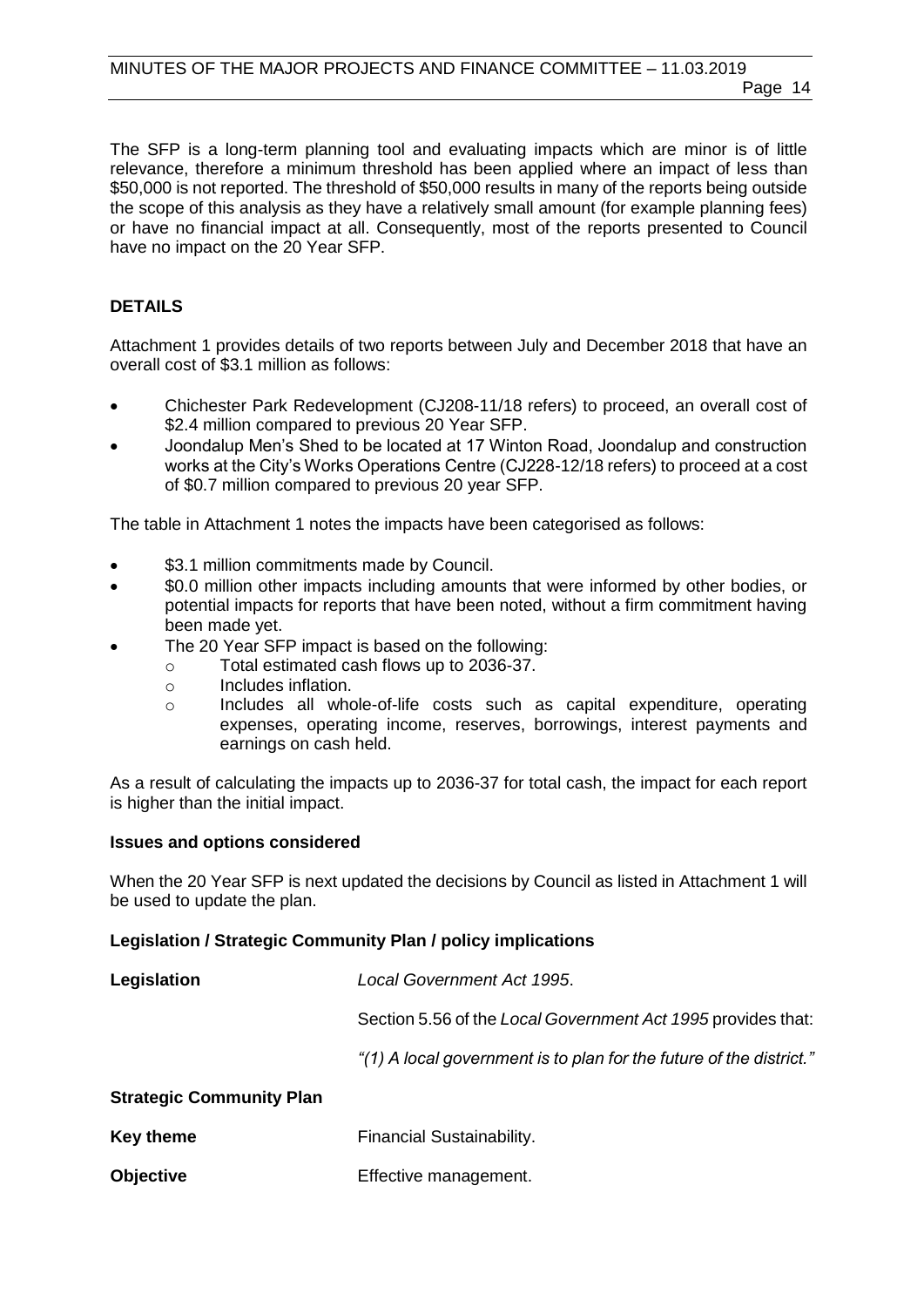- **Strategic initiative •** Manage liabilities and assets through a planned, long-term approach.
	- Balance service levels for assets against long-term funding capacity.

**Policy** Not applicable.

## **Risk management considerations**

The 20 Year SFP is based on many assumptions. There is a risk that those assumptions may not come to pass, however, it is a planning tool and the City is not committed to anything in the plan by virtue of endorsing it. Periodic review and continual update of the plan will ensure that it remains a relevant and useful document to manage the City's financial affairs into the future.

## **Financial / budget implications**

The impact to the City up to 2036-37 of the reports approved between July and December 2018 is estimated to be a cost of \$3.1 million. This impact is the total change in cash at the end of 2036-37.

## **Regional significance**

Not applicable.

## **Sustainability implications**

Not applicable.

## **Consultation**

Not applicable.

## **COMMENT**

This report provides a further enhancement to the long-term financial sustainability of the City by providing a progressive update on the impacts on the 20 Year SFP of Council decisions.

## **VOTING REQUIREMENTS**

Simple Majority.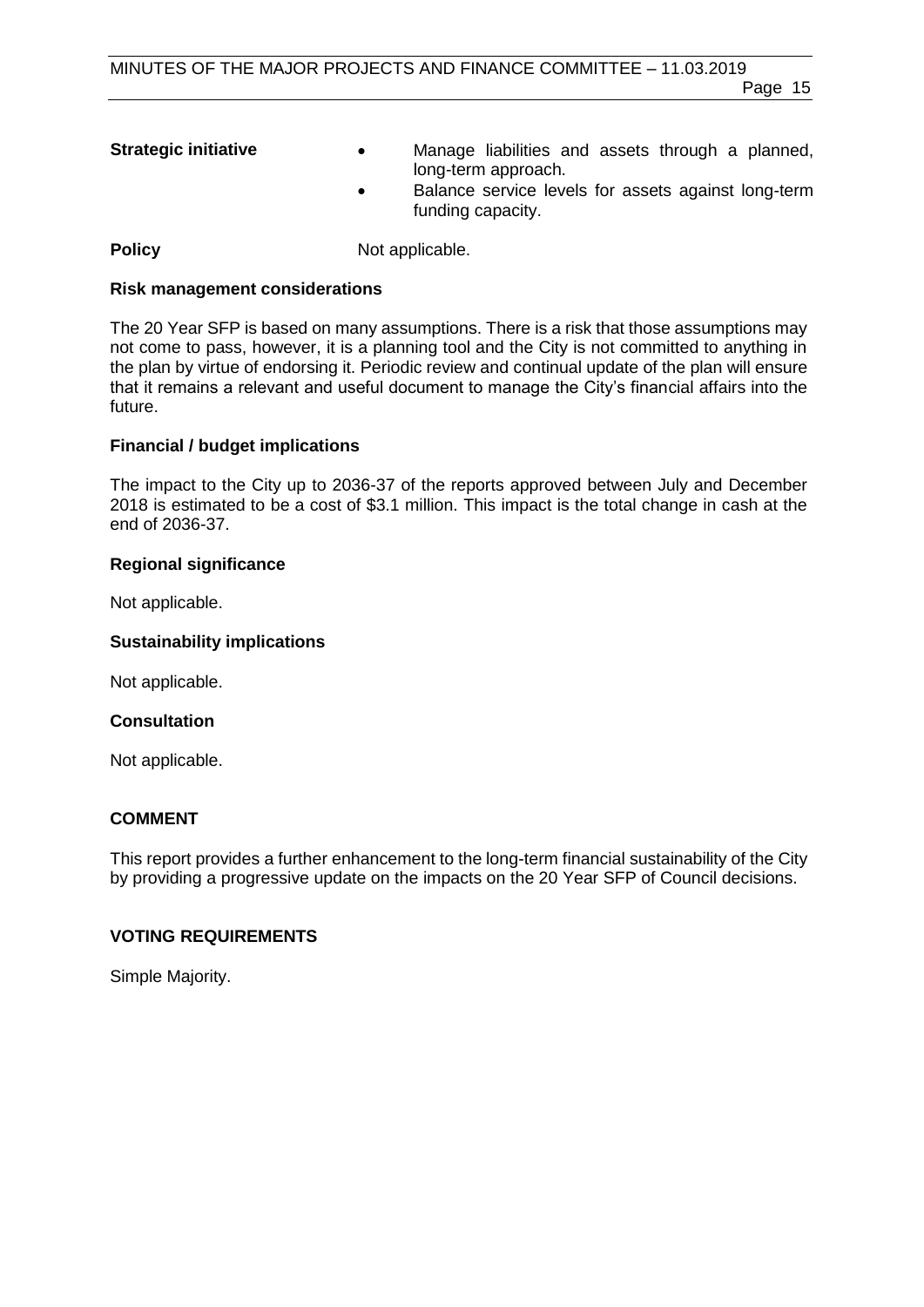**MOVED Cr Poliwka, SECONDED Cr McLean that the Major Projects and Finance Committee NOTES the two reports considered by Council for the period July to December 2018 that had an estimated net cost over the life of the** *20 Year Strategic Financial Plan* **of \$3.1 million.**

#### **The Motion was Put and CARRIED (6/0)**

**In favour of the Motion:** Mayor Jacob, Crs Fishwick, Logan, McLean, Poliwka and Taylor.

*Appendix 3 refers*

*[To access this attachment on electronic document, click here: Attach3agnMPF190311.pdf](http://www.joondalup.wa.gov.au/files/committees/MPFI/2019/Attach3agnMPF190311.pdf)*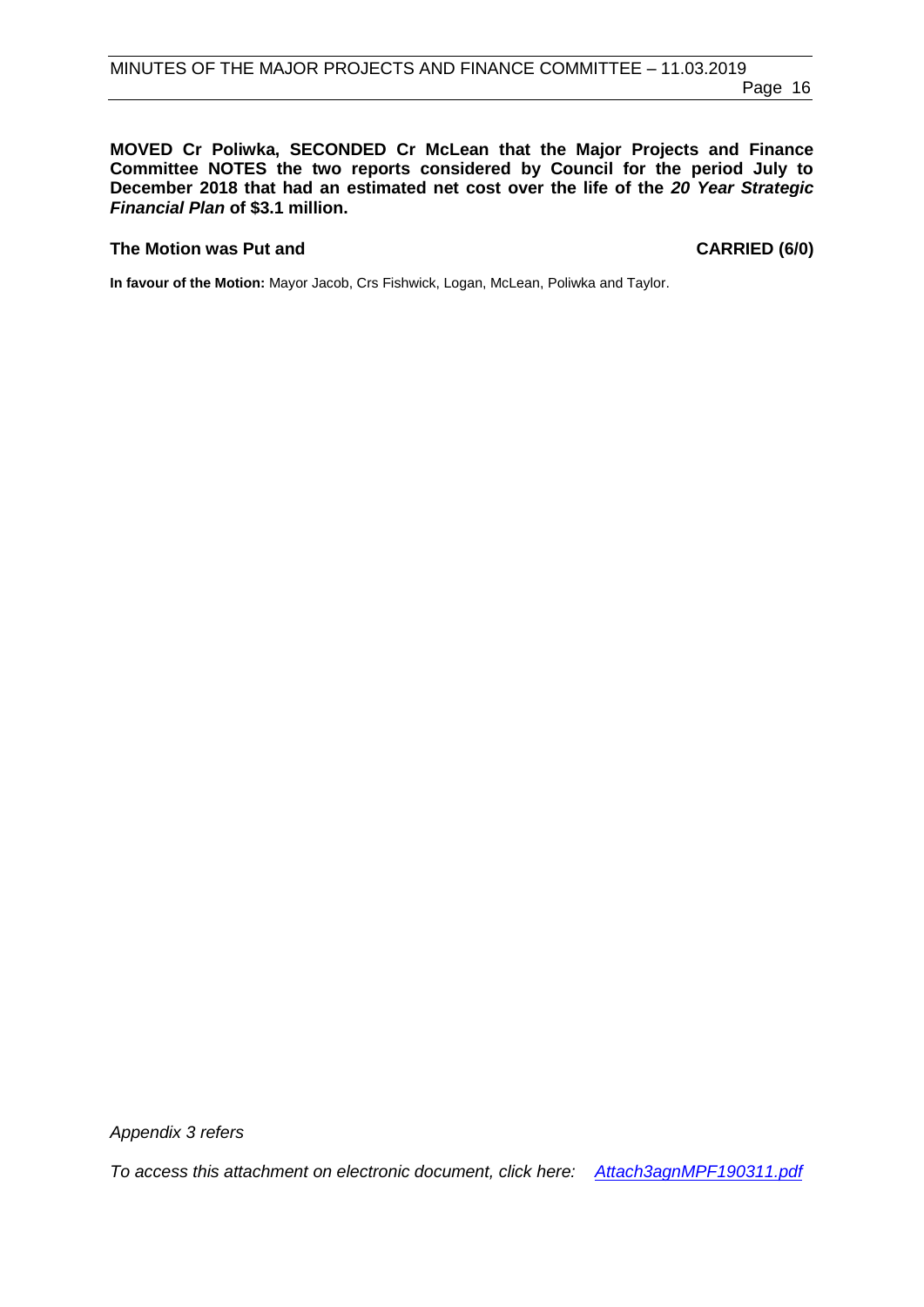# <span id="page-16-0"></span>**ITEM 4 OCEAN REEF MARINA - PROJECT STATUS**

| <b>WARD</b>                           | <b>North Central</b>               |                                                                                                                     |
|---------------------------------------|------------------------------------|---------------------------------------------------------------------------------------------------------------------|
| <b>RESPONSIBLE</b><br><b>DIRECTOR</b> | Mr Garry Hunt<br>Office of the CEO |                                                                                                                     |
| <b>FILE NUMBER</b>                    | 04171, 101515                      |                                                                                                                     |
| <b>ATTACHMENTS</b>                    | Attachment 1                       | Ocean Reef Marina Indicative Timeline as<br>at 6 February 2019                                                      |
|                                       | Attachment 2                       | Ocean Reef Marina Refined Concept Plan                                                                              |
| <b>AUTHORITY / DISCRETION</b>         | Council (that is for 'noting').    | Information - includes items provided to Council for<br>information purposes only that do not require a decision of |

#### **PURPOSE**

For the Major Projects and Finance Committee to note the progress of the Ocean Reef Marina development.

#### **EXECUTIVE SUMMARY**

To progress the implementation of the Ocean Reef Marina development, the following activities and tasks have been undertaken since the previous project status report was considered by the Major Projects and Finance Committee at its meeting held on 12 November 2018 (Item 7 refers):

- 1 Liaison and engagement with the State Government through LandCorp.
- 2 Concept Plan development
- 3 Progression of the environmental and planning approval processes.
- 4 Community engagement.
- 5 Stakeholder engagement.
- 6 Other matters.

The project is progressing in accordance with the amended Ocean Reef Marina Indicative Timeline as at 6 February 2019 (Attachment 1 refers).

*It is therefore recommended that the Major Projects and Finance Committee NOTES the Ocean Reef Marina Project Status Report.*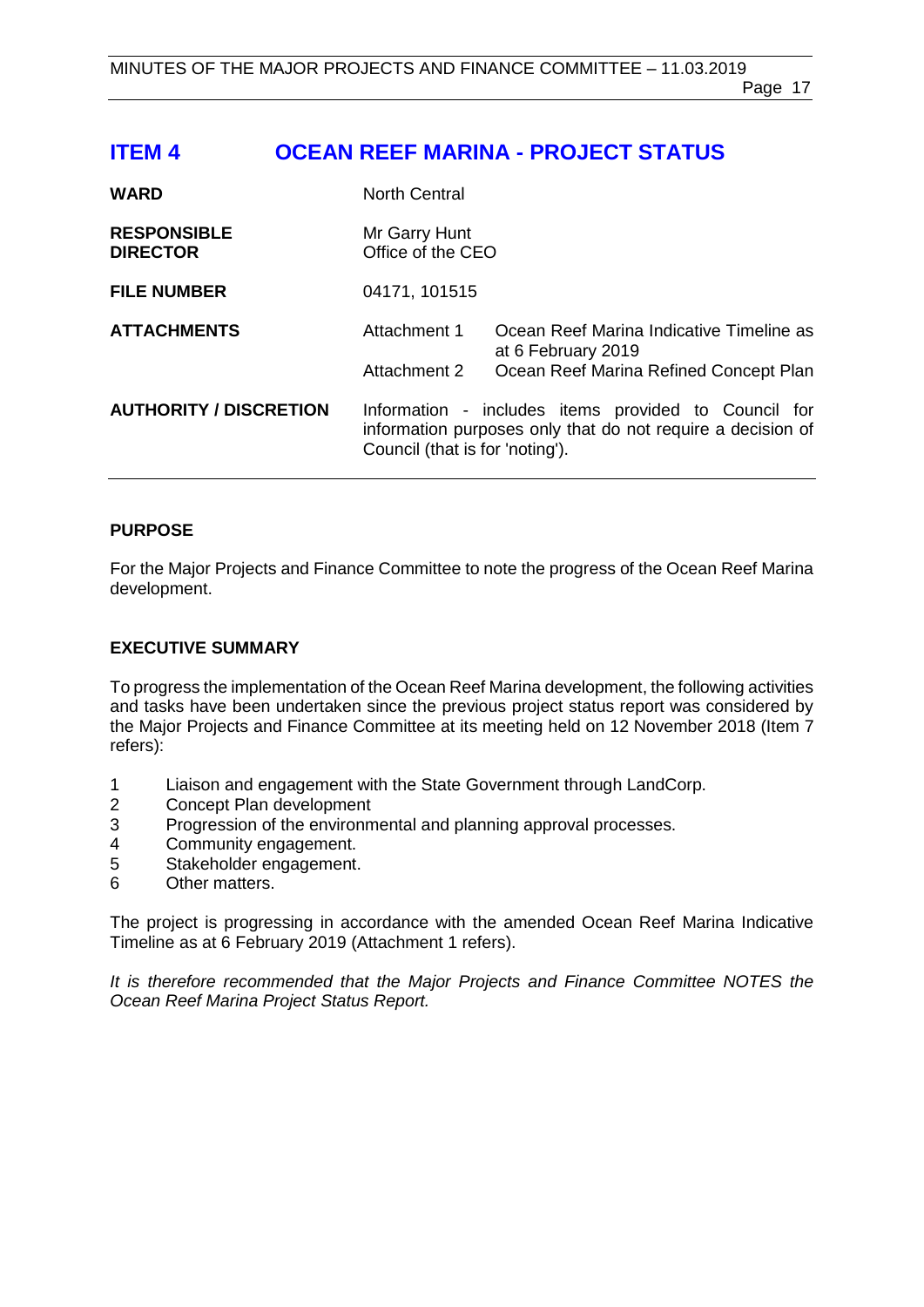## **BACKGROUND**

## **1 State Government / LandCorp**

Following the announcement by Premier Mark McGowan and Hon. Rita Saffioti (Minister for Transport; Planning; Lands) in September 2017 that LandCorp would lead the implementation of the Ocean Reef Marina project, the City's ongoing involvement in the project was articulated in the Memorandum of Understanding (MOU) endorsed by Council at its meeting held on 20 February 2018 (CJ031-02/18 refers) and executed in March 2018.

Clause 7.1 of the MOU states that:

*"The Parties agree to facilitate the transition of proponency to LandCorp in an orderly and expeditious manner."*

As part of the orderly transition process, in October 2018 the City formally notified the Environmental Protection Authority (EPA) that proponency for the project, for the purposes of the Public Environmental Review (PER), now rests with LandCorp.

Further engagement and negotiation with LandCorp and the Department of Planning, Lands and Heritage (DPLH) is required to transfer proponency for the Metropolitan Region Scheme (MRS) Amendment. It is anticipated this will occur prior to gazettal of the MRS Amendment.

Additional discussion and negotiation is also required with LandCorp on matters affecting the City as the project moves to construction and operation, including (but not limited to) the following:

- Marina management post-construction.
- Land assembly and contribution of the City owned land required for the project.
- Consideration of contributions to the cost of community infrastructure.
- Management of the public car parking.
- Other agreements required between the City and the State Government (via LandCorp).

The above matters were identified in the MOU endorsed by Council at its meeting held on 20 February 2018 (CJ031-02/18 refers).

## **2 Concept Plan development**

The refined Concept Plan (Attachment 2 refers) was endorsed for community engagement by the Government Steering Committee in August 2018. The refined plan was developed following an extensive review process undertaken by the Project Steering Group with considerable input from the Department of Transport (DoT).

The plan was refined, based on community, agency and project team feedback, to ensure that the Ocean Reef Marina is:

- appropriate to the location
- providing the amenities and features that the community wants
- environmentally responsible
- financially sustainable.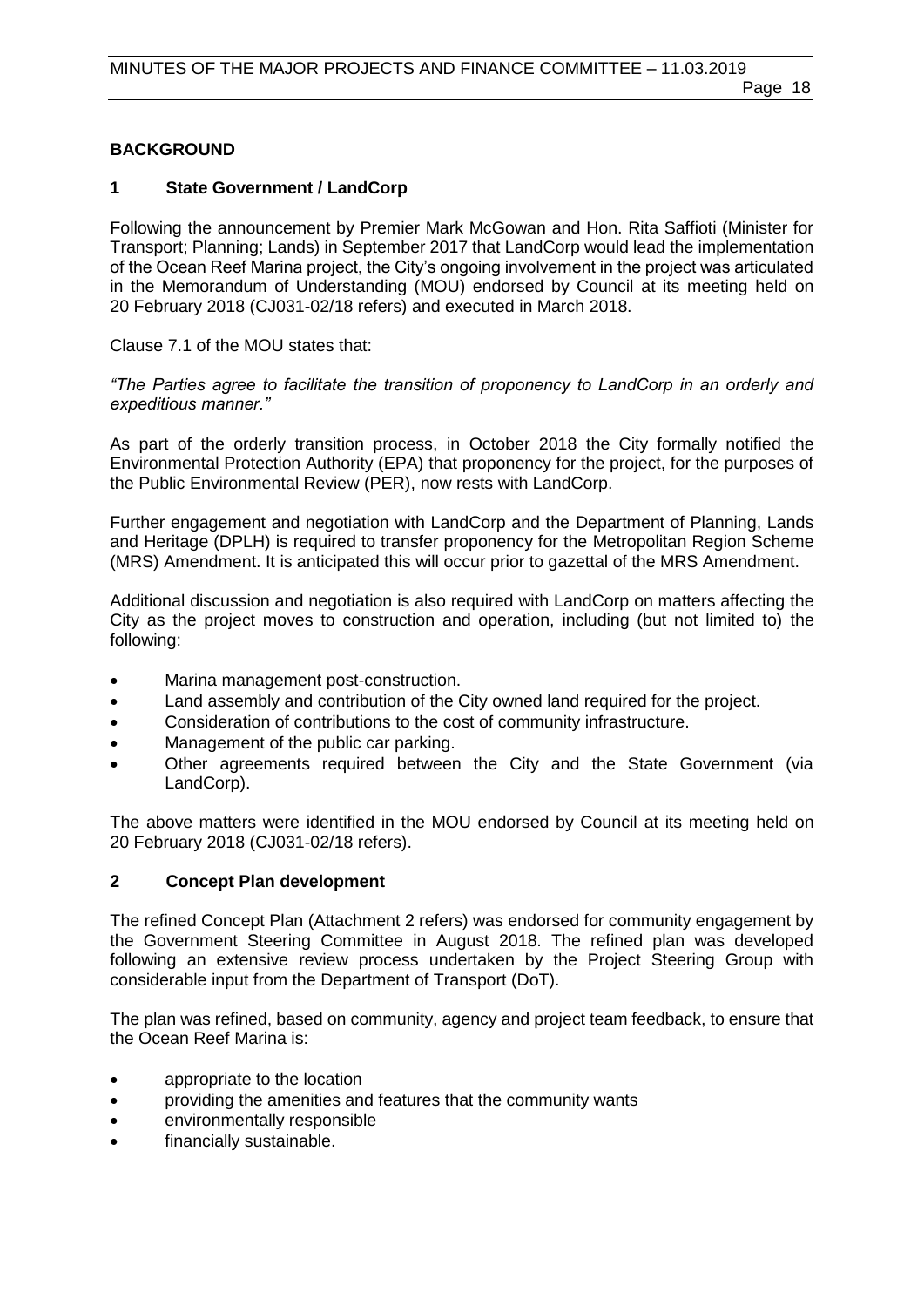# **3 Planning and Environmental Approvals**

# Metropolitan Region Scheme Amendment 1270/41

MRS Amendment 1270/41 was advertised for public comment from November 2016 to February 2017.

In August 2018 the City and LandCorp made a deputation to the Western Australian Planning Commission (WAPC) as part of the Hearing process for the assessment of the MRS Amendment.

Following the deputation, clarification was provided to the WAPC on the current concept plan, consideration of the refined Concept Plan and the statutory planning delivery framework.

In short, the current concept plan remains the relevant plan for consideration in the MRS Amendment 1270/41 process. It is considered imperative that the current MRS process progresses in order to provide project certainty and to meet State Government expectations for onsite commencement in 2020.

# Negotiated Planning Outcome for Bush Forever Site 325

Following public advertising concurrently with MRS Amendment 1270/41, finalisation of the draft Negotiated Planning Outcome (NPO) commenced. The NPO must be finalised prior to gazettal of MRS Amendment 1270/41.

# Public Environmental Review

Public advertising of the PER documents occurred from November 2016 to February 2017. Extensive engagement has occurred with the Department of Water and Environmental Regulation – Environmental Protection Authority Services (EPA Services) since responses to submissions were finalised and provided by the City and LandCorp.

LandCorp has been formally identified as the proponent for the PER process following advice from the City to the EPA in October 2018.

It should be noted that the PER process is being undertaken on the current concept plan.

# Marmion Marine Park

The actual impacts of the Ocean Reef Marina on the Marmion Marine Park habitat are considered through the PER process as are any offset requirements. However, separate to that process, the development requires excision from the Marmion Marine Park which is a complex process managed by DBCA on behalf of the Conservation and Parks Commission.

DBCA has confirmed that the Conservation and Parks Commission has resolved to approve "in-principle" the proposed Marmion Marine Park excision, subject to the project receiving the required statutory approvals. A Bill of Parliament is required to facilitate and formalise the excision process.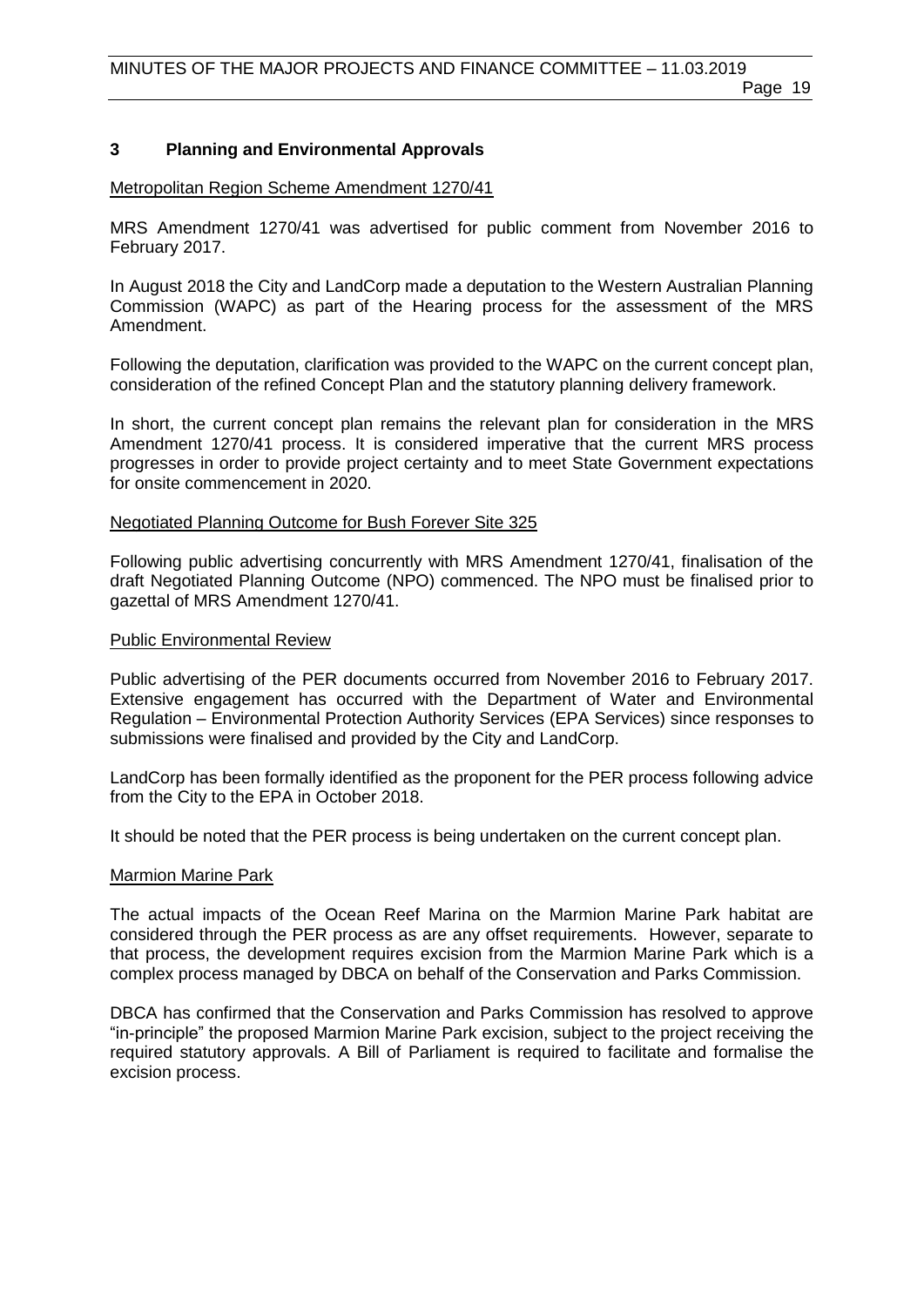# Draft preliminary *Ocean Reef Marina Structure Plan*

Further development of the draft preliminary *Ocean Reef Marina Structure Plan* (Structure Plan) cannot be progressed until the outcome of the PER and MRS Amendment processes is known. The need for a structure plan is also being considered as part of the investigations into an alternate planning framework.

# **4 Stakeholder Engagement**

Of considerable importance to the success of the implementation of the project is timely and appropriate stakeholder engagement. An extensive stakeholder list has been prepared as well as a stakeholder engagement and communication strategy, endorsed by the Government Steering Committee.

# **DETAILS**

# **1 State Government / LandCorp**

## Minister responsible for LandCorp

In December 2018 Premier Mark McGowan announced that the Hon. Ben Wyatt MLA will assume ministerial responsibility for the Lands portfolio which includes the Western Australian Land Authority (LandCorp).

LandCorp recently briefed Minister Wyatt on the Ocean Reef Marina project who indicated his support for the project and the State Government's on-going commitment to construction commencement in 2020.

## Ocean Reef Marina State Government Steering Committee

A meeting of the Ocean Reef Marina State Government Steering Committee (Steering Committee) was held on 5 February 2019.

Matters discussed included:

- status of the MRS Amendment and PER processes
- planning framework
- land assembly
- sustainability and innovation
- stakeholder and community engagement
- Marmion Marine Park excision
- Native Title.

The City is represented on the Steering Committee by His Worship the Mayor and the Chief Executive Officer. The Member for Joondalup, Emily Hamilton MLA, is also a member of the Steering Committee.

## Marina Management Agreement

The State Government has identified DoT as the preferred marina manager subject to a detailed marina management agreement being reached.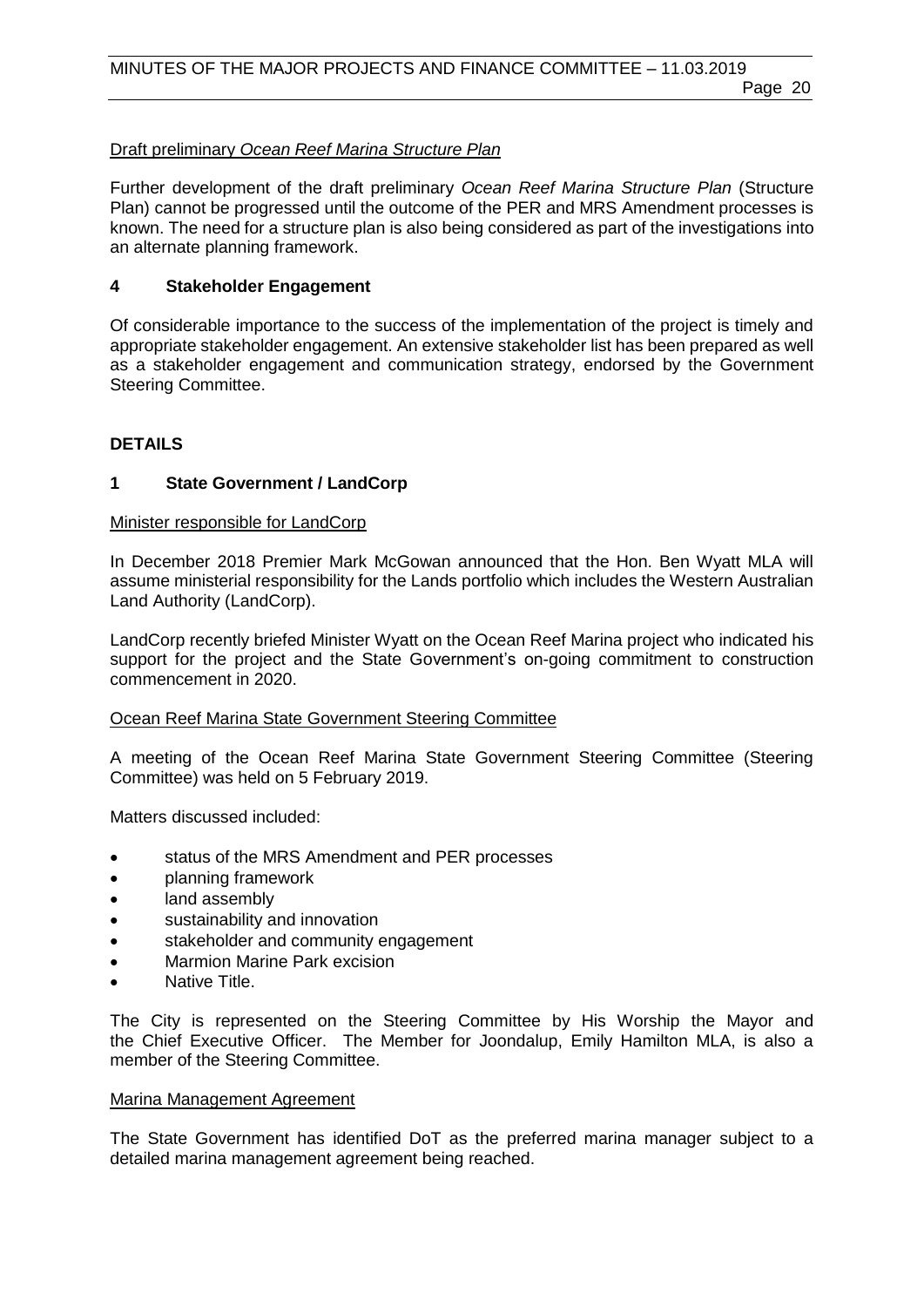Discussions and negotiations on the agreement have commenced and LandCorp has engaged an external consultant to prepare the necessary financial models which will inform the various aspects of the agreement.

Other matters that are the subject of current negotiations between LandCorp, DoT and the City in relation to the agreement include:

- the scope of the marina operations area
- public realm responsibility
- public car / trailer parking income
- rateability of the boat pens.

The marina management agreement is required to be finalised prior to gazettal of MRS Amendment 1270/41.

Based on the refined concept plan, the whole of Lot 1032 and a portion of Lot 1029 (owned by the City freehold) will form part of the Ocean Reef Marina development area. Further, the City has management over a major part of the Crown Land within the development area.

Clause 6.1(g) of the MOU between the City and LandCorp (endorsed by Council at its meeting held on 20 February 2018, CJ031-02/18 refers) states:

- *"6.1 The City agrees that it shall:*
	- *(g) Contribute the portion of City owned land required for the Project for an agreed market value (assumed to be nominal) consideration. The methodology used to value the required Project land to be agreed between the Parties."*

The City is seeking legal advice on the following:

- Compliance requirements under the *Local Government Act 1995* for disposing of the City's freehold land.
- Actions to be taken to relinquish management of the relevant lots.
- Benefits (or otherwise) of disposing of the whole of Lot 1029.
- Timelines for completing the required actions.
- Other matters the City should consider during negotiations with LandCorp on its land contribution to the project.

The legal advice received together with up-to-date land valuations will inform the required negotiations with LandCorp.

## **2 Concept Plan**

The refined concept plan was endorsed by the Steering Committee for community engagement in August 2018 (Attachment 2 refers).

It is possible that further amendments will be made to marine services precinct (including the Ocean Reef Sea Sports Club (ORSSC) / Joondalup RSL (RSL) and the Whitfords Volunteer Sea Rescue Group (WVSRG) sites).

Once any required amendments are made, following engagement with the ORSSC / RSL and WVSRG, the detailed design process will commence.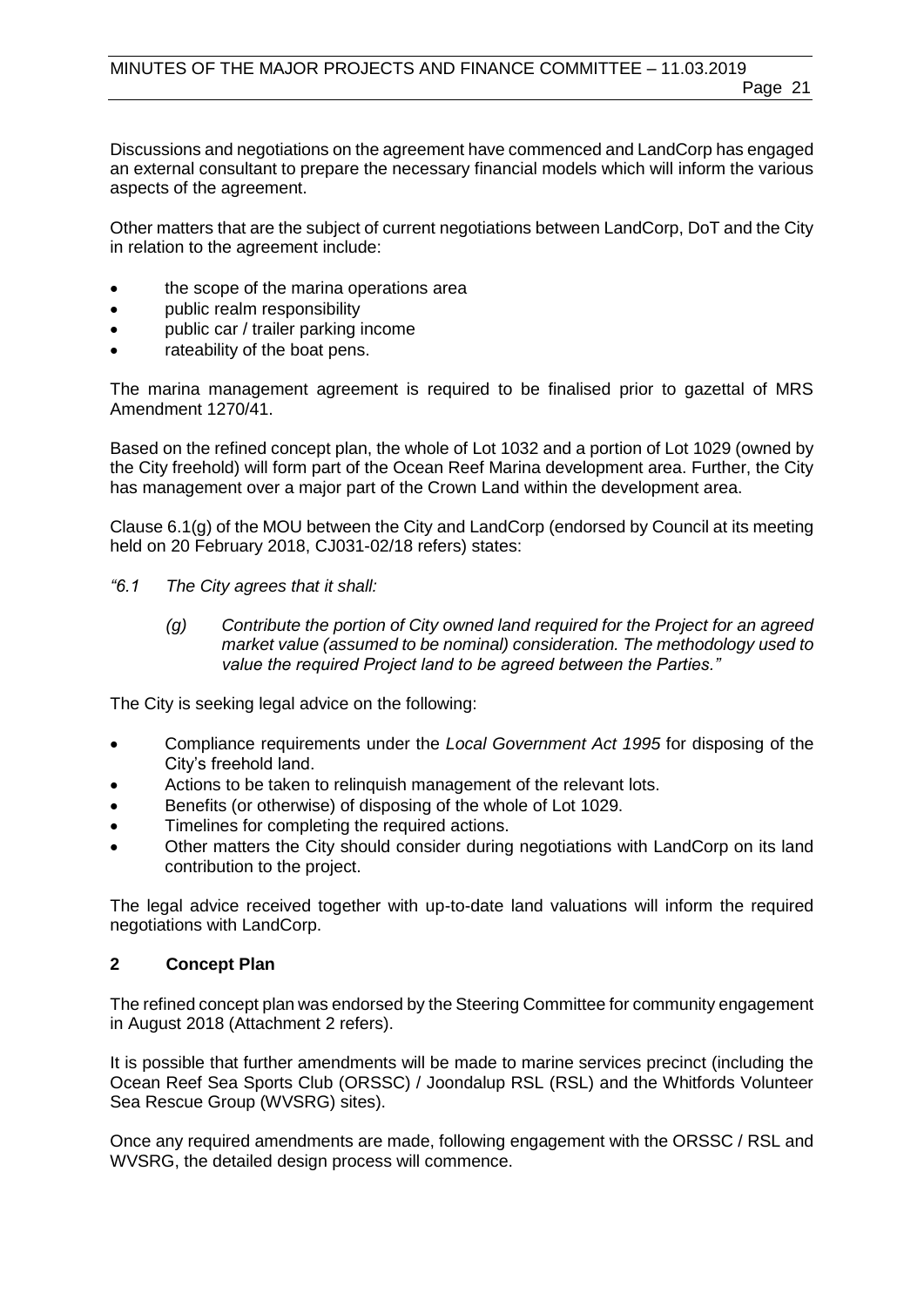# **3 Planning and Environmental Approvals**

# Metropolitan Region Scheme Amendment 1270/41

MRS Amendment 1270/41 was considered by the WAPC at its meeting held in February 2019.

The City together with LandCorp made a joint deputation to the WAPC in support of the project.

After the WAPC makes its decision, MRS Amendment 1270/41 will be tabled in both Houses of Parliament for 12 sitting days. However, the amendment cannot be gazetted until the PER is finalised.

# Planning Framework Investigations

MRS Amendment 1270/41 is based on the previous concept plan and, if approved, a mechanism for acknowledging the changes to the MRS zoning within the refined concept plan, needs to be identified and progressed.

A senior officers' working group consisting of representatives from LandCorp, DPLH, the City, town planning consultants Taylor Burrell Barnett and a legal advisor, has been established to consider and implement the optimum planning framework.

# Negotiated Planning Outcome for Bush Forever Site 325

Negotiations to secure a suitable land parcel for inclusion into the conservation reserve (the offset component of the NPO) are nearing completion.

LandCorp are continuing to engage with both DBCA and DPLH to finalise and agree all components of the NPO prior to gazettal of MRS Amendment 1270/41.

# Public Environmental Review

In December 2018, EPA Services provided the PER draft conditions to the City, LandCorp and other agencies for comment and feedback.

The draft conditions were considered mostly well-constructed and appropriate; however, the City (and LandCorp) suggested some amendments to the conditions and provided an explanatory position on these suggestions. The City requested that the suggested amendments be considered by the EPA before finalisation of the assessment report and conditions.

On 25 February 2019 the EPA advised that the Ocean Reef Marina proposal was environmentally acceptable and has recommended to the Minister for Environment that the proposal could proceed with strict conditions.

The EPA recommended nine conditions including the following:

- Further investigations and management plan are carried out to minimise impacts to the nearby beaches.
- Requirements for monitoring and management plans to ensure the proposal will avoid or minimise impacts to water quality and marine habitats outside the marina.
- Offsetting the residual impacts to the marine environment by requiring the proponent to implement actions to improve the health of reef habitats in the Marmion Marine Park.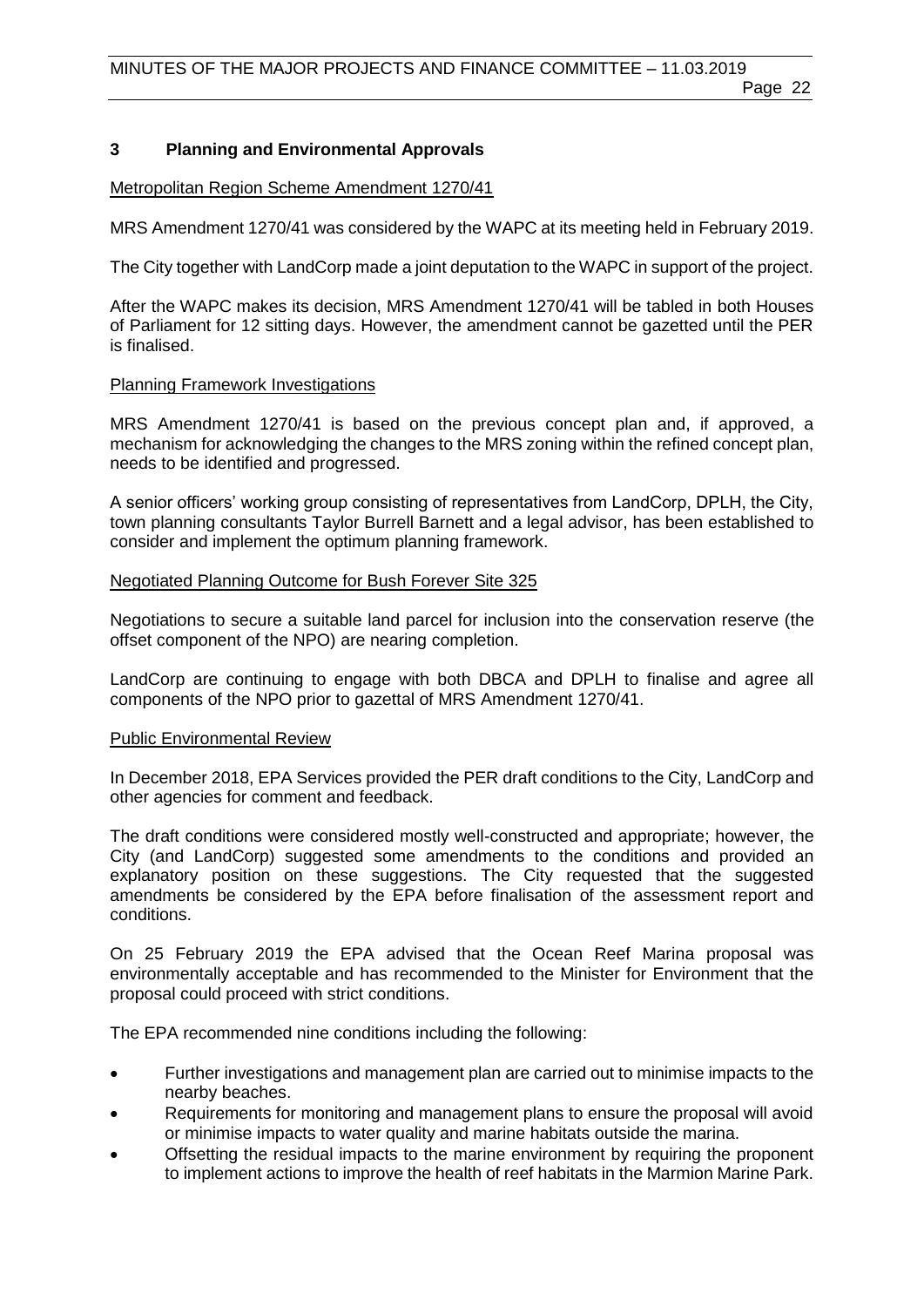The EPA's report to the Minister was open for a two week public appeal period which closed on Monday 11 March 2019. A final decision will then be made by the Minister.

As the PER is based on the previous plan, a section 45C process (*Environmental Protection Act 1986 –* changes to proposals after statement issued) is required to amend the concept plan. The section 45C requires approval from the Minister for Environment.

#### Marmion Marine Park Excision

As reported above, the Conservation and Parks Commission resolved to approve "in-principle" the proposed Marmion Marine Park excision and the required process has commenced.

The proposed excision area boundary was developed in consultation with DBCA and DoT and considers operational and maintenance requirements. The proposed excision boundary encompasses:

- the PER assessment development envelope
- shoreline access provisions for management of wrack and sediment accumulations
- sufficient flexibility to allow for minor detailed design modifications
- occasional offshore disposal by bypassing or back-bypassing trapped materials
- installation of navigation aids.

The excision requires an Act of Parliament and a Cabinet Submission (prepared by DBCA in collaboration with LandCorp, DPLH, DoT and the City) is also required to progress the process.

#### **4 Community Engagement**

Following the community engagement events held in October 2018, LandCorp met individually with a number of local Ocean Reef residents to address concerns and provide more detailed project information. The significant concerns identified by these residents were:

- impact of loss of views on property prices and lifestyle
- construction impacts (specifically dust and traffic)
- impact of the marina on local residents (noise, light and traffic).

#### Public Realm Community Reference Group

In December 2018, LandCorp selected the following community members of the Public Realm Community Reference Group (CRG) via a random selection process overseen by an independent probity auditor:

Andrew Mort<br>
Annette Ellerby<br>
Annette Ellerby<br>
Cuc Blomme **Annette Ellerby** Barbara Daniels Mark Story Callum McGougan N Dimond Courtney Black Norman Liddlow<br>
Jeffrey Williams<br>
Peter Dorizzi Jeffrey Williams<br>Jim Moro Juliet Wills

Steph Smith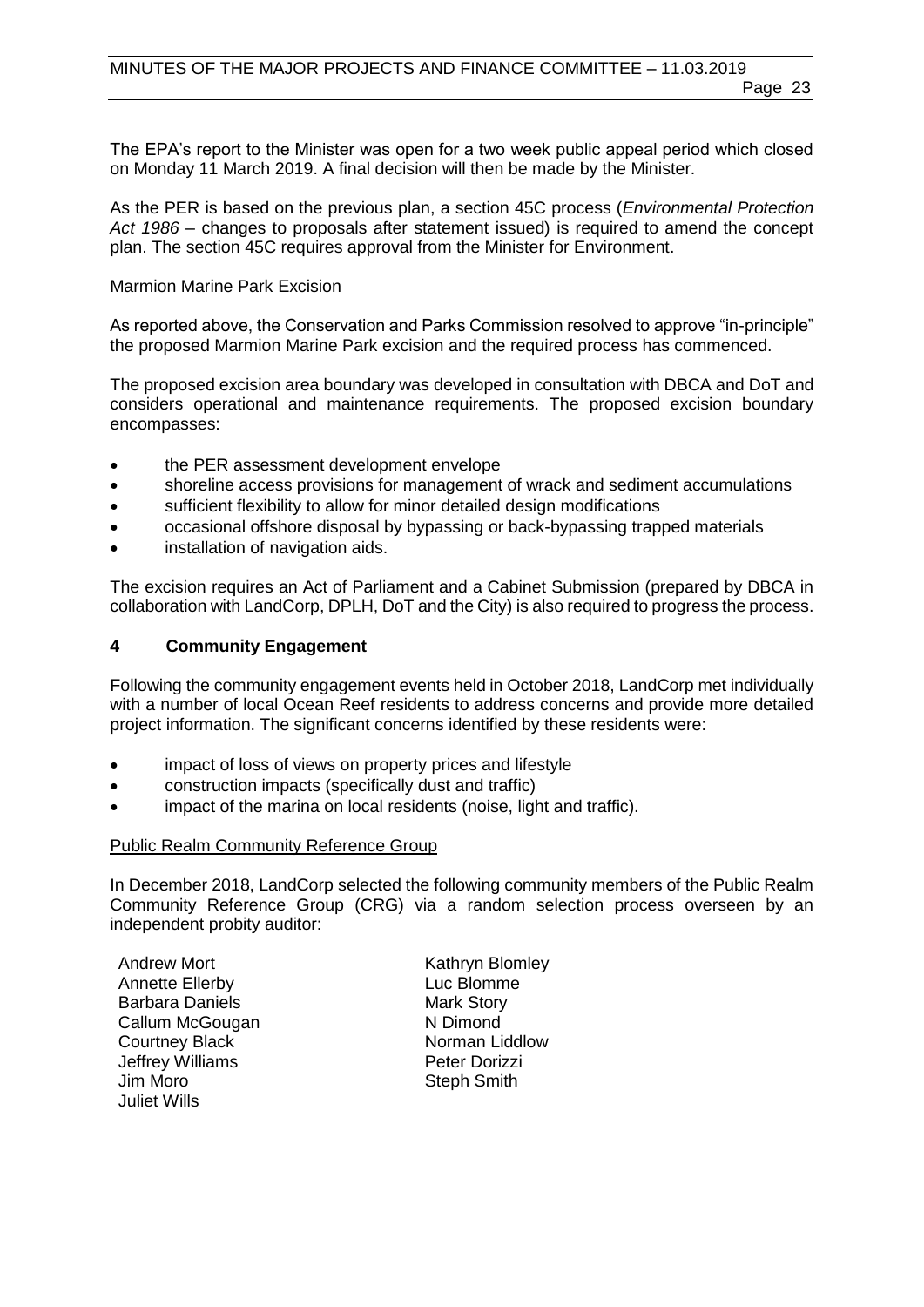The following community groups are also represented:

| City of Joondalup<br>WA Police       | Michelle Meuwese (Senior Landscape Architect)<br>Senior Sergeant Peter Feast |
|--------------------------------------|------------------------------------------------------------------------------|
| <b>Inclusion Solutions</b>           | Denver D'cruz                                                                |
| Joondalup Community Coast Care Forum | Don Poynton                                                                  |
| Joondalup Business Association       | TBC.                                                                         |

The role of the CRG is to provide input into the design of the public realm of the Ocean Reef Marina. This includes the parks, streetscapes, boardwalks, walk trails and the like.

Facilitated by the project's landscape architects, UDLA, two workshops were held in February 2019 where the CRG identified the vision and guiding principles and developed public realm options. A further workshop to be held in March will agree on the ultimate direction for the public realm.

#### Next Steps

- LandCorp Have Your Say website: Public realm vision and guiding principles released for general community comment.
- School Engagement: Obtain input on the design of the public realm from the students from local schools.
- Traffic Workshop: Traffic impact workshop to be held with local residents.
- Quarterly newspaper columns.
- Social media posts.

# **5 Stakeholder Engagement**

Engagement continued with the relevant State Government agencies on matters such as the PER, MRS Amendment, Marmion Marine Park excision, land assembly, abalone industry compensation, Native Title and future marina management.

## Ocean Reef Sea Sports Club, Joondalup RSL and Whitfords Volunteer Sea Rescue Group

Following the initial presentation of the refined concept plan to the above entities, a series of workshops / meetings was held during December 2018 and January 2019. The purpose was to discuss feedback received on the refined concept plan and to agree on an approach moving forward.

LandCorp has engaged external consultants to facilitate the Business Planning process for the ORSSC / RSL and WVSRG separately.

Each of these entities has provided LandCorp and the City with a "wish list" of their requirements within the new marina. A series of workshops was held with each entity in February and it is anticipated that the Business Plans will be completed by May 2019.

The detailed Business Plans will assist with funding applications and, in the case of the ORSSC, determine whether the aspirations and vision for the future of the club are obtainable. The process will also identify whether minor amendments to the marine precinct of the refined concept plan are required.

The Business Planning process includes engagement with DoT, Department of Fire and Emergency Services, Department of Local Government, Sport and Cultural Industries and the City.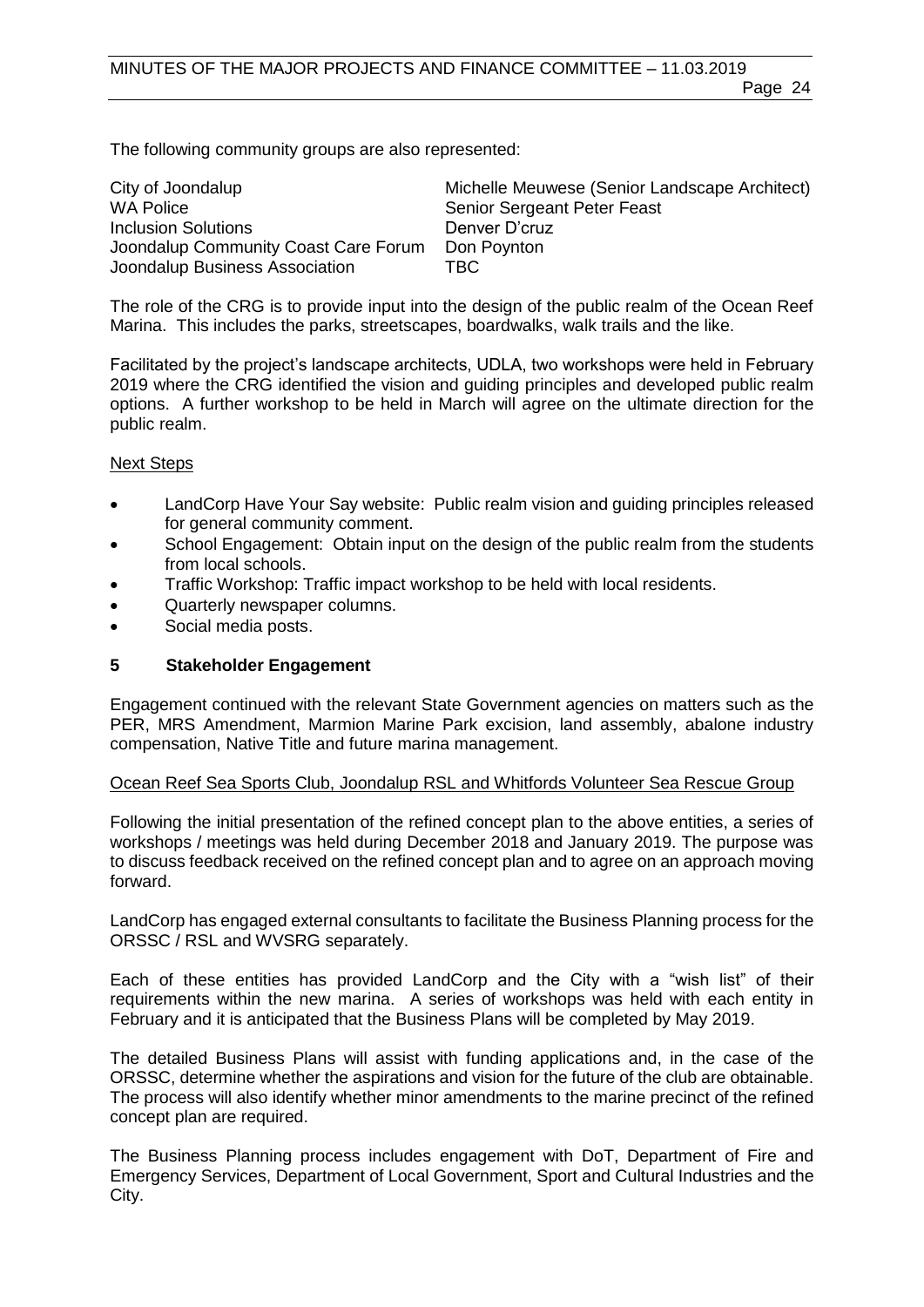#### Local Surfers

The Ocean Reef Marina will directly impact some local surf breaks. LandCorp has instigated engagement with local surfing groups to identify and consider the development of surfing amenities. It should be noted, however, that LandCorp's Business Case does not include provision of these amenities.

#### **6 Other Matters**

#### Native Title

The South West Native Title Settlement (SWNTS) was registered in the National Native Title Tribunal in October 2018. Since that time a number of parties have sought applications for Judicial Review of the SWNTS.

If effective settlement of the SWNTS has not occurred by mid 2019, an alternative process under the provisions of the *Native Title Act 1993* will need to be progressed.

LandCorp will continue to work collaboratively with the Department of the Premier and Cabinet and DPLH to resolve the Native Title matter.

#### Abalone Compensation

In November 2018, State Cabinet formally approved the establishment of a Voluntary Fisheries Adjustment Scheme (VFAS) to facilitate compensation to the commercial abalone licence holders impacted by the development of the Ocean Reef Marina.

Once the project receives final approval, the VFAS will be established and implemented by the Department of Primary Industries and Regional Development (Fisheries) (DPIRD).

Engagement is on-going with DPIRD and Recfishwest to facilitate a suitable strategy for non-commercial licence holders who fall outside the provisions of the *Fisheries Adjustment Scheme Act 1987.*

#### Artificial Fishing Reef

In December 2018, Hon. Dave Kelly MLA (Minister for Fisheries) announced that an artificial fishing reef would be constructed eight kilometres to 10 kilometres off the coast at Ocean Reef.

Funding for the reef comes from the Recreational Fishing Initiatives Fund, administered by Recfishwest.

Purpose built artificial fishing reefs (currently six reefs located in Western Australian waters) are specially designed to enhance fish habitat and production by providing food and shelter to a variety of fish species.

The Ocean Reef site was chosen following a public consultation process. The City, in collaboration with LandCorp, made a submission supporting the Ocean Reef location for the new artificial fishing reef.

#### **Issues and options considered**

Not applicable.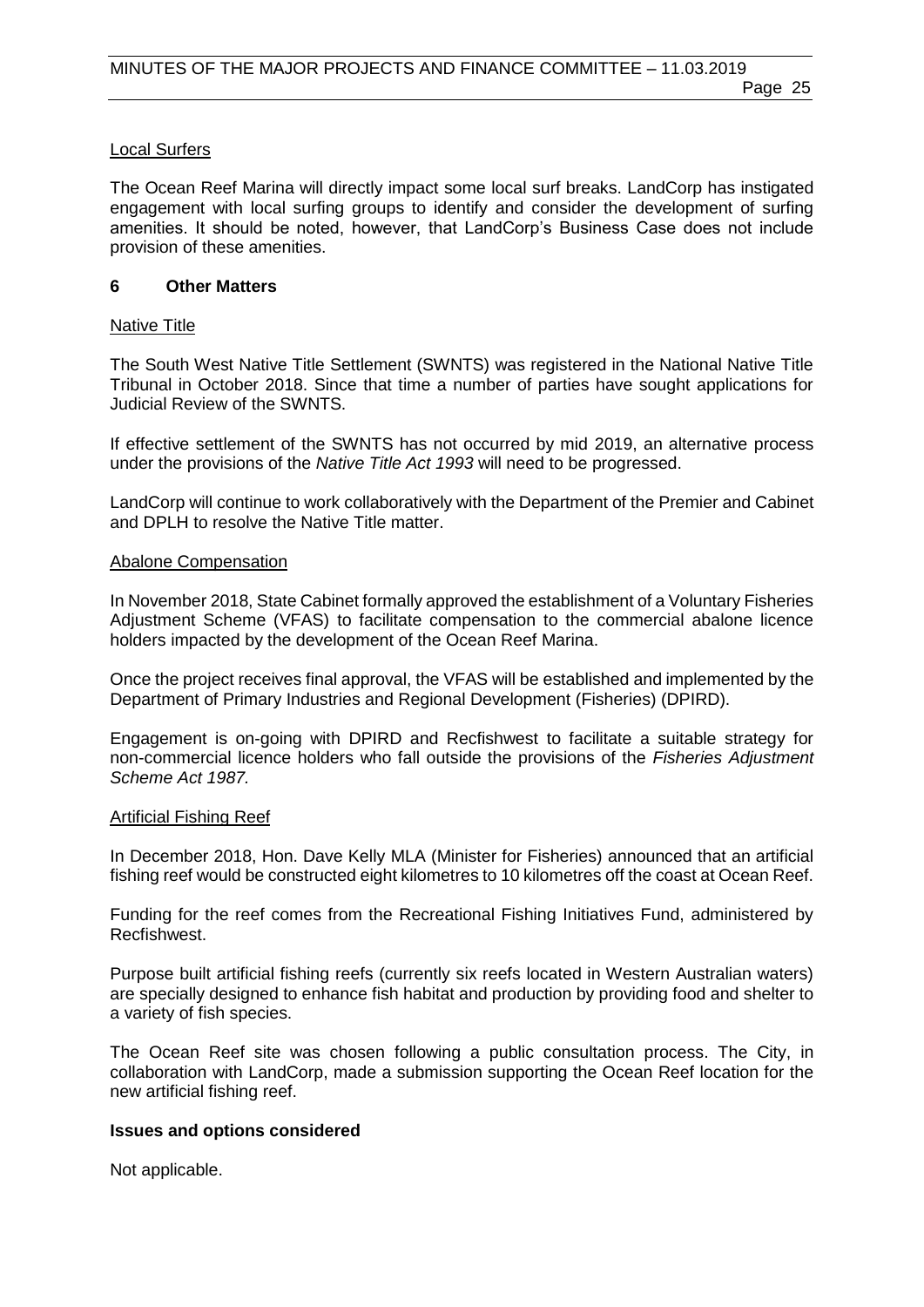# **Legislation / Strategic Community Plan / Policy implications**

| Legislation                     | The City is governed by the requirements of the Local Government<br>Act 1995 in relation to dealings involving commercial undertakings<br>and land development.<br>Other applicable legislation includes:<br>Planning and Development Act 2005. |  |  |
|---------------------------------|-------------------------------------------------------------------------------------------------------------------------------------------------------------------------------------------------------------------------------------------------|--|--|
|                                 | <b>Environmental Protection Act 1986.</b>                                                                                                                                                                                                       |  |  |
|                                 | Fisheries Adjustment Scheme Act 1987.<br>Environmental Protection, Biodiversity and Conservation Act                                                                                                                                            |  |  |
|                                 | 1999 (Cwlth).                                                                                                                                                                                                                                   |  |  |
|                                 | Local Planning Scheme No. 3.                                                                                                                                                                                                                    |  |  |
|                                 | The approvals for the development are influenced by State Planning<br>and Development Control policies:                                                                                                                                         |  |  |
|                                 | 2.6: State Coastal Planning Policy.<br>2.8: Bushland Policy for the Perth Metropolitan Region.<br>3.7: Planning in Bushfire Prone Areas.<br>1.8: Canal Estates and Artificial Water Developments.                                               |  |  |
| <b>Strategic Community Plan</b> |                                                                                                                                                                                                                                                 |  |  |
| <b>Key theme</b>                | Economic Prosperity, Vibrancy and Growth.                                                                                                                                                                                                       |  |  |
| <b>Objective</b>                | Destination City.                                                                                                                                                                                                                               |  |  |
| <b>Strategic initiative</b>     | Facilitate the establishment of major tourism infrastructure.<br>Encourage diverse accommodation options.                                                                                                                                       |  |  |
| <b>Policy</b>                   | Not applicable.                                                                                                                                                                                                                                 |  |  |

## **Risk management considerations**

Early engagement with the State Government / LandCorp on the City's on-going role and responsibilities as the project progresses was previously identified as a risk management consideration.

The execution of the MOU ensures that the City's interests in the project are acknowledged and protected. Further it allows the City to negotiate with the State Government on matters such as land tenure, on-going management responsibilities of a constructed marina and the City's contribution to the construction of community infrastructure.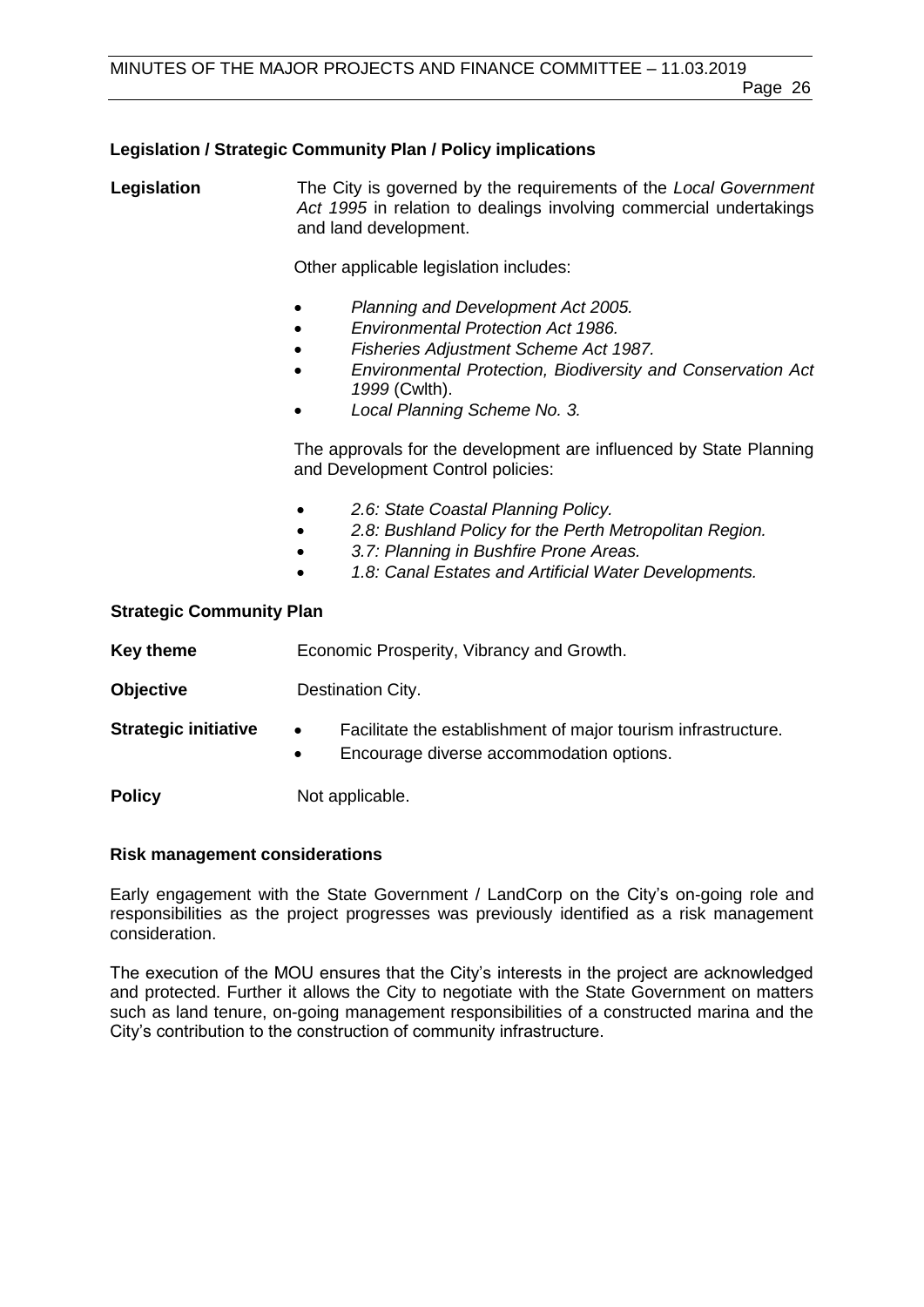## **Financial / budget implications**

Current financial year impact

| Account no.          | C <sub>1001</sub>  |
|----------------------|--------------------|
| <b>Budget Item</b>   | Ocean Reef Marina. |
| <b>Budget amount</b> | \$112,398          |
| Amount spent to date | \$32,304           |
| <b>Balance</b>       | \$80,094           |

Total Project Expenditure (as at 31 January 2019 including internal staff costs):

| 2007-08                       | \$<br>133,241 |
|-------------------------------|---------------|
| 2008-09                       | \$<br>968,284 |
| 2009-10                       | \$<br>266,604 |
| 2010-11                       | \$<br>325,046 |
| 2011-12                       | \$<br>388,552 |
| 2012-13                       | \$<br>376,393 |
| 2013-14                       | \$<br>838,371 |
| 2014-15                       | \$1,314,917   |
| 2015-16                       | \$1,163,151   |
| 2016-17                       | \$<br>575,906 |
| 2017-18                       | \$<br>174,832 |
| 2018-19                       | \$<br>32,304  |
| <b>LESS Grants Received</b>   | \$(1,285,500) |
|                               |               |
| <b>Total City Expenditure</b> | \$5,272,161   |

# 2018-19 Mid Year Review Budget (MYR)

The 2018-19 MYR project budget is \$112,398 which covers staff costs, communications and marketing (independent of LandCorp's stakeholder engagement strategy) as well as an allocation for the City to undertake financial / economic investigations on the on-going financial impacts (both income and expenditure) of the project. LandCorp is responsible for all costs related to the project (not directly attributable to the City).

#### **Annual operating cost** Preliminary investigations into the on-going financial impacts (both income and expenditure) have commenced based on the refined concept plan. The outcomes of these investigations will inform the City's negotiations with LandCorp on the matters identified in this Report the outcomes of which will enable a more accurate determination on whole of life impacts. The outcomes will also enable a detailed Business Case to be prepared for the disposal of the City's freehold land required for the development. **Estimated annual income Capital replacement 20 Year Strategic Financial Plan impact Impact year**

All amounts quoted in this report are exclusive of GST.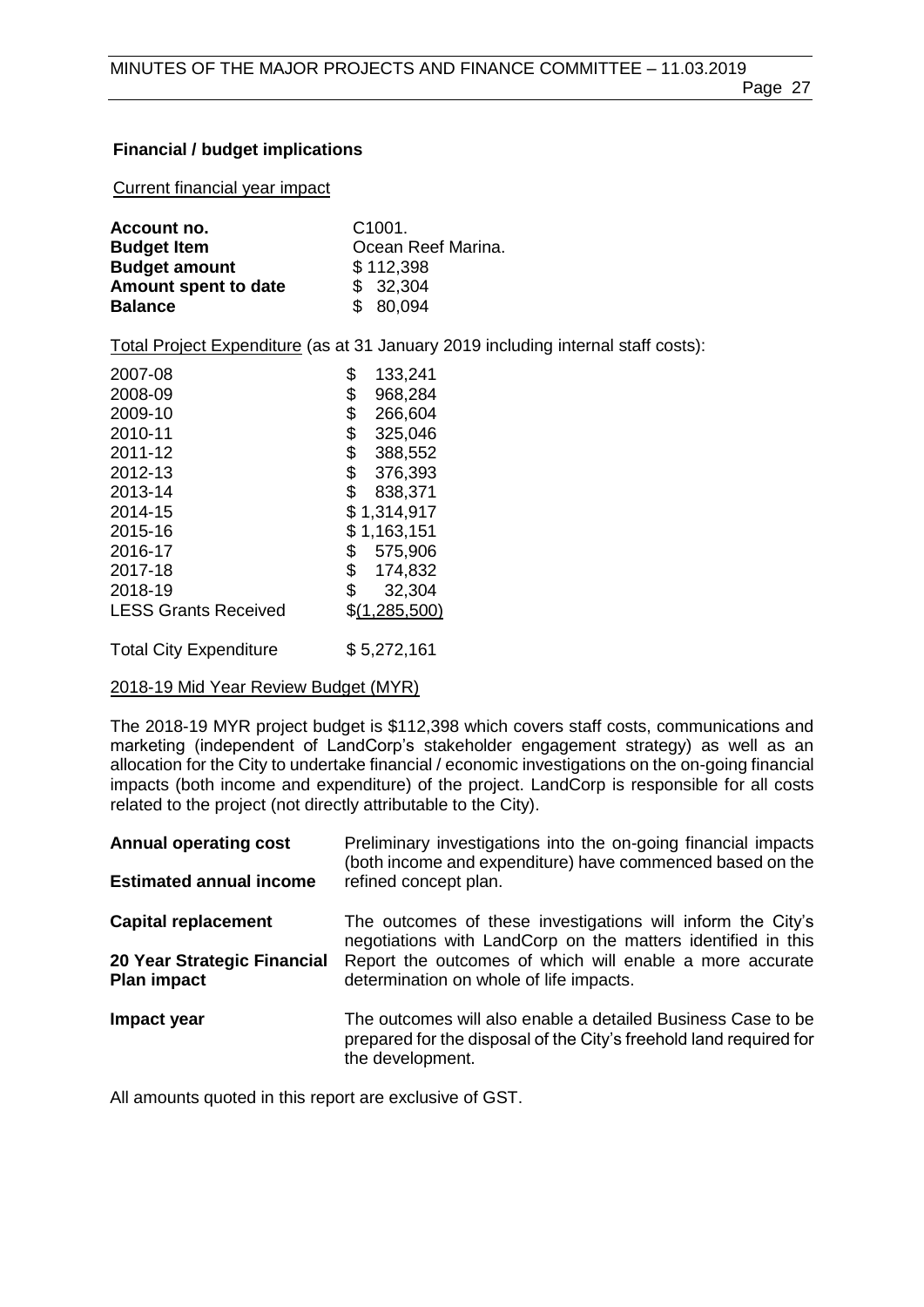## **Regional significance**

The Ocean Reef Marina development will become a significant tourist / visitor destination and a key focal point within the northern Perth corridor.

#### **Sustainability implications**

#### Infrastructure Sustainability

At its meeting held on 19 May 2009 (JSC5-05/09 refers), Council endorsed the Ocean Reef Marina Philosophy and Parameters, articulated the City's vision for the project and acknowledged the City's commitment to achieving a sustainable green development.

At its meeting held on 20 February 2018 (CJ031-02/18 refers) it was agreed that Council, among other things:

*"3 REQUESTS the City to liaise with and request LandCorp to pursue development parameters which will deliver world class sustainable built form at the Ocean Reef Marina."*

The project has been registered for an Infrastructure Sustainability (IS) Planning rating from the Infrastructure Sustainability Council of Australia.

The IS Rating Tool was developed by the Infrastructure Sustainability Council of Australia in collaboration with industry, to drive and measure sustainability within infrastructure projects and assets. The tool can be applied to built infrastructure as well as to the planning, design and operation of infrastructure.

As required by the IS Rating Tool, a workshop was held in November 2018 with the consultant team and stakeholders to derive the initial weightings for each sustainability topic which include: governance, economics, stakeholder engagement and environment.

#### Nine Innovation Ideas

LandCorp conducted an "Ideas Café" to identify innovative ideas that could be incorporated into the development. More detailed project scoping templates for each of the innovation ideas and it is anticipated that a project team for each idea will be established to further develop the ideas.

It has been suggested that relevant City officer be involved in the project teams to provide input on integration with existing and future City plans as well as compliance and regulatory requirements.

The nine identified innovations ideas are:

- big picture, world-scale land uses
- smart precinct / smart marina
- water wise development
- low carbon integrated energy system / micro-grid
- smart waste precinct
- abalone artificial reef and dive trail
- future proofed transport
- self-sustained community development
- celebrating coastal maritime and indigenous cultural history.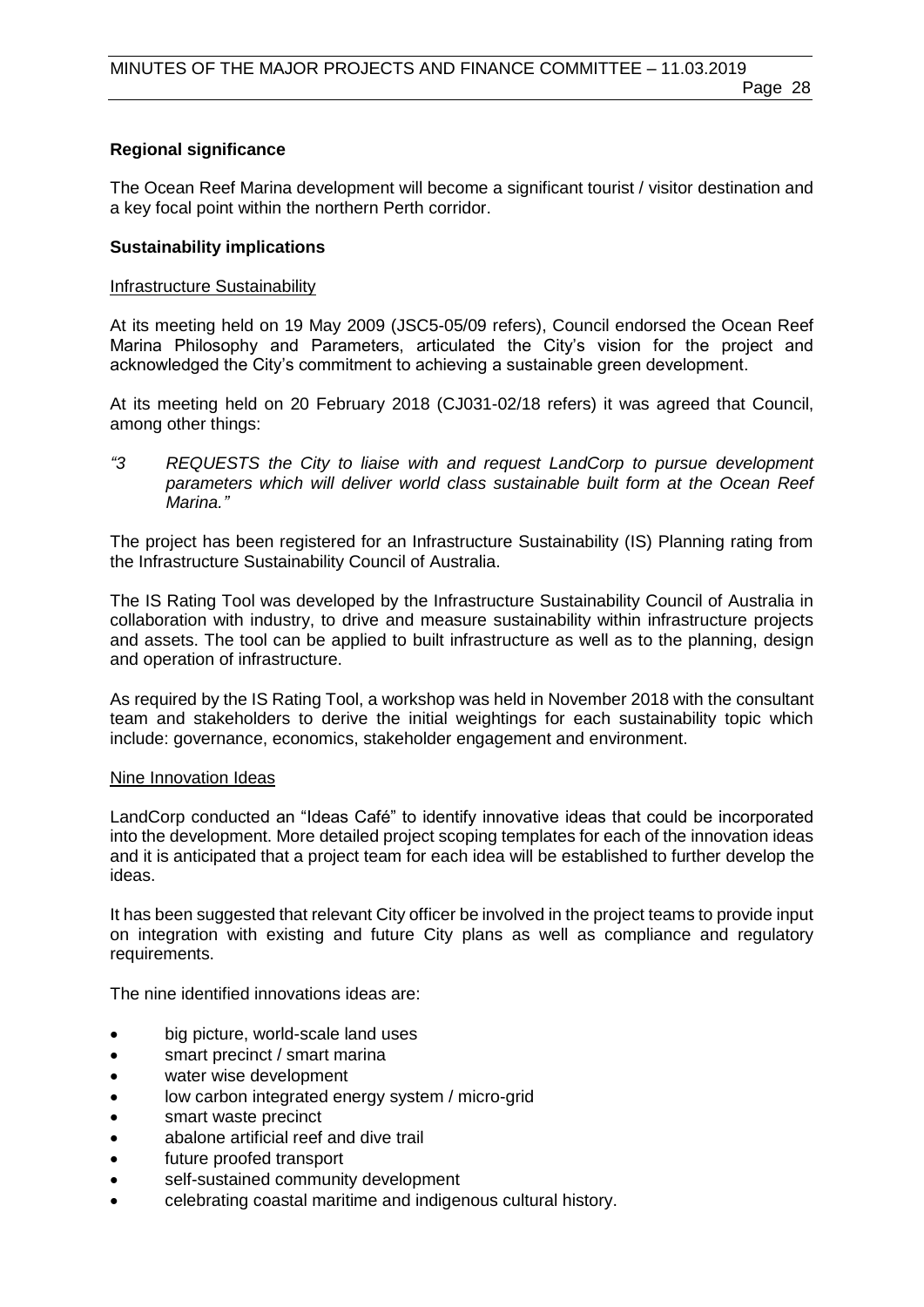## **Consultation**

LandCorp's stakeholder engagement strategy identifies His Worship the Mayor, Elected Members and the City as well as Ministers, State Government agencies and special interest groups such as abalone industry representatives as key stakeholders in the project.

Regular engagement with these, and other stakeholders, occurs as and when required and will continue as the project progresses.

The strategy also complements and builds on the community engagement undertaken by the City throughout the life of the project. The City has provided LandCorp with extensive information on the outcomes of past engagement with the community as well as other key stakeholders (including Government agencies).

## **COMMENT**

Since the previous meeting of the Major Projects and Finance Committee on 12 November 2018, the Ocean Reef Marina project has progressed in accordance with the amended program prepared by LandCorp.

The project is subject to a tight timeframe and there are challenges to be resolved. LandCorp has also identified some issues that could potentially delay the advertised commencement date of 2020. However, LandCorp is confident that through careful management of these issues, this start date can be realised.

The City continues to provide support to LandCorp and the project team at all levels of the project and is committed to protecting the City's vision for the Ocean Reef Marina.

## **VOTING REQUIREMENTS**

Simple Majority.

## **MOVED Cr Taylor, SECONDED Cr Poliwka that the Major Projects and Finance Committee NOTES the Ocean Reef Marina Project Status Report.**

## **The Motion was Put and CARRIED (6/0)**

**In favour of the Motion:** Mayor Jacob, Crs Fishwick, Logan, McLean, Poliwka and Taylor.

*Appendix 4 refers*

*[To access this attachment on electronic document, click here: Attach4agnMPF190311.pdf](http://www.joondalup.wa.gov.au/files/committees/MPFI/2019/Attach4agnMPF190311.pdf)*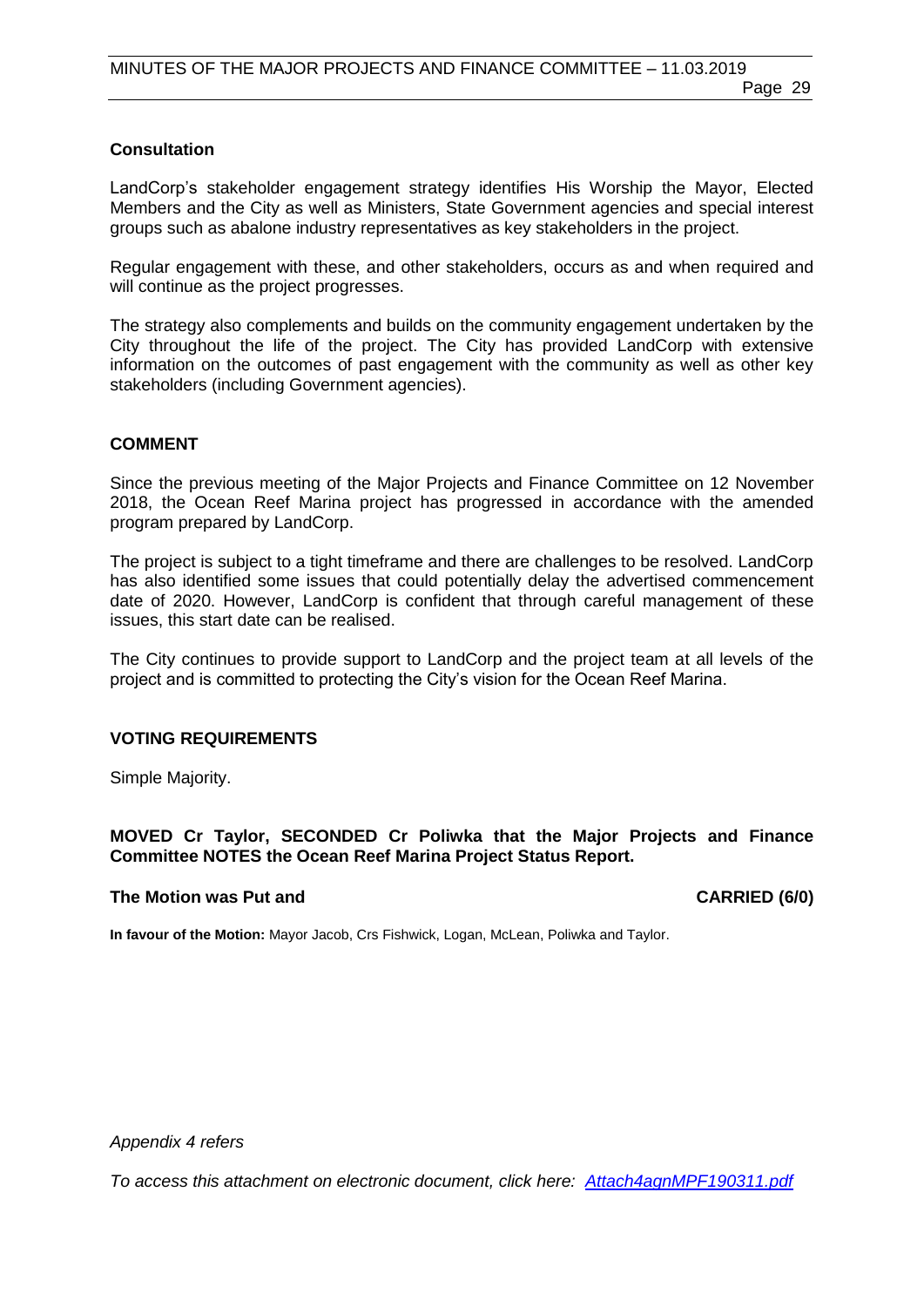# <span id="page-29-0"></span>**ITEM 5 CITY'S ACQUISITION AND SALE OF CROWN LAND - LOT 12223 (12) BLACKWATTLE PARADE, PADBURY**

| <b>WARD</b>                           | Central                                                                                                                                                                                          |
|---------------------------------------|--------------------------------------------------------------------------------------------------------------------------------------------------------------------------------------------------|
| <b>RESPONSIBLE</b><br><b>DIRECTOR</b> | Mr Garry Hunt<br>Office of the CEO                                                                                                                                                               |
| <b>FILE NUMBER</b>                    | 55022, 101515                                                                                                                                                                                    |
| <b>ATTACHMENTS</b>                    | Attachment 1<br><b>Location Plan</b>                                                                                                                                                             |
| <b>AUTHORITY / DISCRETION</b>         | Executive - The substantial direction setting and oversight<br>role of Council, such as adopting plans and reports,<br>accepting tenders, directing operations, setting and<br>amending budgets. |

## **PURPOSE**

For Council to consider the disposal of Lot 12223 (12) Blackwattle Parade, Padbury (Lot 12223) once acquired from the Department of Planning, Lands and Heritage (DPLH-Lands).

#### **EXECUTIVE SUMMARY**

The City's acquisition of the former community purpose site is related to petitions tabled during 2011 where residents' local to the site in "Hepburn Heights" raised concerns about parking, traffic and pedestrian issues occurring since the opening of St. Stephen's School's Early Learning Centre (St Stephen's ELC) (Attachment 1 refers). A long-term strategy to alleviate some of the issues was considered to be the acquisition of Lot 12223. Once owned, Lot 12223 could be rezoned and sold with the sale proceeds being used for the installation of traffic lights at the intersection of Walter Padbury Boulevard and Hepburn Avenue, Padbury.

The DPLH-Lands and DPLH-Planning both conditionally supported the City's proposal with the DPLH-Planning advising that use of the sale proceeds needed to align with the City's community purpose definition under *Local Planning Scheme No. 3* (LPS3). DPLH-Planning considers that the installation of traffic lights does not align with this definition and does not support the use of the funds for this use. Support for traffic lights is necessary from Main Roads WA (MRWA) and advice on a number of occasions has been that it does not support traffic lights at this intersection.

There is a past Council resolution for the City to advocate for the above conditions to be reconsidered by MRWA and DPLH-Planning. If this were to be the case, DPLH-Lands would consider approving the use of the funds for the installation of traffic lights.

The City owning Lot 12223 is imminent as the outstanding matter of dealing with an easement has been resolved to the DPLH-Lands' satisfaction. Authorisation for the Chief Executive Officer to dispose of the site is now required under Section 3.58 *of the Local Government Act 1995* (Act).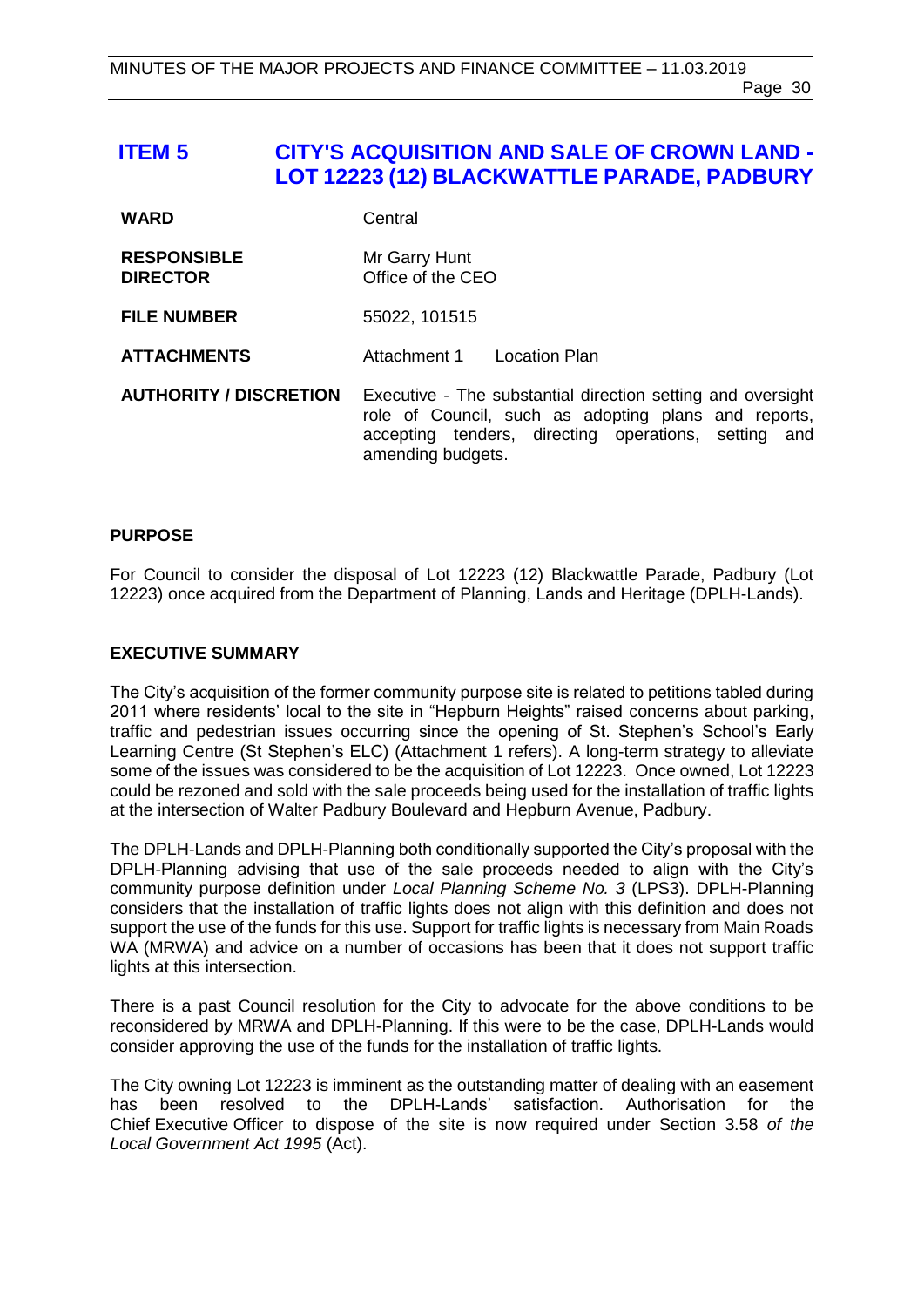A conditional offer to purchase the site by private treaty has been received which was well short of a recent market valuation. Using a current market valuation for the reserve, it is considered that a public auction will gauge the market conditions. Should the property not sell at auction, or via any post-auction negotiations, the Chief Executive Officer can be authorised to sell the site via private treaty.

During the amendment process to rezone the site to 'Commercial' it was noted that a traffic impact assessment would be required as part of any future development application process. On receipt of this assessment, it may strengthen the case for a traffic treatment at the junction of Walter Padbury Boulevard and Hepburn Avenue, Padbury.

*It is therefore recommended that Council:*

- *1 AUTHORISES the Chief Executive Officer to dispose of Lot 12223 (12) Blackwattle Parade, Padbury by public auction on the property being owned by the City;*
- *2 AUTHORISES the Chief Executive Officer to dispose of Lot 12223 (12) Blackwattle Parade, Padbury by private treaty should the public auction process be unsuccessful;*
- *3 NOTES that it has previously SUPPORTED the creation of a reserve account in the City's Trust Fund for community projects in the vicinity of Lot 12223 (12) Blackwattle Parade, Padbury in line with the definition of 'Community Purpose' under the City's former District Planning Scheme No. 2 in which the sale proceeds of Lot 12223 (12) Blackwattle Parade, Padbury are to be allocated to;*
- *4 NOTES a further status report on the progress of the City's proposed acquisition and disposal Lot 12223 (12) Blackwattle Parade, Padbury will be submitted to the Major Projects and Finance Committee meeting to be held on 6 May 2019.*

# **BACKGROUND**

## **Petitions**

At the Council meeting held on 28 June 2011 (C22-06/11 refers), two petitions were tabled with an accumulated total of 117 signatures. The petitions were similar in content and requested that parking, traffic and pedestrian issues occurring since the opening of the St Stephen's ELC in February 2011 be addressed. St Stephen's ELC is located at Lot 12816 (9) Brookmount Ramble, Padbury and shown on Attachment 1.

The petitions requested that the City implement short term cost-effective initiatives to alleviate the local parking and vehicular movement issues and a long-term solution should be an application to the DPLH-Lands seeking the acquisition of Lot 12223. On the City owning the site in freehold, it could be rezoned to a commercial zoning and sold. The sale proceeds could then be used to alleviate traffic congestion and improve community safety, security and amenities in this part of Padbury. The premise of this request was that the City would acquire Lot 12223 from the DPLH-Lands at a concessional purchase price.

#### **Advice from the DPLH-Lands**

A business case was submitted to the DPLH-Lands which resulted in the City receiving conditional support for the purchase of the site at the concessional rate of \$88,000 (excl GST). Community's support was one of the DPLH-Lands conditions, as was the proceeds from the sale of the site being placed in a trust account that had an auditable trail available of the use of the funds. The DPLH-Planning's support for the proposal was also a requirement.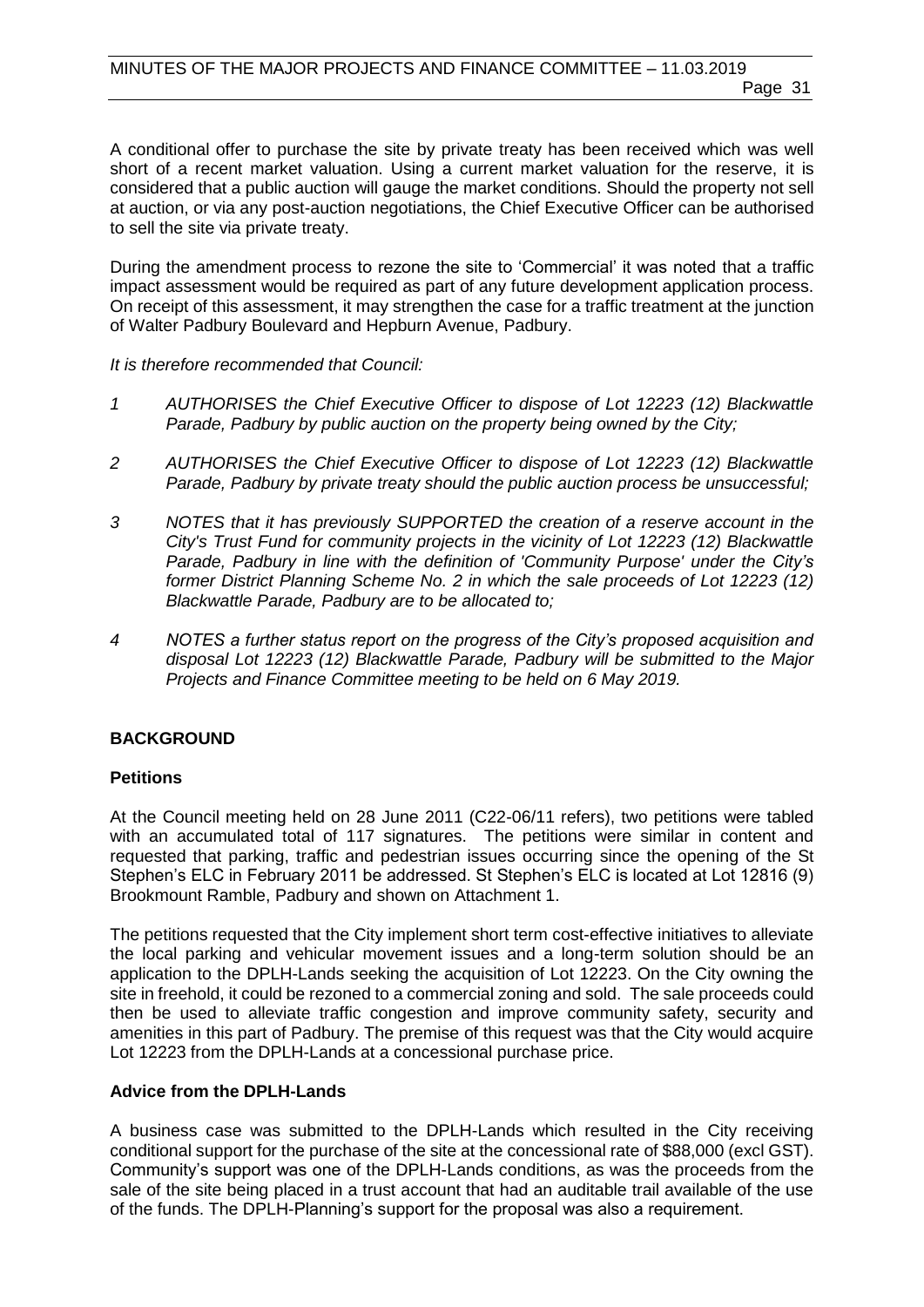#### **Advice from the DPLH-Planning**

Advice from the DPLH-Planning was that it did not object to the sale of Lot 12223 to the City, noting that a right of carriageway over the existing driveway for the benefit of the adjacent shopping centre would be necessary. A further condition was for the proceeds from the sale of the site to be placed in a reserve fund and used for community purposes as detailed under the City's former *District Planning Scheme No. 2* – now LPS3 as follows:

*Community Purpose - means the use of premises designed or adapted primarily for the provision of education, social, cultural and recreational facilities and services by organisations involved in activities for community benefit.* 

The DPLH-Planning advised that using the proceeds to address parking, traffic and pedestrian issues is not in accordance with the intent of the community purpose definition. Additional comments were provided on the extent of where the sales proceeds might apply. It had no definite policy position on the definition of 'locality' but commented that if the former community purpose site had been developed, it would have attracted residents from both the northern and southern side of Hepburn Avenue.

Concerning the DPLH-Planning's advice that the proceeds should not be used for parking, traffic and pedestrian issues in the area, DPLH-Lands advised the City that this condition would require removal before the acquisition could proceed. The progress of the acquisition continued due to the City's reassurance that before utilising any of the funds, it would seek the prior approval of the DPLH-Lands.

At its meeting held on 24 June 2014 (CJ104-06/14 refers), among other matters, Council accepted in-principle, the concessional purchase price conditionally provided by the DPLH-Lands for Lot 12223. On acquiring Lot 12223, the City would rezone the site and sell it at market value to fund community projects in the local area. Council also authorised public advertising of the proposal to allow Council to gauge residents' opinions on the acquisition of the site, in addition to seeking comments on proposed options for local capital improvement projects.

## **Community Consultation**

Community consultation took place from 24 February 2015 to 26 March 2015 in line with the requirements of the DPLH-Lands and the City's approved *Community Consultation and Engagement Policy* and *Community Engagement Protocol*. The local community's feedback on the proposed acquisition of Lot 12223 was requested, in addition to a number of selected projects. Included was the Council preferred project of the installation of traffic lights at the intersection of Walter Padbury Boulevard and Hepburn Avenue, Padbury.

The result of the community consultation indicated that there was a high level of support for the acquisition. Support was also provided for the three projects detailed below and as provided in the information to residents within a 500 metre radius of Lot 12223 during the consultation.

- Option A Installation of traffic lights at the intersection of Walter Padbury Boulevard and Hepburn Avenue, Padbury to resolve ingress / egress traffic issues.
- Option B Upgrade the existing landscape along Hepburn Avenue, Padbury.
- Option C Upgrade the current infrastructure at Fernwood Park.

The preferred community project was Option A.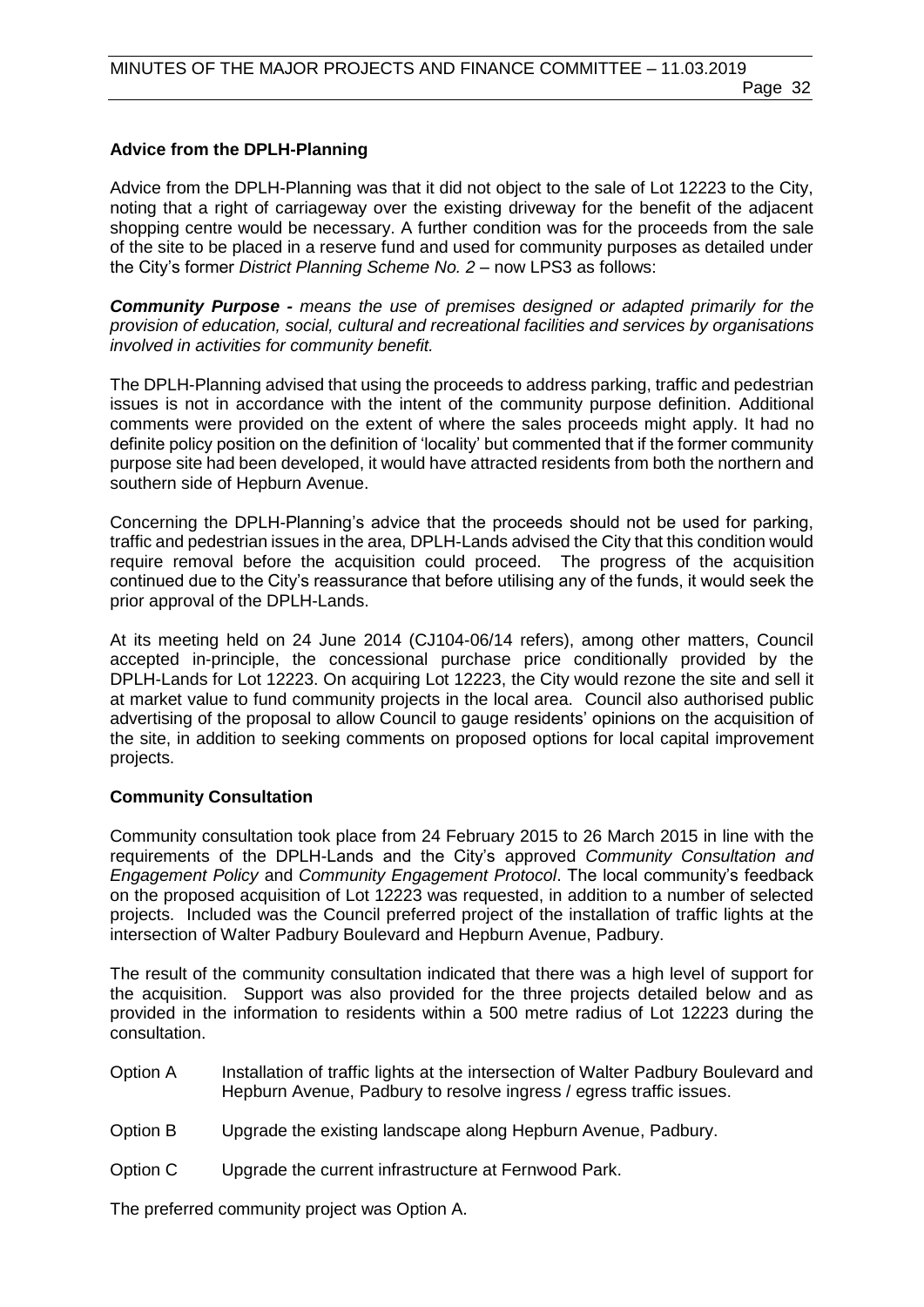Notwithstanding Option A being the Council preferred project and the community's, MRWA had on a number of occasions indicated that it does not support traffic lights at this location. MRWA's support is necessary for the installation of traffic lights.

At its meeting held on 19 May 2015 (CJ082-05/15 refers), Council requested the development of an advocacy plan. The purpose of the plan was to gain support from the relevant State Government departments to enable the future proceeds from the sale of this site to be utilised on the community's and Council's preferred project. This advocacy plan has been developed; the implementation can be considered once the traffic impact assessment as required as part of a development application has been completed.

## **DETAILS**

## **Rezoning**

Ministerial approval was provided to Amendment No. 87 on 21 December 2017 to rezone Lot 12223 from 'Civic and Cultural' to 'Commercial.' The gazettal date was 12 January 2018.

As part of the assessment of the amendment, it was noted that a number of the land uses under the 'Commercial' zone could also be considered in the 'Civic and Commercial' reservation. As such, it was recognised that the zoning in itself might not result in greater traffic generation. Notwithstanding this, as part of the development application process, a traffic impact assessment will be required which will outline the traffic and vehicle movements associated with the development, and the suitability of the development from a traffic perspective.

## **Easement**

An easement was required on Lot 12223 to allow the adjoining property owners of Lot 195 (6) Blackwattle Parade, Padbury continued access to their services area. As the easement document provided by the DPLH-Lands was not entirely fit for purpose, legal advice was requested. This is resulted in a public access easement being considered suitable and it did not require the strata owners of Lot 195 to be a party.

The easement land identified on an Interest Only Deposited Plan runs with the certificate of title for Lot 12223 and the owners of the site will be responsible for the maintenance of the easement land. Should the shopping centre site ever be substantially redeveloped, the easement conditions provide that the need for access to be on Lot 12223 will be reconsidered.

## **Issues and options considered**

## **Authorisation**

There is now the requirement for Council to authorise the CEO's disposal of Lot 12223. Under section 3.58 of the *Local Government Act 1995,* this can be by private treaty, public tender or public auction. It is considered that a public auction should be conducted as besides the City recently receiving a conditional offer, other interest has been shown in this site in the past.

The City has an up-to-date market valuation to guide the reserve price for the site.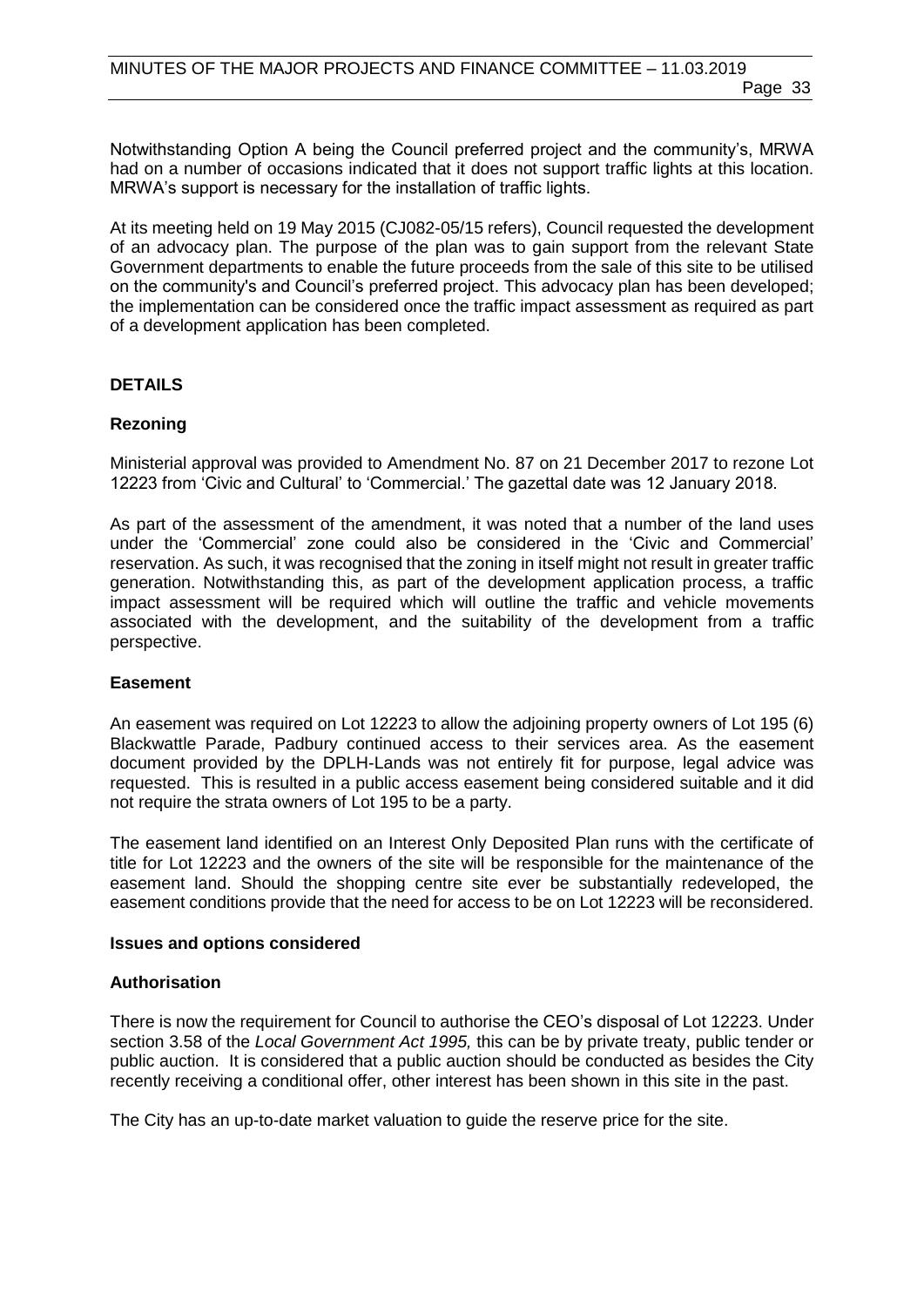## **Past Council Resolutions**

As requested by Council at its meeting held on 19 May 2015 (CJ082-05/15 refers), an advocacy plan has been drafted in preparation to commence the process of requesting the relevant State Government departments' agreement for the installation of traffic lights at the junction of Walter Padbury Boulevard and Hepburn Avenue, Kingsley using the funds from the sale of Lot 12223. However, the implementation of the advocacy plan can be considered once a traffic impact assessment that is required as part of a development application has been completed.

## **Easement**

The easement matter has been resolved by the use of a public access easement as agreed by the DPLH-Lands and provides the necessary access to the services area on Lot 195. Using this type of easement is not onerous on the strata owners of Lot 195, as the obligations under the easement are to be met by the owners of Lot 12223.

## **Legislation / Strategic Community Plan / policy implications**

| Legislation                     | The administration of Crown land is governed by the Land<br>Administration Act 1997 allowing the Minister for Lands to<br>approve Crown land dealings.                                                  |  |
|---------------------------------|---------------------------------------------------------------------------------------------------------------------------------------------------------------------------------------------------------|--|
| <b>Strategic Community Plan</b> | Sections 3.58 and 3.59 of the Local Government Act 1995,<br>together with the Local Government (Functions and General)<br>Regulations 1996 determine how a local government may<br>dispose of property. |  |
| <b>Key theme</b>                | Financial Sustainability.                                                                                                                                                                               |  |
| <b>Objective</b>                | Financial diversity.                                                                                                                                                                                    |  |
| <b>Strategic initiative</b>     | Identify opportunities for new income streams that are<br>financially sound and equitable.                                                                                                              |  |
| <b>Policy</b>                   | Sustainability Policy.                                                                                                                                                                                  |  |

#### **Risk management considerations**

Unless it is withdrawn, it will be necessary for the City to meet a condition imposed by the DPLH-Planning which requires that projects funded from the proceeds of the sale of Lot 12223 meet the intent of the definition for "Community Purpose" detailed under the City's former *District Planning Scheme No. 2* – now LPS3. Meeting this condition may preclude projects supported by the local community during the public advertising period.

Notwithstanding the above consideration, Council's and the community's preference for the installation of traffic lights at the intersection of Walter Padbury Boulevard and Hepburn Avenue, Padbury was also not supported by MRWA.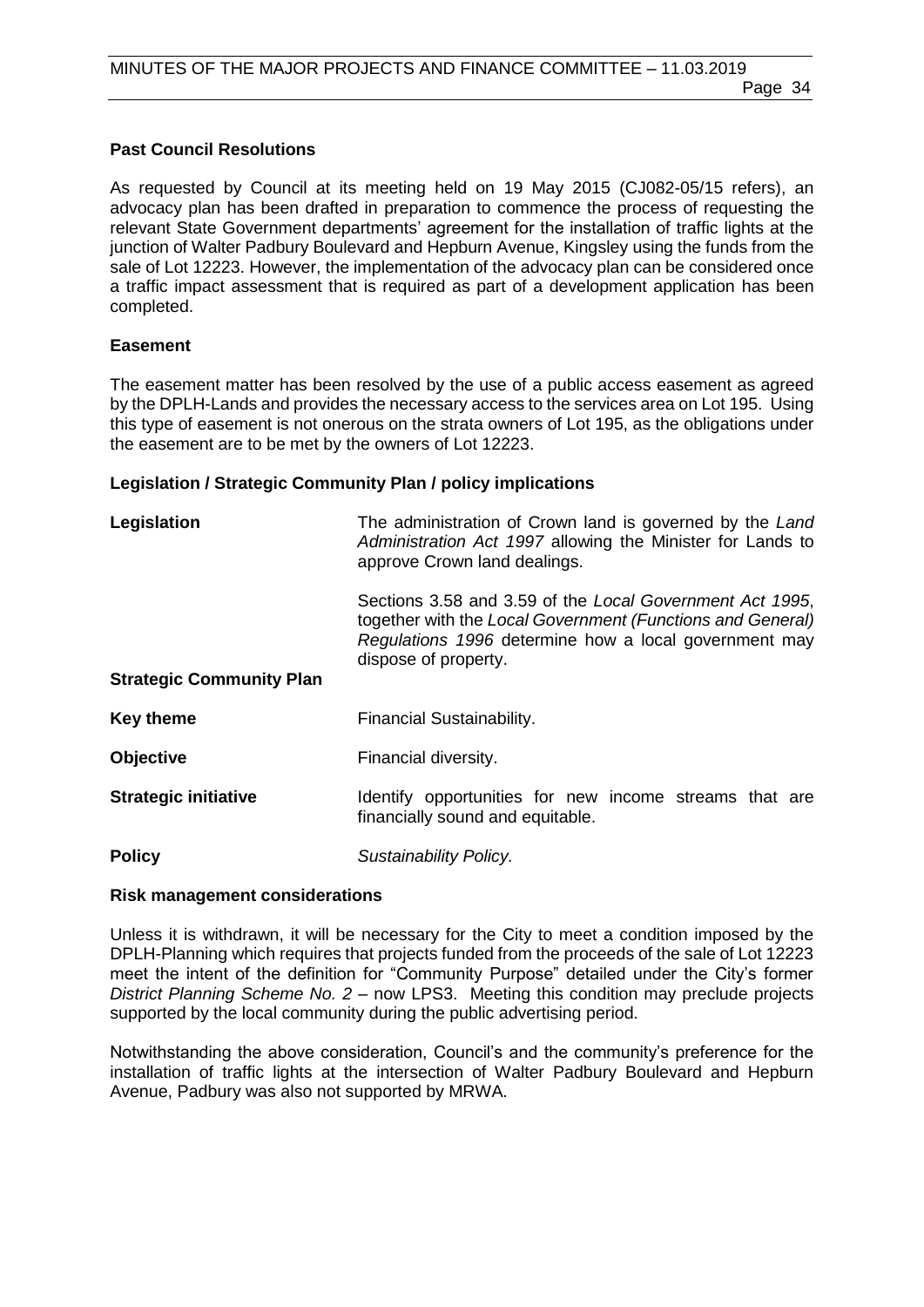#### **Financial / budget implications**

The purchase price of \$88,000 plus GST has been included in the 2018-19 budget to be funded from the Strategic Asset Management Reserve. The funds will be returned to the reserve from the sales proceeds. The balance funds from the sale will be allocated to a specific reserve account for community projects in the vicinity of Lot 12223 (12) Blackwattle Parade, Padbury in line with the definition of "Community Purpose" under LPS3.

#### **Regional significance**

Not applicable.

#### **Sustainability implications**

Disposal of City land that was acquired for community purposes should not be undertaken without there being a nominated purpose.

Council and residents local to Lot 12223 have indicated their preference on how the sale proceeds should be used.

The DPLH-Planning's support for this acquisition is that the sale proceeds should be spent on community purposes that align with the City's definition of 'Community Purpose' under LPS3.

The community purpose definition under LPS3 highlights services that relate to 'education, social, cultural and recreational', therefore the services proposed being accessible to all sectors of the community would be considered as being socially sustainable.

## **Consultation**

Community consultation was undertaken from 24 February 2015 to 26 March 2015. This requested the local community's feedback on the proposed acquisition of Lot 12223, in addition to a number of selected projects including a Council preferred project.

The scheme amendment proposal was advertised for public comment for a period of 42 days closing on 20 July 2017. This rezoned the site from 'Civic and Cultural' to 'Commercial' and removed the residential density code.

## **COMMENT**

Lot 12223 (12) Blackwattle Parade, Padbury, a commercially zone site, will shortly be available for disposal. The City has not received further traffic, pedestrian or parking related complaints which may suggest that the issues that occurred as a result of the establishment of the (St Stephen's ELC) have subsided. The results of the required traffic impact assessment of the proposed future development of site will determine what, in any, remedial options may be required.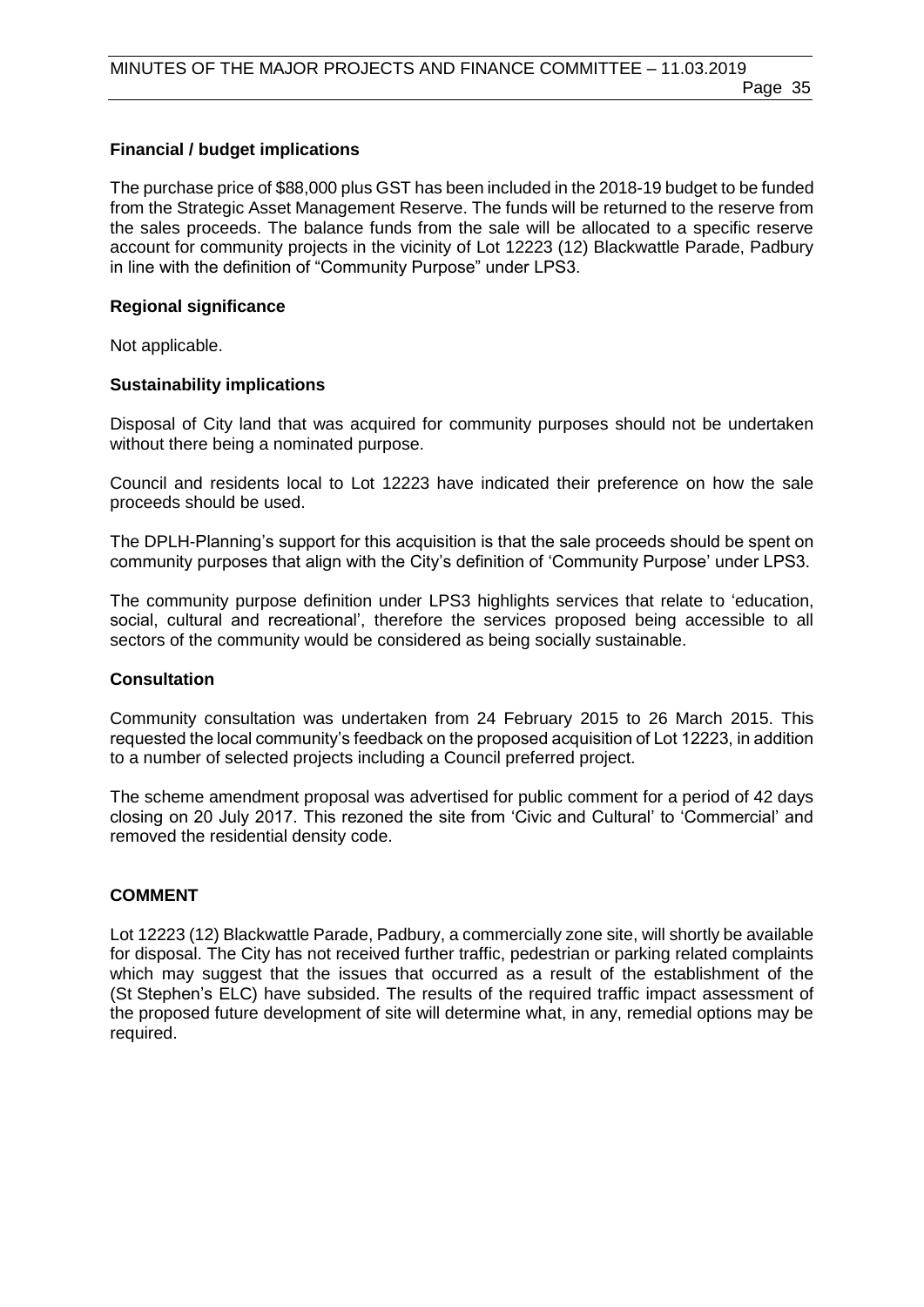# **VOTING REQUIREMENTS**

Simple Majority.

**MOVED Cr Poliwka, SECONDED Cr Fishwick that Council:**

- **1 AUTHORISES the Chief Executive Officer to dispose of Lot 12223 (12) Blackwattle Parade, Padbury by public auction on the property being owned by the City;**
- **2 AUTHORISES the Chief Executive Officer to dispose of Lot 12223 (12) Blackwattle Parade, Padbury by private treaty should the public auction process be unsuccessful;**
- **3 NOTES that it has previously SUPPORTED the creation of a reserve account in the City's Trust Fund for community projects in the vicinity of Lot 12223 (12) Blackwattle Parade, Padbury in line with the definition of 'Community Purpose' under the City's former** *District Planning Scheme No. 2* **in which the sale proceeds of Lot 12223 (12) Blackwattle Parade, Padbury are to be allocated to;**
- **4 NOTES a further status report on the progress of the City's proposed acquisition and disposal Lot 12223 (12) Blackwattle Parade, Padbury will be submitted to the Major Projects and Finance Committee meeting to be held on 6 May 2019.**

#### **The Motion was Put and CARRIED (6/0)**

**In favour of the Motion:** Mayor Jacob, Crs Fishwick, Logan, McLean, Poliwka and Taylor.

*Appendix 5 refers*

*[To access this attachment on electronic document, click here: Attach5agnMPF190311.pdf](http://www.joondalup.wa.gov.au/files/committees/MPFI/2019/Attach5agnMPF190311.pdf)*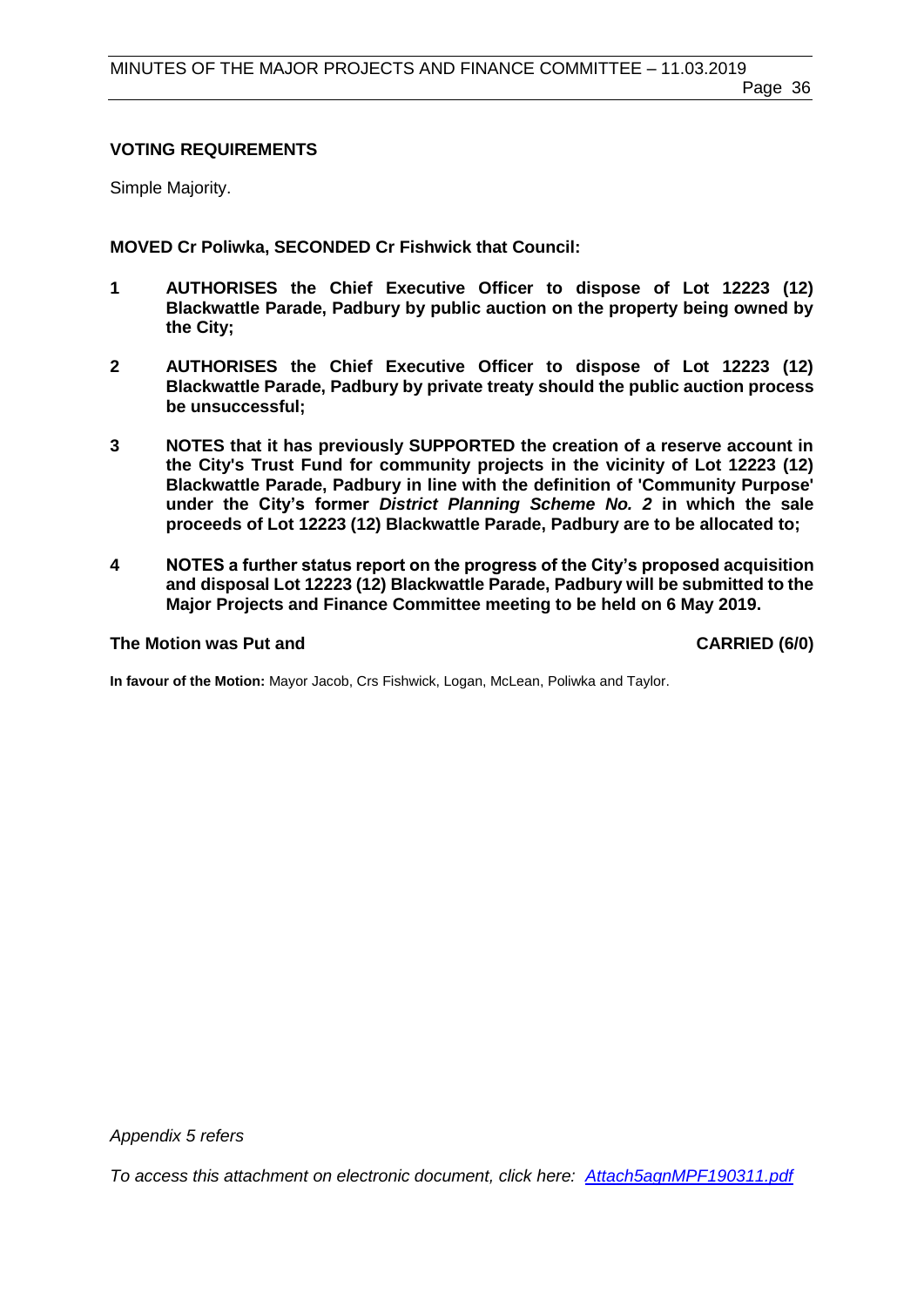# <span id="page-36-0"></span>**ITEM 6 STATUS REPORT ON CITY FREEHOLD PROPERTIES PROPOSED FOR DISPOSAL AND A PROPOSED CROWN LAND ACQUISITION**

| <b>WARD</b>                           | All                                                                                                                                                                                              |                                                                                                                                  |
|---------------------------------------|--------------------------------------------------------------------------------------------------------------------------------------------------------------------------------------------------|----------------------------------------------------------------------------------------------------------------------------------|
| <b>RESPONSIBLE</b><br><b>DIRECTOR</b> | Mr Garry Hunt<br>Office of the CEO                                                                                                                                                               |                                                                                                                                  |
| <b>FILE NUMBER</b>                    | 63627, 101515                                                                                                                                                                                    |                                                                                                                                  |
| <b>ATTACHMENTS</b>                    | Attachment 1<br>Attachment 2<br>Attachment 3                                                                                                                                                     | Lot 2 (20) Kanangra Crescent, Greenwood<br>Lot 803 (15) Burlos Court, Joondalup<br>Lot 12223 (12) Blackwattle Parade,<br>Padbury |
| <b>AUTHORITY / DISCRETION</b>         | Executive - The substantial direction setting and oversight<br>role of Council, such as adopting plans and reports,<br>accepting tenders, directing operations, setting and<br>amending budgets. |                                                                                                                                  |

#### **PURPOSE**

For Council to note the progress towards the disposal of two City-owned freehold properties and the acquisition of a Crown land community purpose reserve.

## **EXECUTIVE SUMMARY**

Ten sites have been disposed of from the original total of 14, with two being withdrawn from sale. The two remaining sites Lot 2 (20) Kanangra Crescent, Greenwood (Lot 2) and Lot 803 (15) Burlos Court, Joondalup (Lot 803) did not sell at auction on 13 June 2018. Both sites are zoned 'Residential', with a restricted use allowing for the development of units for people over age 55.

Although the City has sold a number of sites with the restricted zoning of developing units for over 55s, there have now been two unsuccessful attempts to sell Lot 803 - by public tender during mid-2016 and by public auction in June 2018. Feedback received from developers on both occasions referenced the restricted zoning as overly restrictive from their perspective.

Through its land disposal project, it could be considered that the over 55 cohort has now received valuable support from the City as it has helped to provide the option to residents to 'age in place'. The City's land disposal project related to over 55-unit development has to date facilitated the creation of 51 units. Additional units for the over 55s will also be created once the three remaining sites that were sold under the same terms are developed – a development application recently being lodged on one of the sites.

In view of the above, removing the restriction from the zoning on Lot 803 may be an action for Council to consider and the same action could be considered for Lot 2.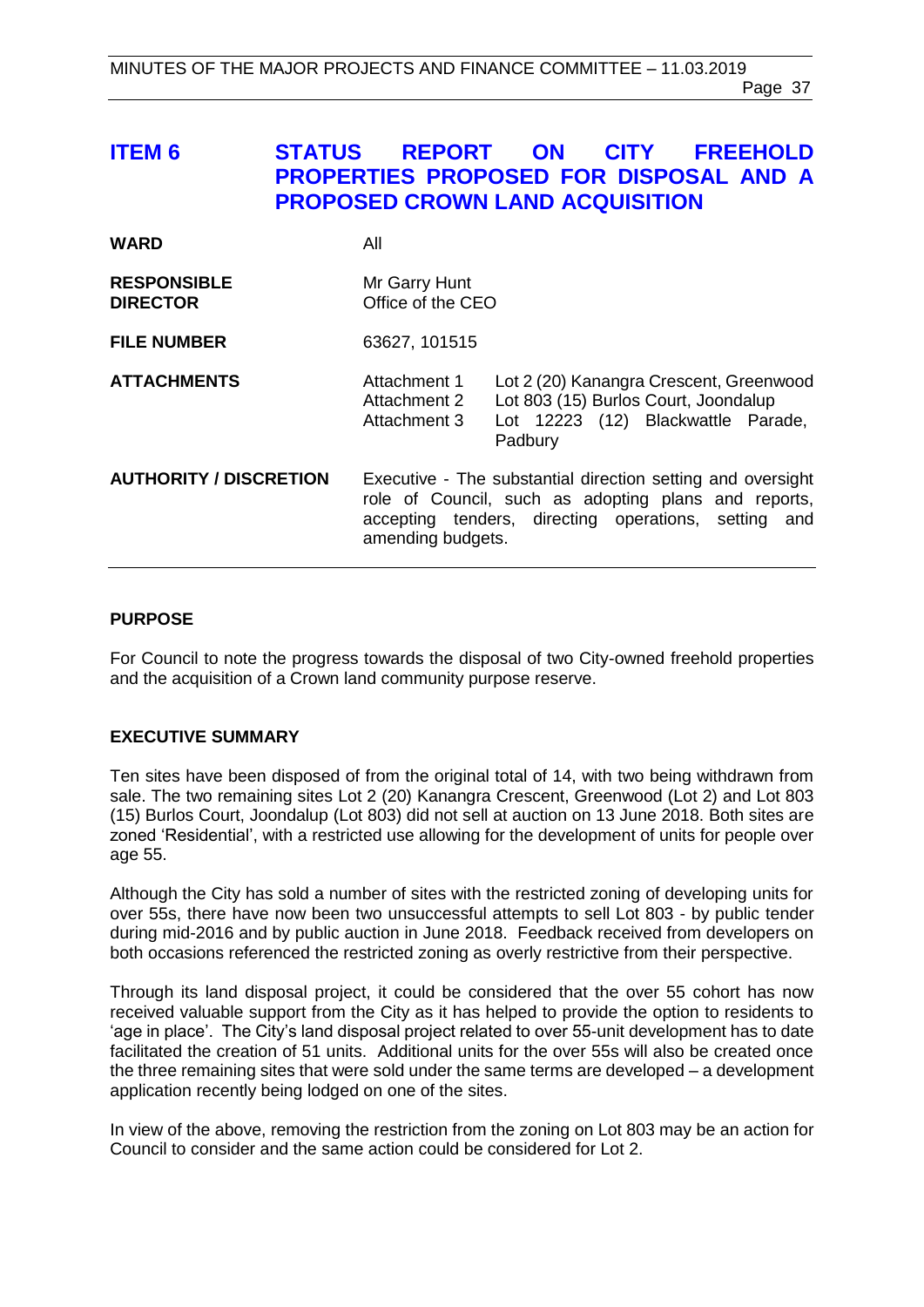Should an amendment to remove the restriction be considered, developer interest could well be enhanced. It may result in the City securing the sale of these two sites at market value and facilitating unit availability in Joondalup and Greenwood that all cohorts of the community can take advantage of. The City may wish to investigate what housing options are the most critical within the City of Joondalup and endeavour to dispose of the sites to provide for that need.

Under section 3.58 of the *Local Government Act 1995* (LGA) the Chief Executive Officer (CEO) has three available options to dispose of Lot 803 and Lot 2 and based on past Council resolutions, has been clarified in the recommendation.

Concerning the City's acquisition of Lot 12223 (12) Blackwattle Parade, Padbury (Lot 12223) (Attachment 3 refers), this has progressed to the City executing the contract and paying the deposit. A separate report has been provided to the Major Projects and Finance Committee on this matter.

*It is therefore recommended that Council:* 

- *1 NOTES the status report on the progress of the City's proposed disposal of two freehold land sites and the acquisition of a community purpose reserve Lot 12223 (12) Blackwattle Parade, Padbury;*
- *2 AUTHORISES the Chief Executive Officer to dispose of the following sites by private treaty, public tender or public auction:*
	- *2.1 Lot 803 (15) Burlos Court, Joondalup;*
	- *2.2 Lot 2 (20) Kanangra Crescent, Greenwood;*
- *3 REQUESTS the initiation of an amendment to Local Planning Scheme No. 3 for the purpose of public consultation to remove the restricted use from the Residential zoning on Lot 803 (15) Burlos Court, Joondalup;*
- *4 REQUESTS the initiation of an amendment to Local Planning Scheme No. 3 for the purpose of public consultation to remove the restricted use from the Residential zoning on Lot 2 (20) Kanangra Crescent Greenwood;*
- *5 NOTES a further status report on the progress of the City's proposed disposal of freehold land and the proposed acquisition of a Crown land site will be submitted to the Major Projects and Finance Committee meeting to be held on 6 May 2019.*

## **BACKGROUND**

The land disposal project commenced early in 2010 with investigations into community purpose sites that were considered surplus to requirements. After those investigations, Council decided that use of these sites should be for the development of units for people over age 55 allowing residents the opportunity to 'age in place.' A restricted zoning and a suitably conditioned contract of sale reinforced this and also prevented rezoning of the sites in the future.

The City's freehold land disposal project initially included 14 sites. Lot 181 (4) Rowan Place, Mullaloo (CJ096-05/12 refers) and Lot 971 (52) Creaney Drive, Kingsley (CJ103-06/14 refers) were withdrawn from sale. The total value of these two properties being in the vicinity of \$4.5 million.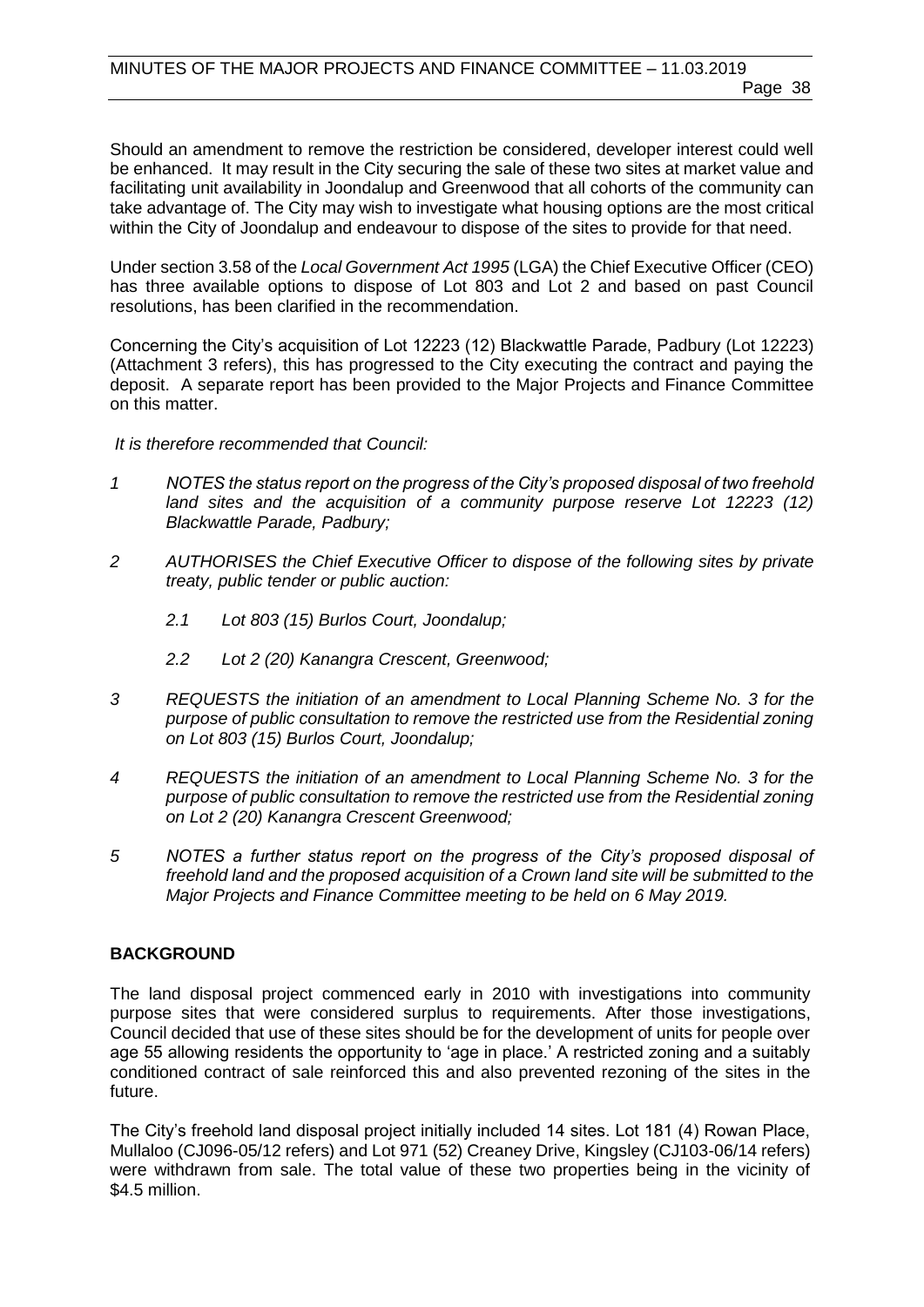Table 1 indicates the 10 sites that have sold to date and their sales price.

Except for the site that was sold to Masonic Care WA in Kingsley, Council approved the sale of these properties for the development of 'Aged and Dependent Persons' Dwellings' – or unit developments for people over 55 years of age.

**Table 1 (GST exclusive)**

| <b>Property</b>                                 | <b>Date Sold</b>  | <b>Sale Price</b> |
|-------------------------------------------------|-------------------|-------------------|
| Lot 200 (18) Quilter Drive, Duncraig.           | <b>March 2013</b> | \$1,350,000       |
| Lot 766 (167) Dampier Avenue, Kallaroo.         | <b>March 2013</b> | \$1,055,000       |
| Lot 147 (25) Millport Drive, Warwick.           | <b>March 2013</b> | \$1,340,000       |
| Lot 613 (11) Pacific Way, Beldon.               | <b>March 2013</b> | 700,000           |
| Lot 671 (178) Camberwarra Drive, Craigie.       | <b>March 2013</b> | 828,000<br>\$.    |
| Part Lot 702 (11) Moolanda Boulevard, Kingsley. | August 2015       | \$1,050,000       |
| Lot 745 (103) Caridean Street, Heathridge.      | December 2015     | 874,000<br>\$     |
| Lot 23 (77) Gibson Avenue, Padbury              | December 2016     | \$1,800,000       |
| Lot 900 (57) Marri Road, Duncraig               | <b>July 2017</b>  | \$1,030,000       |
| Lot 1001 (14) Camberwarra Drive, Craigie        | December 2017     | 990,000<br>\$.    |
|                                                 | <b>TOTAL</b>      | \$11,017,000      |

At its meeting held on 13 December 2016 (CJ234-12/16 refers) Council resolved in part that it:

- *"2 NOTES that Council authorised the Chief Executive Officer to dispose of Lot 803 (15) Burlos Court, Joondalup by public auction or private treaty, at its meeting held on 18 October 2016 (CJ167-10/16 refers);*
- *4 AUTHORISES the Chief Executive Officer to dispose of the following sites by public auction:* 
	- *4.1 Lot 2 (20) Kanangra Crescent, Greenwood;*
	- *4.2 Lot 900 (57) Marri Road, Duncraig;*
	- *4.3 Lot 1001 (14) Camberwarra Drive, Craigie."*

Lot 803 (15) Burlos Court, Joondalup and Lot 2 (20) Kanangra Crescent, Greenwood are the two remaining properties to be sold.

Concerning the City's acquisition of Lot 12223 (12) Blackwattle Parade, Padbury (Lot 12223), this has progressed to the City executing the contract and paying the deposit. A separate report has been provided to Major Projects and Finance Committee on this matter.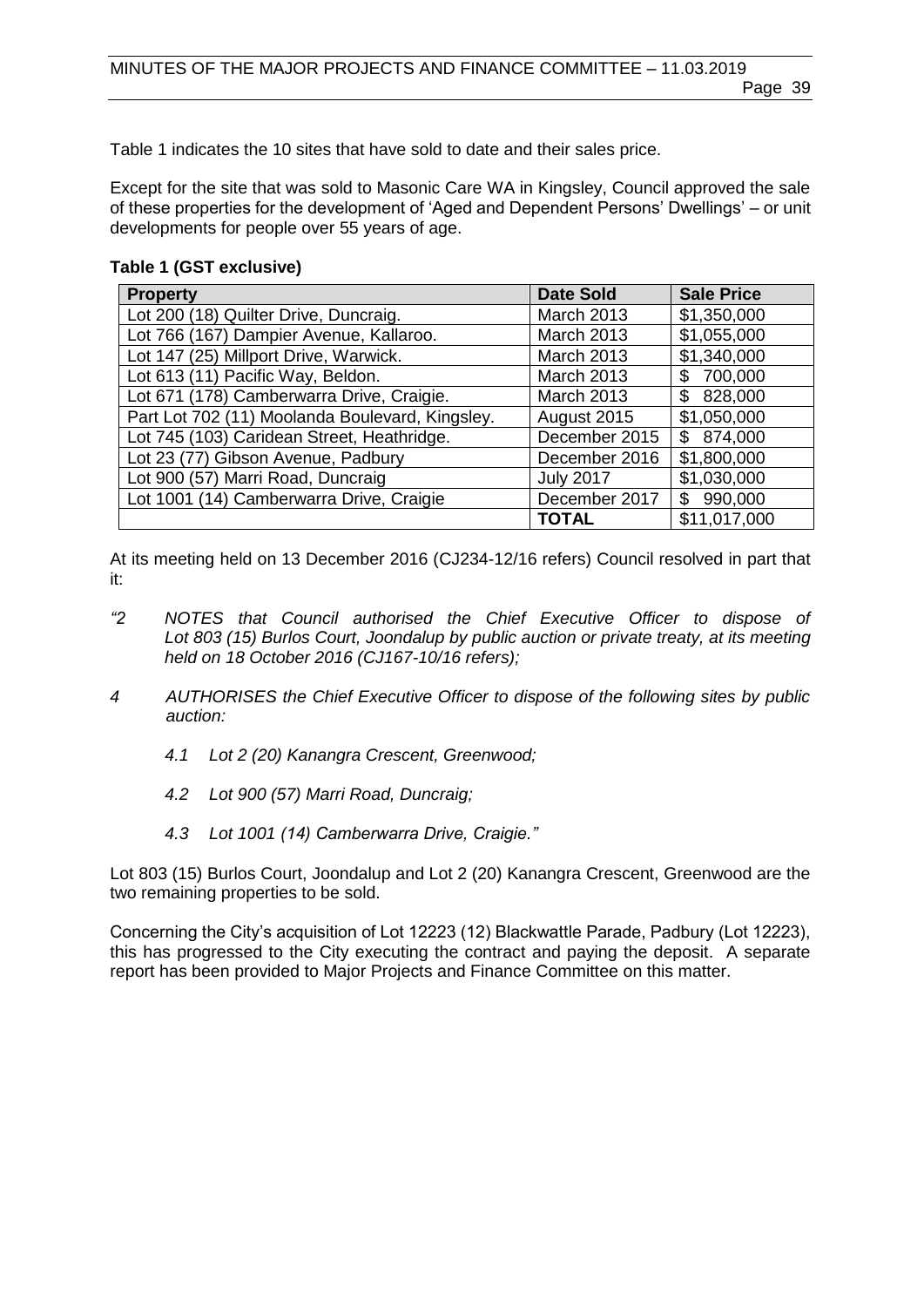## **DETAILS**

#### **Table 2**

|                | <b>Property Address</b>                                             | <b>Land Disposals - Current Status</b>                                                                                                                                                                                                                                                                                                                                                                                                                                                |
|----------------|---------------------------------------------------------------------|---------------------------------------------------------------------------------------------------------------------------------------------------------------------------------------------------------------------------------------------------------------------------------------------------------------------------------------------------------------------------------------------------------------------------------------------------------------------------------------|
| $\mathbf{1}$   | Lot 2 (20) Kanangra<br>Crescent, Greenwood.                         | This site is zoned Residential with a restricted use to 'Aged<br>or Dependent Persons' Dwellings' and it has a density code<br>of $R40.$                                                                                                                                                                                                                                                                                                                                              |
|                | Land Area: $3,005m^2$ .<br>Attachment 1 refers.                     | Lot 2 (20) Kanangra Crescent, Greenwood did not sell at<br>auction on 13 June 2018. As opportunities present<br>themselves, the City provides information and advice on<br>the disposal process to developers. Any offers received<br>are submitted to the CEO for review.                                                                                                                                                                                                            |
|                |                                                                     | Council may wish to consider removing the restriction on<br>the zoning of this site by an amendment to LPS3 which is<br>further discussed under 'Issues and options to consider'<br>below.                                                                                                                                                                                                                                                                                            |
| $\overline{2}$ | Lot 803 (15) Burlos<br>Court, Joondalup.<br>Land Area: $4,410m^2$ . | This site is zoned Residential with a restricted use to 'Aged<br>or Dependent Persons' Dwellings' and it has a density code<br>of R60.                                                                                                                                                                                                                                                                                                                                                |
|                | Attachment 2 refers.                                                | Lot 803 (15) Burlos Court, Joondalup did not sell at auction<br>on 13 June 2018.                                                                                                                                                                                                                                                                                                                                                                                                      |
|                |                                                                     | On 23 November 2018, a developer submitted a<br>conditional offer for Lot 803. The conditions associated<br>with the offer required the City to be involved in a<br>collaborative arrangement. While the City was assessing<br>the offer, the same developer advised that it planned to<br>make an alternative offer, which would be for the outright<br>purchase of Lot 803. This offer would be on condition that<br>an amendment to LPS3 removes the restriction on the<br>zoning. |
|                |                                                                     | Council may wish to consider removing the restriction on<br>the zoning of this site by an amendment to LPS3 which is<br>further discussed under 'Issues and options to consider'<br>below.                                                                                                                                                                                                                                                                                            |

#### **Issues and options considered**

A developer that has expressed a keen interest in the purchase of Lot 803 to the point of recently advising that a second alternative offer is planned to be submitted. Advice is that this will be for the outright purchase of the site on condition that the restriction to 'Aged or Dependent Persons' Dwellings' is removed.

This potential offer and the developer feedback received during the auction process where both Lot 803 and Lot 2 did not sell, has prompted an examination of the possible removal of the restricted use.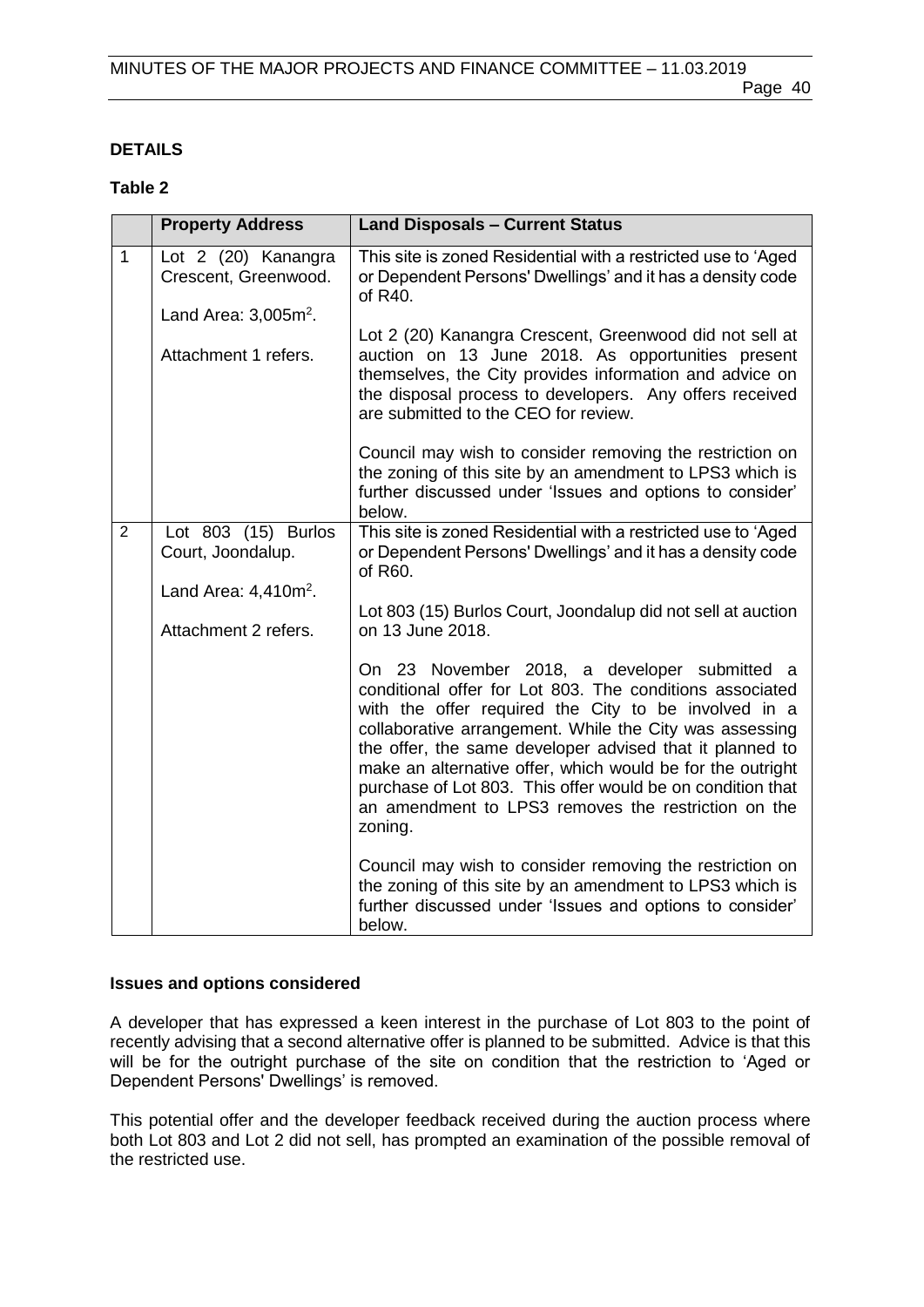Option 1 – Retain Sites with Current Zoning.

On commencement of the overall land disposal project, Council determined that the future land use of the former community purpose sites should be for unit development for people over age 55. This intent was not only protected by a restriction on the Residential zoning, but also by a condition in the contract of sale preventing future rezoning amendments to *Local Planning Scheme No. 3* (LPS3) on these sites.

There is the option to "do nothing" and retain the sites with their current zoning either for potential future private treaty offers, or sale by public tender or auction at a time when it is considered that the 'over 55s' market has improved.

Option 2 – Amendment to LPS3 to Remove the Restricted Use'.

As a measure of the unit yield achieved to date due to the City's land disposal project, 10 sites have sold, and 39 units for the over 55s have been developed on six of those sites. The City has also received a development application for 10 multiple dwellings for Lot 900 (57) Marri Road, Duncraig and two sites sold but not yet developed - properties in Gibson Avenue, Padbury and Millport Drive, Warwick will also accommodate over 55 units. Additionally, 12 independent living units were developed on land sold by the City to Masonic Care WA in Kingsley.

Based on the above information, it may be considered that units for the over 55s have reached a satisfaction point, recognising that this cohort has now been well facilitated by the City releasing and restricting the land for this use. Should Lot 803 and Lot 2 be zoned 'Residential' (no restricted use), it may not only result in the City selling the sites but allow other cohorts of the community to take advantage of future unit sales.

Should the initiation of an amendment to LPS3 for the removal of the restriction on Lot 803 and Lot 2 be considered, the City could still use a contract of sale that precludes the future rezoning of the sites ensuring the land is used for the development of residential units only.

# **Legislation / Strategic Community Plan / Policy implications**

| Legislation                     | Sections 3.58 and 3.59 of the Local Government Act 1995,<br>together with the Local Government (Functions and General)<br>Regulations 1996 determine how a local government may<br>dispose of property. |
|---------------------------------|---------------------------------------------------------------------------------------------------------------------------------------------------------------------------------------------------------|
| <b>Strategic Community Plan</b> |                                                                                                                                                                                                         |
| Key theme                       | <b>Quality Urban Environment.</b>                                                                                                                                                                       |
| <b>Objective</b>                | Quality built outcomes.                                                                                                                                                                                 |
|                                 | Buildings and landscaping are suitable for the immediate<br>environment and reflect community values.                                                                                                   |
| <b>Key theme</b>                | Financial Sustainability.                                                                                                                                                                               |
| <b>Objective</b>                | Financial diversity.                                                                                                                                                                                    |
| <b>Strategic initiative</b>     | Identify opportunities for new income streams that are<br>financially sound and equitable.                                                                                                              |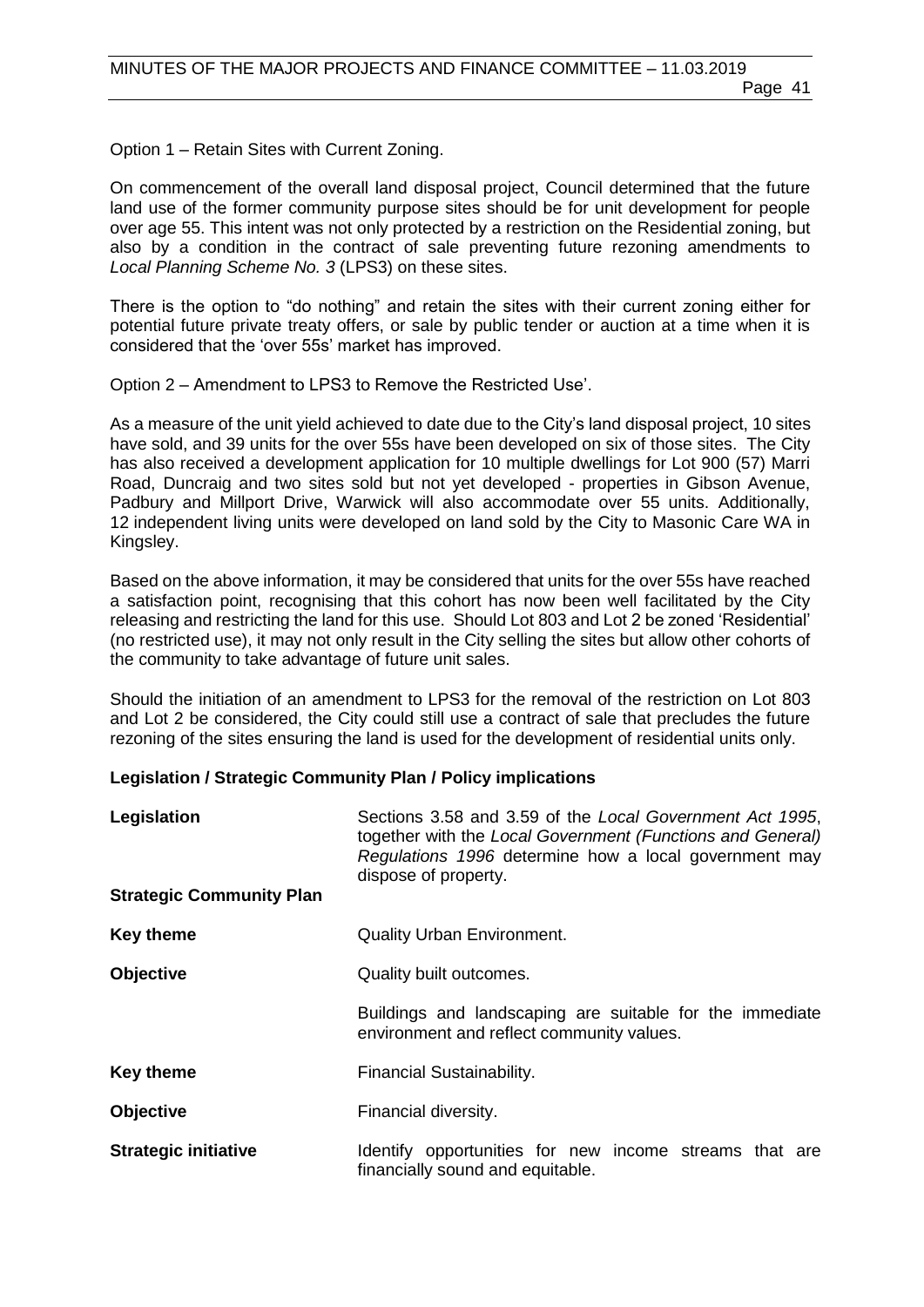Page 42

**Policy** *Asset Management Policy. Sustainability Policy.*

#### **Risk management considerations**

Disposal of property needs to comply with the requirements of sections 3.58 and 3.59 of the *Local Government Act 1995*, which are designed to ensure openness and accountability in the disposal process.

There is always the potential that the reserve price on a City property will not be realised. Reserves are based on current market valuations obtained from a licensed valuer. The City will not consider an outright sale of a freehold land site below these reserves.

The recommendations for disposal are based on a combination of the best financial return, planning outcomes and community benefit.

Regarding the proposed sale of Lot 2 (20) Kanangra Crescent, Greenwood and Lot 803 (15) Burlos Court, Joondalup, the future of these sites may wish to be reconsidered based on the market's response to their proposed sale and the developers' feedback.

#### **Financial / budget implications**

Council has agreed that the proceeds from the sale of freehold land are to be transferred to the Joondalup Performing Arts and Cultural Facility Reserve Fund. As at June 2018 (Actuals) the Reserve Fund held \$16,246,677.

Proceeds achieved from the future sale of Lot 12223 (12) Blackwattle Parade, Padbury are required to be spent on capital / community projects in line with the definition of "Community Purpose" under LPS3.

The associated main expenditure costs related to the City's disposal of freehold land are legal and settlement fees, advertising costs, valuation costs, land surveying and costs related to subdivision / amalgamations

#### **Regional significance**

Not applicable.

#### **Sustainability implications**

City freehold land that has been set aside for community use should not be disposed of without there being a nominated purpose addressing a community need.

Concerning the freehold land disposal project to date, Council has supported the restricted use of 'Aged or Dependent Persons' Dwellings' providing alternative housing choices for the City's ageing population. Potentially, other cohorts of the community should now be considered.

The sale proceeds from the eventual disposal of Lot 12223 (12) Blackwattle Parade, Padbury will be used for community projects.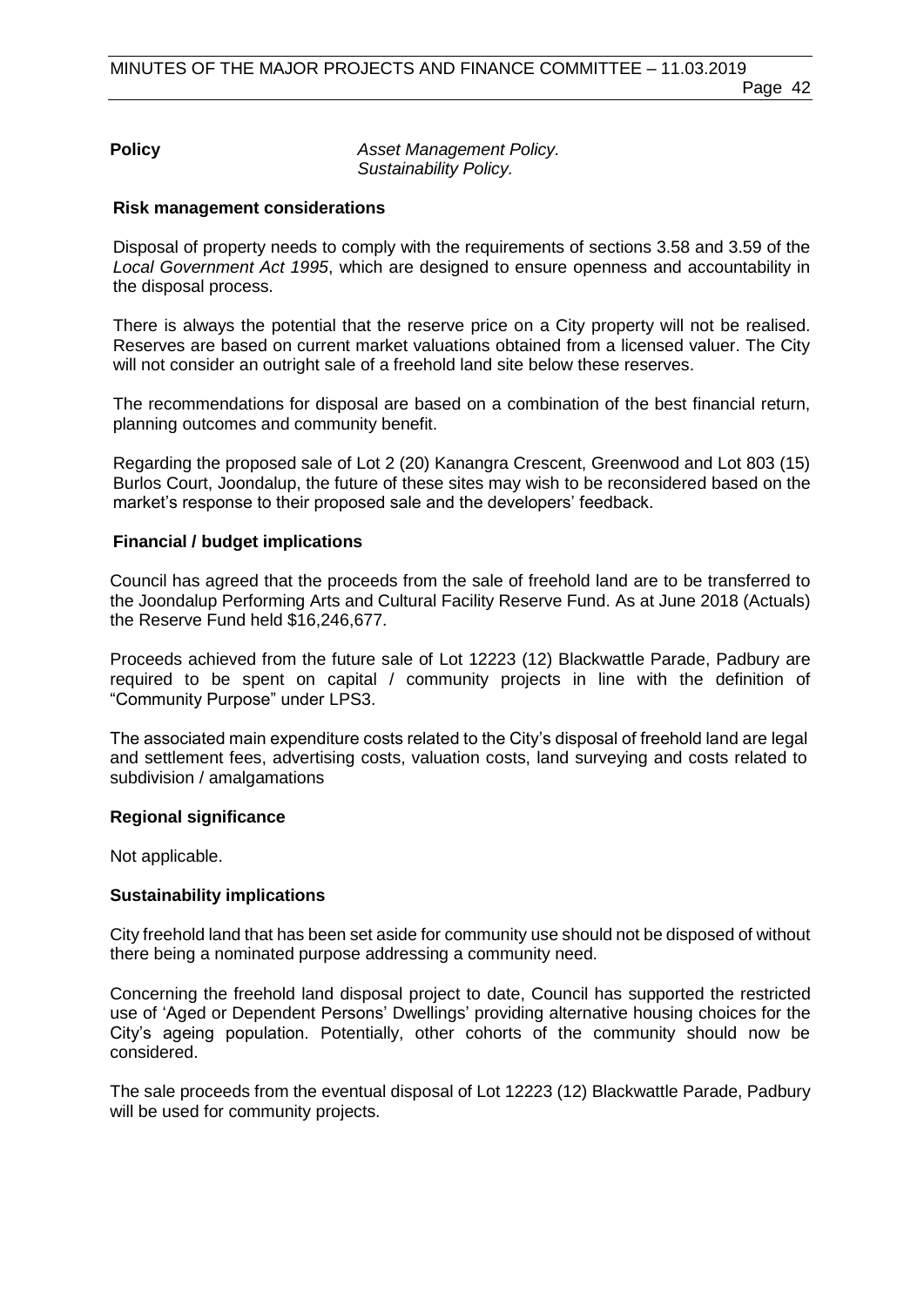## **Consultation**

Public auction, public tender and private treaty methods have been used regarding the City's land disposal project. Advertising is a requirement with all three methods unless, in respect of private treaty, the disposal is exempt under Regulation 30 of the *Local Government (Functions and General) Regulations 1996.*

The statutory public advertising period of 42 days for amendments to LPS3 provides an opportunity for the community to make a submission on the future intent for the site on disposal.

The method of community consultation followed during the proposed acquisition of Lot 12223 (12) Blackwattle Parade, Padbury, was conducted in accordance with the City's approved *Community Consultation and Engagement Policy* and *Community Engagement Protocol*.

## **COMMENT**

Should the City be committed to disposing of Lot 803 and Lot 2, there is an indication from the market that selling the land without the restriction to over 55s could expedite this. For the future sale of units on these sites, the broader the market, the more appeal to developers.

Council's aim when this land disposal project commenced in 2010, was to facilitate the option for its older residents to 'age in place.' With the units developed to date and there being three sites still available for over 55 development, if there is a desire to stay committed to unit development on these two lots, it would not be unreasonable to now facilitate more wide-ranging housing options.

Based on the above, it is recommended that Council considers authorising the initiation of amendments to LPS3 for the removal of the restricted use on Lot 803 (15) Burlos Court, Joondalup and Lot 2 (20) Kanangra Crescent, Greenwood. It is further recommended that the Chief Executive Officer, is authorised to dispose of these sites by private treaty, public tender, or public auction as detailed under section 38 of the LGA not only based on the best financial return but for the most suitable outcome on housing diversity needs within the City.

Should Council support the amendments, housing option needs and developer models could be examined during the period it takes for their finalisation.

## **VOTING REQUIREMENTS**

Simple Majority.

# **OFFICER'S RECOMMENDATION:**

That Council:

- 1 NOTES the status report on the progress of the City's proposed disposal of two freehold land sites and the acquisition of a community purpose reserve, Lot 12223 (12) Blackwattle Parade, Padbury;
- 2 AUTHORISES the Chief Executive Officer to dispose of the following sites by private treaty, public tender or public auction: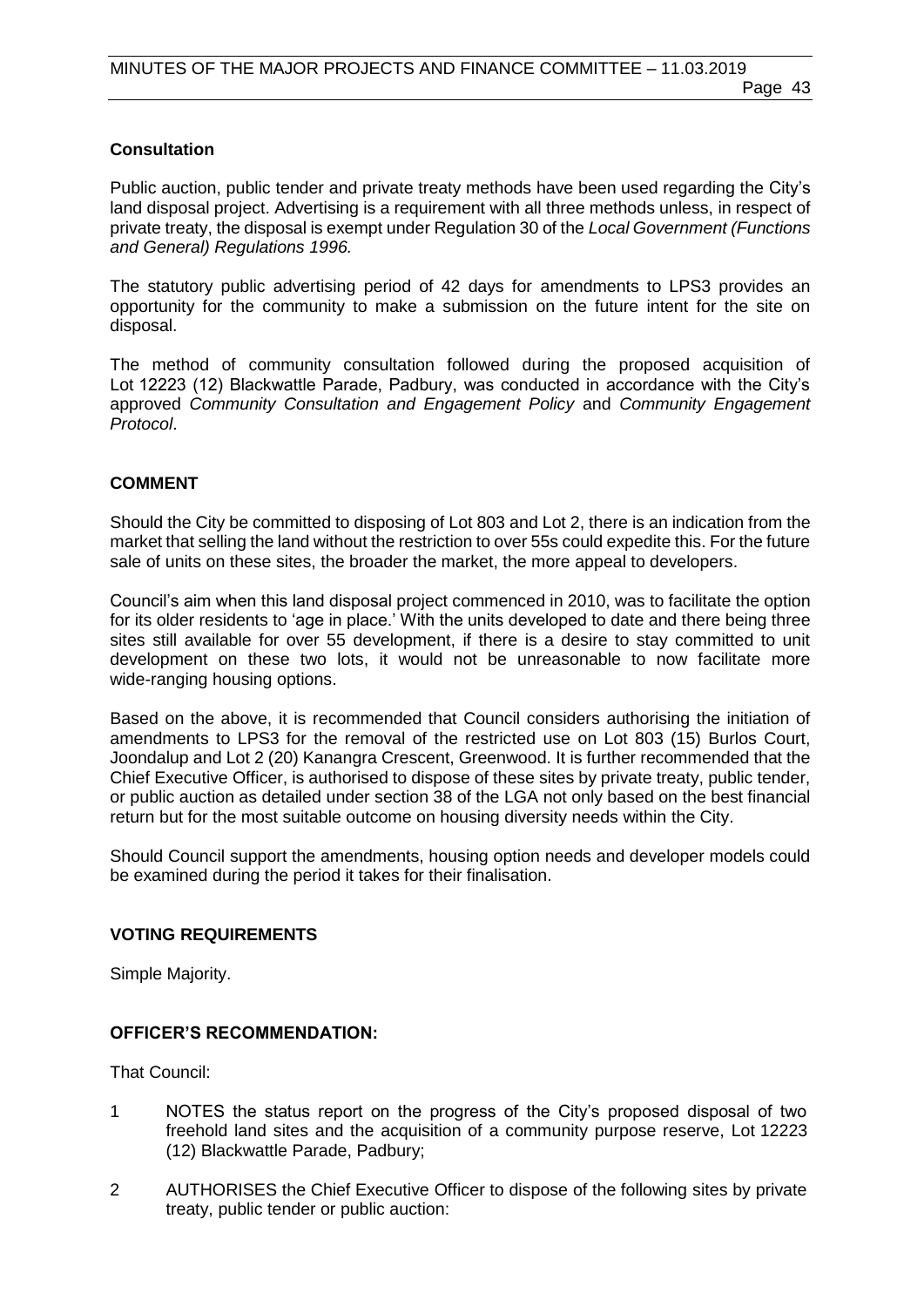- 2.1 Lot 803 (15) Burlos Court, Joondalup;
- 2.2 Lot 2 (20) Kanangra Crescent, Greenwood;
- 3 REQUESTS the initiation of an amendment to *Local Planning Scheme No. 3* for the purpose of public consultation to remove the restricted use from the Residential zoning on Lot 803 (15) Burlos Court, Joondalup;
- 4 REQUESTS the initiation of an amendment to *Local Planning Scheme No. 3* for the purpose of public consultation to remove the restricted use from the Residential zoning on Lot 2 (20) Kanangra Crescent Greenwood;
- 5 NOTES a further status report on the progress of the City's proposed disposal of freehold land and the proposed acquisition of a Crown land site will be submitted to the Major Projects and Finance Committee meeting to be held on 6 May 2019.

#### **MOVED Cr McLean, SECONDED Cr Taylor that Council:**

- **1 NOTES the status report on the progress of the City's proposed disposal of two freehold land sites and the acquisition of a community purpose reserve, Lot 12223 (12) Blackwattle Parade, Padbury;**
- **2 AUTHORISES the Chief Executive Officer to dispose of the following sites by private treaty, public tender or public auction:**
	- **2.1 Lot 803 (15) Burlos Court, Joondalup;**
	- **2.2 Lot 2 (20) Kanangra Crescent, Greenwood;**
- **3 RETAINS the restricted use on the Residential zoning for Lot 803 (15) Burlos Court, Joondalup;**
- **4 RETAINS the restricted use on the Residential zoning for Lot 2 (20) Kanangra Crescent Greenwood;**
- **5 NOTES a further status report on the progress of the City's proposed disposal of freehold land and the proposed acquisition of a Crown land site will be submitted to the Major Projects and Finance Committee meeting to be held on 6 May 2019.**

#### **The Motion was Put and CARRIED (6/0)**

**In favour of the Motion:** Mayor Jacob, Crs Fishwick, Logan, McLean, Poliwka and Taylor.

*Appendix 6 refers*

*[To access this attachment on electronic document, click here: Attach6agnMPF190311.pdf](http://www.joondalup.wa.gov.au/files/committees/MPFI/2019/Attach6agnMPF190311.pdf)*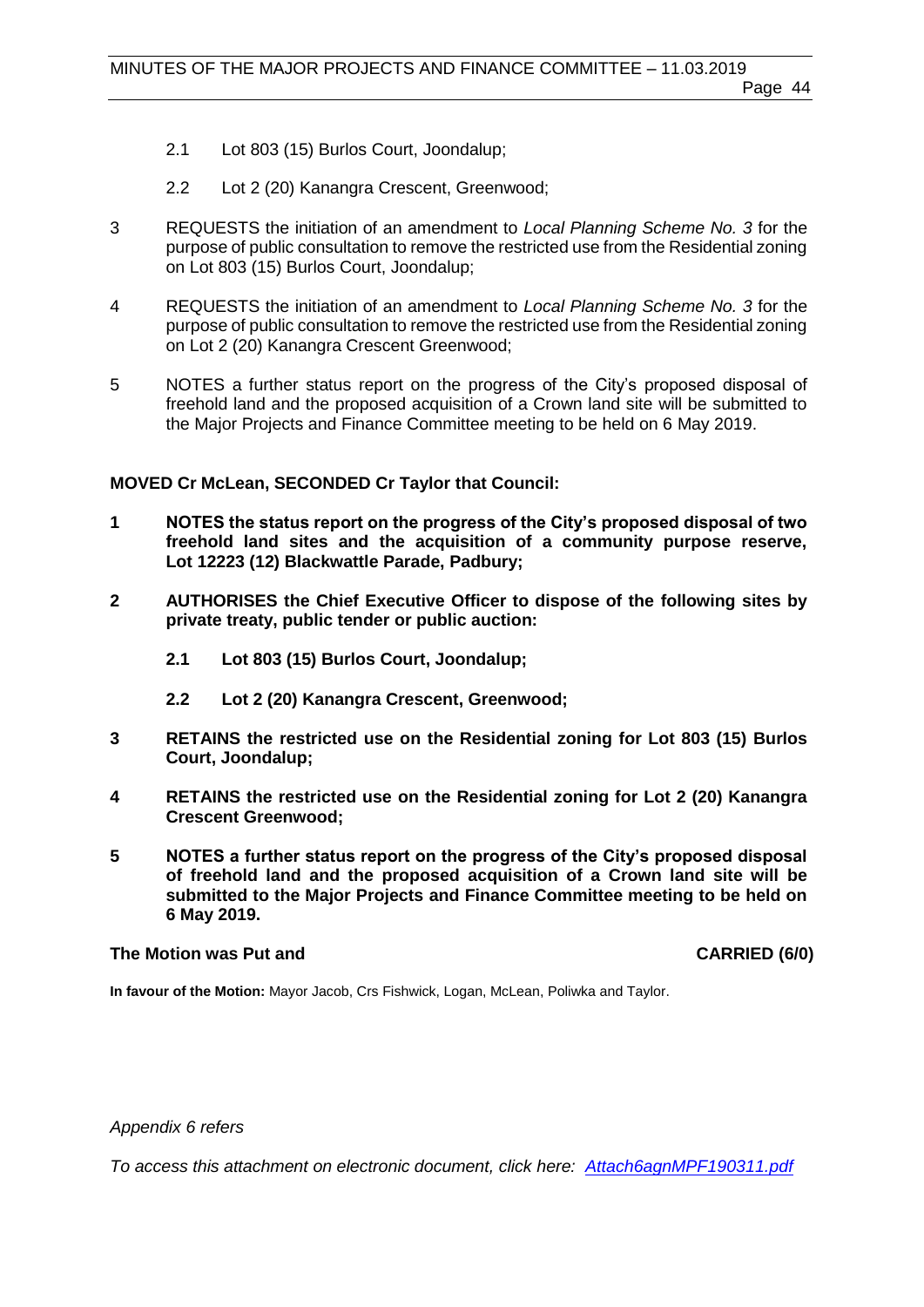Page 45

# <span id="page-44-0"></span>**ITEM 7 CONFIDENTIAL - BURNS BEACH CAFÉ/RESTAURANT - PROJECT STATUS**

| <b>WARD</b>                           | <b>North</b>                                                                                                                                                                                     |                                                                                                                                              |
|---------------------------------------|--------------------------------------------------------------------------------------------------------------------------------------------------------------------------------------------------|----------------------------------------------------------------------------------------------------------------------------------------------|
| <b>RESPONSIBLE</b><br><b>DIRECTOR</b> | Mr Garry Hunt<br><b>Chief Executive Officer</b>                                                                                                                                                  |                                                                                                                                              |
| <b>FILE NUMBER</b>                    | 102656                                                                                                                                                                                           |                                                                                                                                              |
| <b>ATTACHMENTS</b>                    | Attachment 1<br>Attachment 2                                                                                                                                                                     | Amended Indicative Burns Beach Master<br>Plan Coastal Node Concept Design<br>Original Burns Beach Master Plan Coastal<br>Node Concept Design |
|                                       |                                                                                                                                                                                                  | (Please Note: The Report and Attachments are confidential<br>and will appear in the official Minute Book only).                              |
| <b>AUTHORITY / DISCRETION</b>         | Executive - The substantial direction setting and oversight<br>role of Council, such as adopting plans and reports,<br>accepting tenders, directing operations, setting and<br>amending budgets. |                                                                                                                                              |

This report is confidential in accordance with Section 5.23(2)(h) of the *Local Government Act 1995*, which also permits the meeting to be closed to the public for business relating to the following:

• *The determination by the local government of a price for the sale or purchase of property by the local government.*

A full report was provided to Elected Members under separate cover. The report is not for publication.

## **OFFICER'S RECOMMENDATION:**

That the Major Projects and Finance Committee NOTES:

- 1 the confidential report on the status of the Burns Beach café/restaurant project;
- 2 that the Chief Executive Officer will initiate an Expression of Interest process to identify commercial operators for the proposed café/restaurant facility at Burns Beach.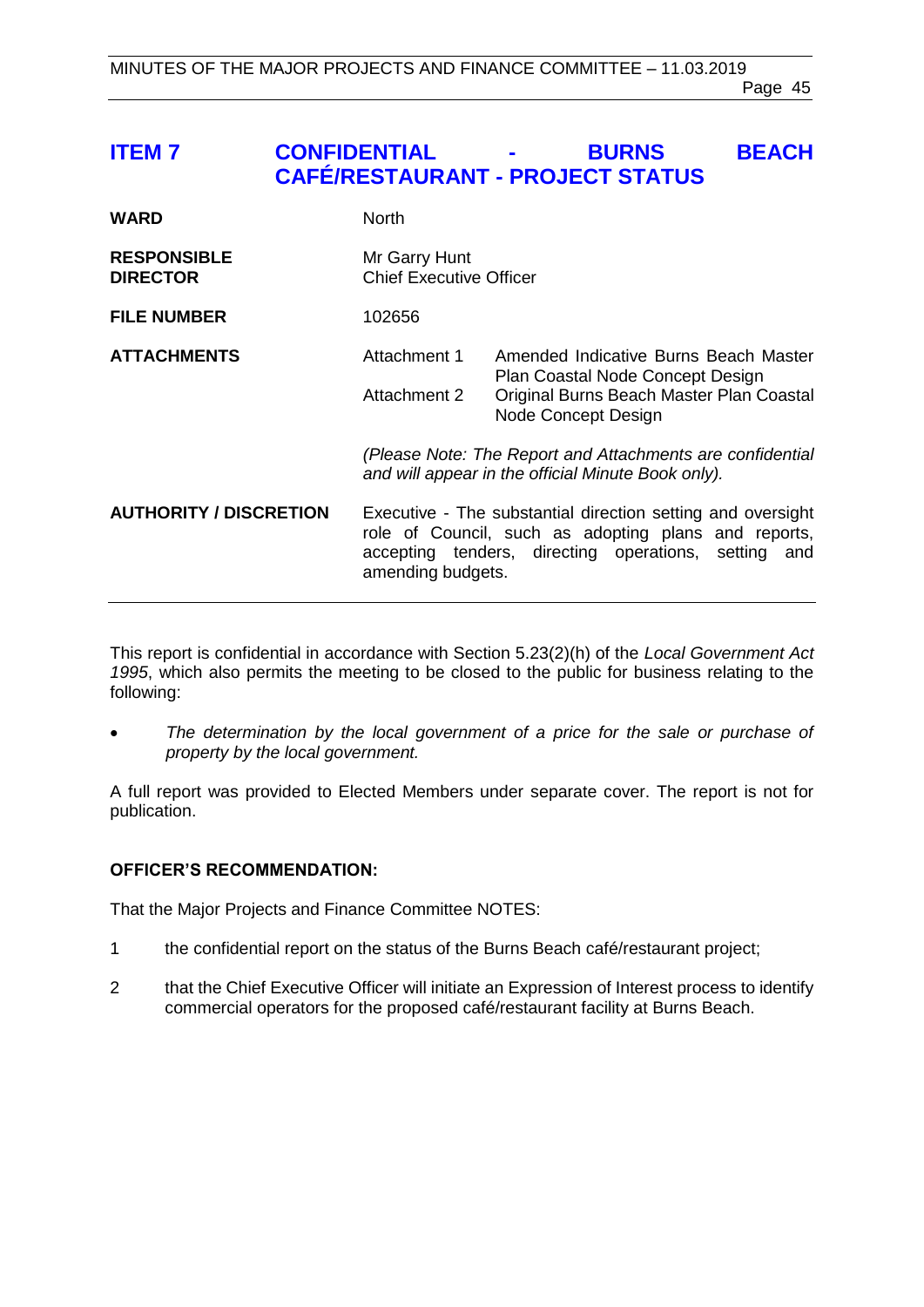## **PROCEDURAL MOTION – THAT THE ITEM BE REFERRED BACK**

**MOVED Mayor Jacob, SECONDED Cr McLean that the item "Confidential Burns Beach Café / Restaurant – Project Status" be REFERRED BACK to the Chief Executive Officer to revisit the carparking provision of the** *Burns Beach Café / Restaurant Concept Plan***.**

#### **The Procedural Motion was Put and CARRIED (6/0)**

**In favour of the Procedural Motion:** Mayor Jacob, Crs Fishwick, Logan, McLean, Poliwka and Taylor.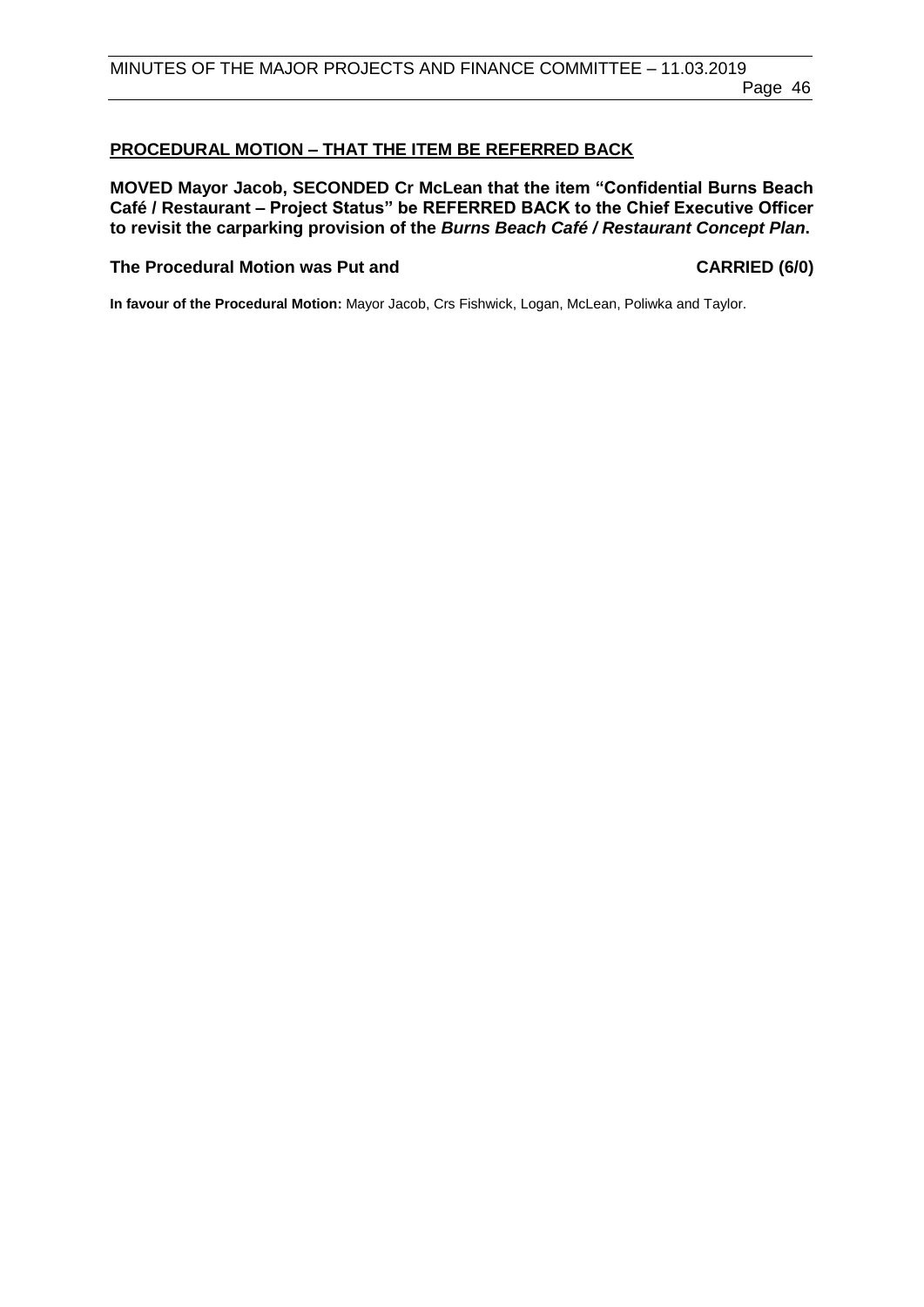# <span id="page-46-0"></span>**ITEM 8 CONFIDENTIAL - PINNAROO POINT CAFÉ - PROJECT STATUS**

| <b>WARD</b>                           | South-West                                                                                                                                                                                       |
|---------------------------------------|--------------------------------------------------------------------------------------------------------------------------------------------------------------------------------------------------|
| <b>RESPONSIBLE</b><br><b>DIRECTOR</b> | Mr Garry Hunt<br><b>Chief Executive Officer</b>                                                                                                                                                  |
| <b>FILE NUMBER</b>                    | 102656                                                                                                                                                                                           |
| <b>ATTACHMENT</b>                     | Nil                                                                                                                                                                                              |
| <b>AUTHORITY / DISCRETION</b>         | Executive - The substantial direction setting and oversight<br>role of Council, such as adopting plans and reports,<br>accepting tenders, directing operations, setting and<br>amending budgets. |

This report is confidential in accordance with Section 5.23(2)(c) of the *Local Government Act 1995*, which also permits the meeting to be closed to the public for business relating to the following:

• *A contract entered into, or which may be entered into, by the local government and which relates to a matter to be discussed at the meeting.*

A full report was provided to Elected Members under separate cover. The report is not for publication.

#### **MOVED Cr Poliwka, SECONDED Cr Logan that the Major Projects and Finance Committee NOTES:**

- **1 the Pinnaroo Point Café Project Status Report;**
- **2 a further report dealing with the process to execute the Crown Land lease and sublease for this project will be provided directly to Council.**

#### **The Motion was Put and CARRIED (6/0)**

**In favour of the Motion:** Mayor Jacob, Crs Fishwick, Hamilton-Prime, Hollywood, Logan, Poliwka and Taylor.